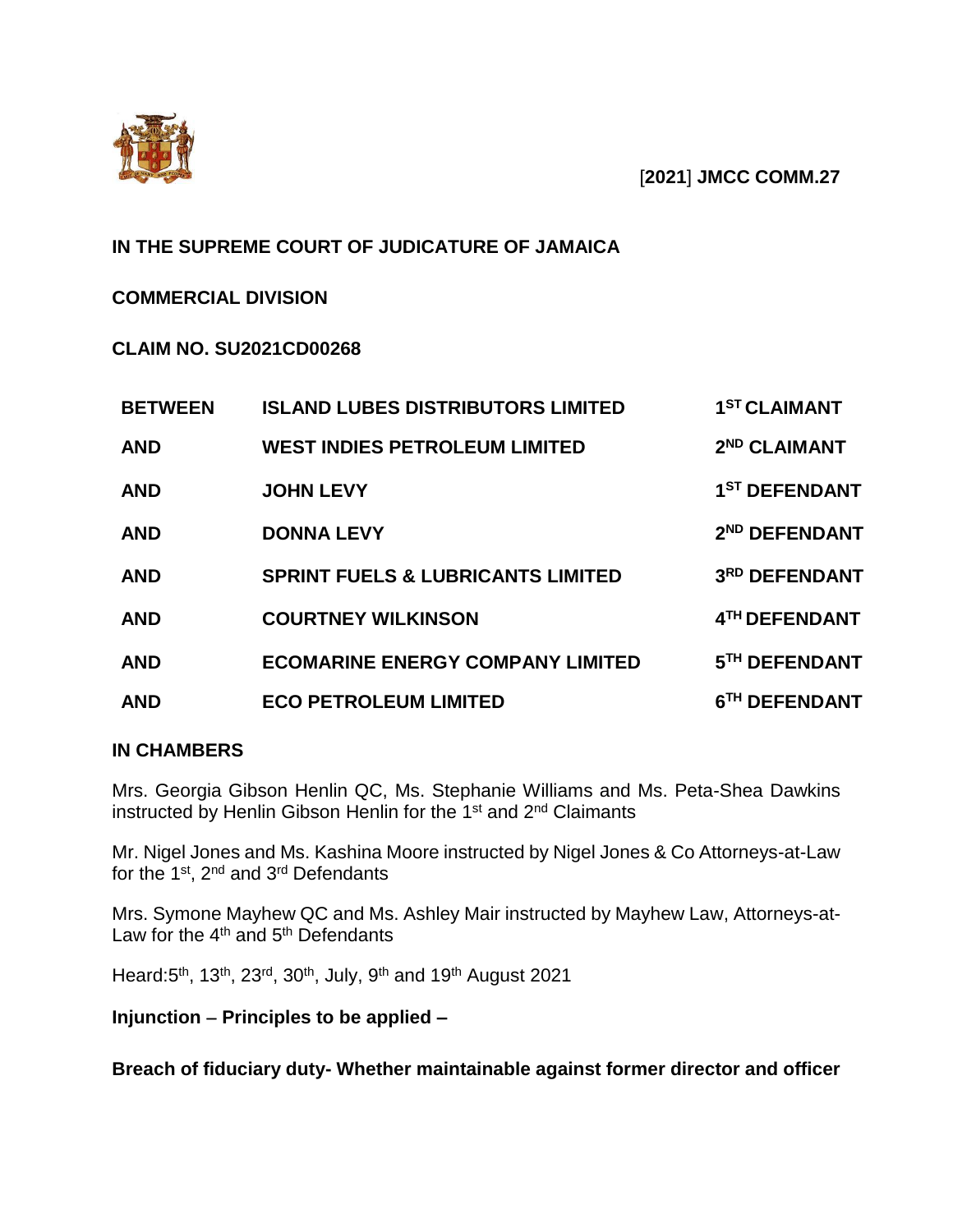**Wrongful interference with contractual relations and Procuring breach of contract – Distinction and principles to be applied** 

## **Breach of Confidence – Principles to be applied**

# **Laing, J**

# **The Claim**

- **[1]** The Claimants are limited liability companies incorporated under the laws of Jamaica. The 1<sup>st</sup> Claimant ("Island Lubes") is a wholly owned subsidiary of the 2<sup>nd</sup> Claimant ("WIPL"). Both Claimants are involved in the distribution of lubricants and other products.
- **[2]** The 1st Defendant ("Mr. Levy"), was a director of the 1st Claimant until 16th March 2021 and of the 2<sup>nd</sup> Claimant until 9<sup>th</sup> February 2021. He is currently a Director and Shareholder in the 3<sup>rd</sup> and 5<sup>th</sup> Defendants.
- **[3]** The 2nd Defendant ("Mrs. Levy"), was the Company Secretary of the Island Lubes up until her resignation by letter dated the 29<sup>th</sup> April 2020. The Claimants assert that she was a de facto director of Island Lubes.
- **[4]** The 3rd Defendant ("Sprint"), is a limited liability company incorporated under the laws of Jamaica. Mr. Levy and Mrs. Levy are its sole Shareholders and Directors.
- [5] The 4<sup>th</sup> Defendant (Mr. Wilkinson"), was until 9<sup>th</sup> February 2021 a director of WIPL. He is currently a Director and Shareholder of the 5<sup>th</sup> Defendant.
- **[6]** The 5th Defendant ("Ecomarine") is a limited liability company incorporated under the laws of Jamaica on the  $16<sup>th</sup>$  February 2021. Mr. Levy and Mr. Wilkinson are its sole Shareholders and Directors.
- **[7]** Mr. Levy and Mrs. Levy ("referred to together herein as "the Levys", were shareholders in Island Lubes. Pursuant to an Agreement for Sale dated the 14<sup>th</sup> October 2019 the Levys and other shareholders, sold their shares in Island Lubes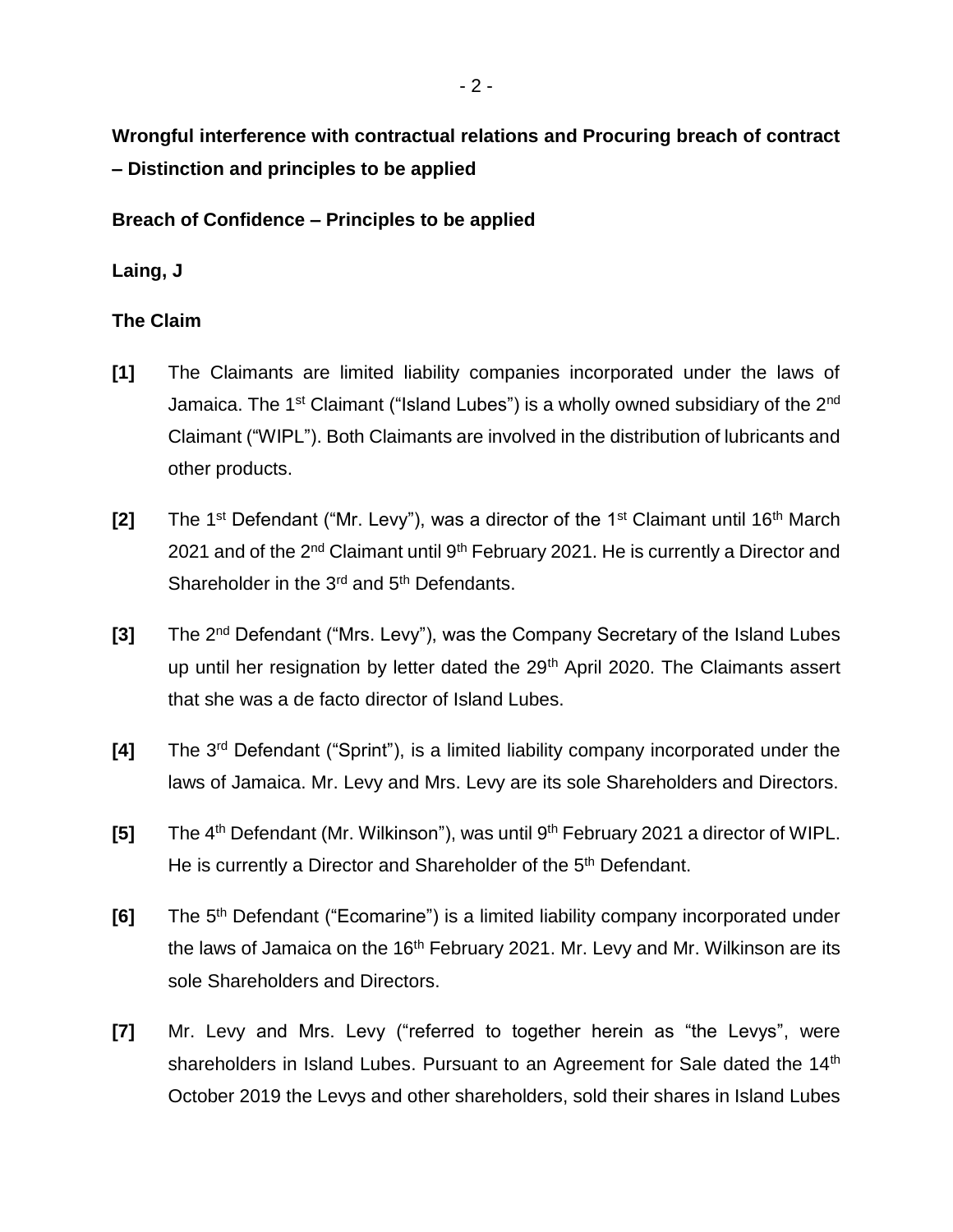to WIPL ("the Shares"). The Shares were transferred to WIPL on or about 18<sup>th</sup> February 2020.

- **[8]** At the time of the transfer of the Shares, Mr. Levy and Mr. Wilkinson were Directors of WIPL and Mrs. Levy was its Company Secretary.
- **[9]** There is an allegation that the Levys failed to hand over Island Lubes' property in a timely manner and that Mrs. Levy did not resign her position as Company Secretary in the time as contemplated by Clause 4.3 of the Agreement for Sale. The Claimants have asserted that this amounts to a breach of contract. However, these allegations are not material for purposes of the application which is before the Court.

# **The claim for breach of duty and/or conflicts of interest/interference with contractual relations**

- **[10]** The Claimants aver that the Levys and Mr. Wilkinson as directors and officers of Island Lubes and/or WIPL have a duty to act honestly and in good faith with a view to their best interest.
- **[11]** The Claimants aver that the Levys and Mr. Wilkinson, by virtue of their relationship with the Claimants knew that the Claimants owned certain property and had contracts that support their core business directly and indirectly. These included the contract between BP Marine Limited and Island Lubes for the supply and resale of Castrol branded Marine lubricants within the territory of Jamaica and the Cayman Islands dated the  $24<sup>th</sup>$  day of June 2015. Also included was the Contract dated the 1<sup>st</sup> July 2020 between Island Lubes and Kingston Wharves Logistics Limited and Western Terminals Limited.
- **[12]** It is the Claimants' case that Mr. Levy and Mr. Wilkinson were each removed as directors of WIPL on  $9<sup>th</sup>$  February 2021 and that after their removal the Defendants embarked on a course of conduct or were party to a course of conduct that caused harm to the Claimants. This the Claimants assert was in breach of the Levys and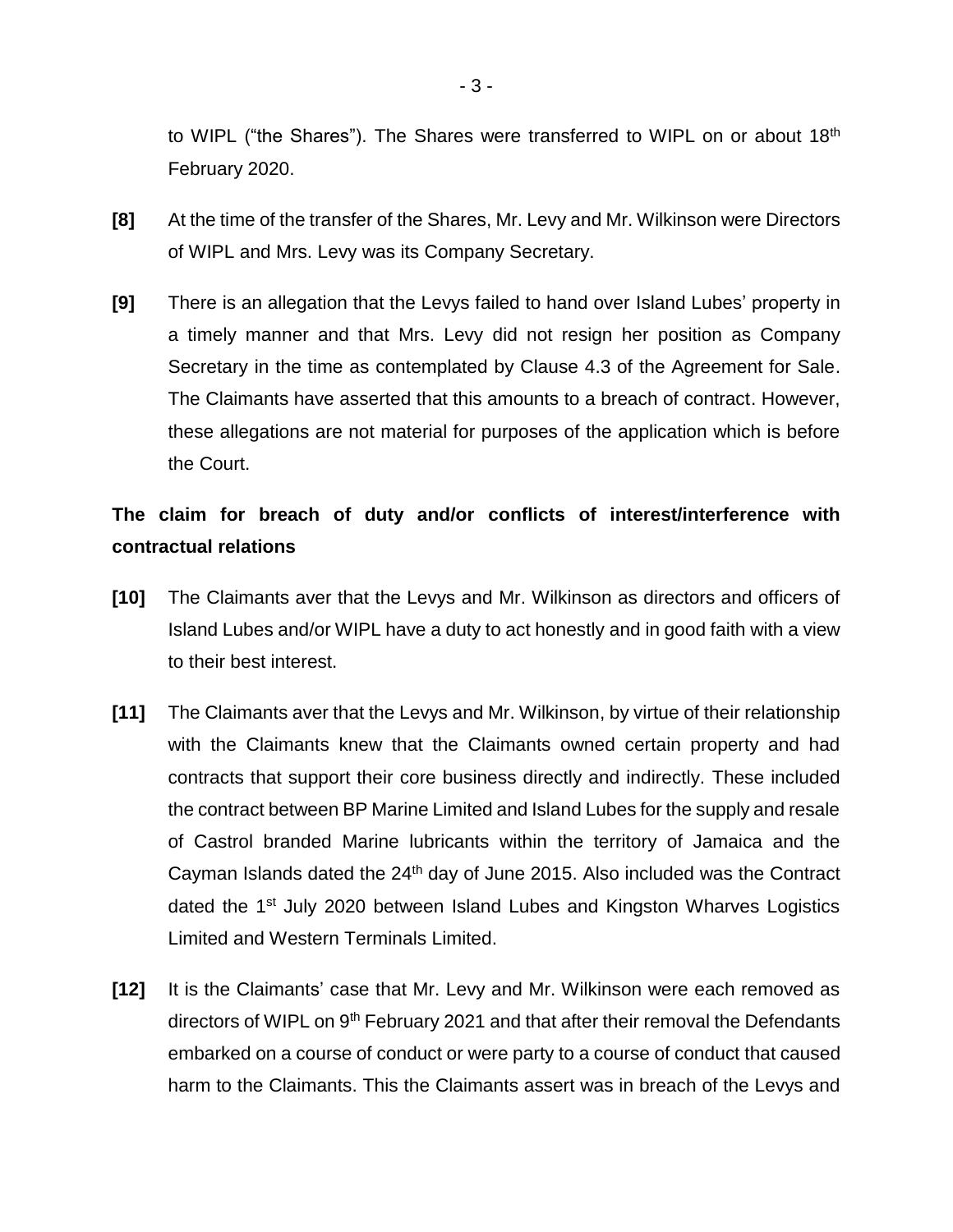Mr. Wilkinson's duty as directors to act honestly and in good faith with a view to the best interest of Island Lubes and/or WIPL. It was further submitted that they failed to avoid circumstances that would constitute a conflict of interest whether directly or indirectly and that they exploited the Claimants' property and /or contracts for their benefit or that of connected persons.

- **[13]** An important element of the Claim is that the Defendants also interfered with Island Lubes' contracts and transferred or directed its business and funds to the Levys, Ecomarine and other connected persons or entities. The actions complained of included the following:
	- *a. Incorporating the 5th Defendant on the 16th February 2021, as a vehicle to compete with the Claimants and solicit and entice the business, suppliers and employees of the Claimants.*
	- *b. Terminating the 1st Claimant's contract with Kingston Wharves Limited by letter dated the 26th February 2021 with effect from the 15th March 2021 and directing that a new logistics services agreement be entered into with the 5th Defendant. This letter was signed by the 1st Defendant and copied to the 4th Defendant.*
	- *c. Terminating the 1st Claimant's banking relationship with Sagicor on or about the 18th day of March 2021 and directing the transfer of the balance in the 1st Claimant's account to the 5th Defendant in the sum of US\$9450.00.*
	- *d. Appropriating the 1st Claimant's property in its email address [islandlubes@gmail.com](mailto:islandlubes@gmail.com) and the associated email server or emails which also contain the 1st Claimant's customers and other proprietary information and which is linked to the 4th Defendant's Samsung Galaxy Note and/or the 2nd Defendant's email address levydm@hotmail.com as the recovery email.*
	- *e. Commandeering the 1st Claimant's inventory at Kingston Wharves Limited and placing at risk the 1st Claimant's deliveries for the 18th March 2021.*
	- *f. Contacting the 1st Claimant's customers and attempting to take over the business of the 1st Claimant by representing that the 5th Defendant is the new distributor of the 1st Claimant's products.*
	- *g. Contacting the 1st Claimant's supplier, Caribbean Industrial & Lubricants Corp and representing that as of the 15th March 2021, the 5th Defendant "will take over from Island Lubes Distributors as the new supplier of Castrol Marine and Energy Lubricants in*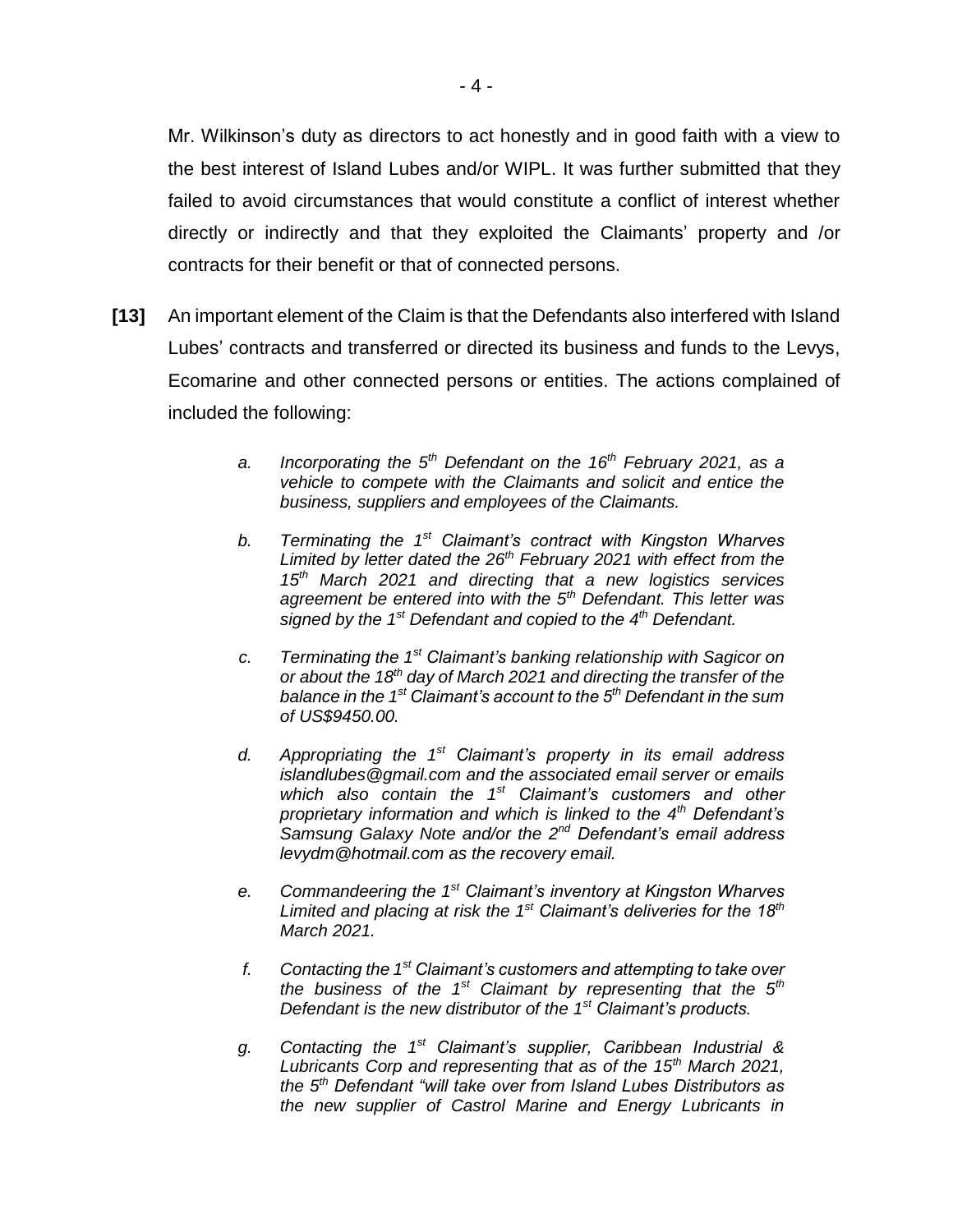*Jamaica and the Cayman Islands." He further requested that "all future requests for quotations/nominations in the interim, be sent only to [ecomarineandenergy@gmail.com](mailto:ecomarineandenergy@gmail.com) and any calls be directed to [the 1st Defendant] until further notified."* 

- **[14]** It is also averred that these acts also directly or indirectly conflict with the interests of the 2nd Claimant because "they" [presumably the Levys and Mr. Wilkinson] knew that WIPL acquired Island Lubes in order to expand its reach in the petroleum sector and that by interfering with and terminating Island Lubes' contracts, WIPL would suffer a loss on its investment. It is important to appreciate that the effect of the actions on WIPL is not a consideration for purposes of this Application, since it was brought by Island Lubes only.
- **[15]** In addition, the Claimants have also claimed for misappropriation, breach of fiduciary duty and/ or conflict of interest and duty of the Levys, Mr. Wilkinson and Ecomarine. These heads of the Claim are based primarily on activity related to Island Lubes' accounts and the transferring of funds therefrom.
- **[16]** There is also an allegation of fraud against the Levys, Mr. Wilkinson and Ecomarine, that they knew and/or ought to have known that they have no right or interest in Island Lubes' supplier or client lists and/or email address but took control of them for the sole purpose of furthering their respective interests. It is further alleged that these same parties knew and/or ought to have known that they had no right or interest in the inventory of Island Lubes or its contract with Kingston Wharves Limited but terminated the contract including the contract dated the  $1<sup>st</sup>$ July 2020 and took or attempted to take control of its invention to further their personal interests.

## **The Notice of Application**

**[17]** By Notice of Application filed 11th June 2021 Island Lubes sought a number of reliefs including a freezing order, a search order, or in the alternative, a preservation order and an interim injunction. The only relief which the Court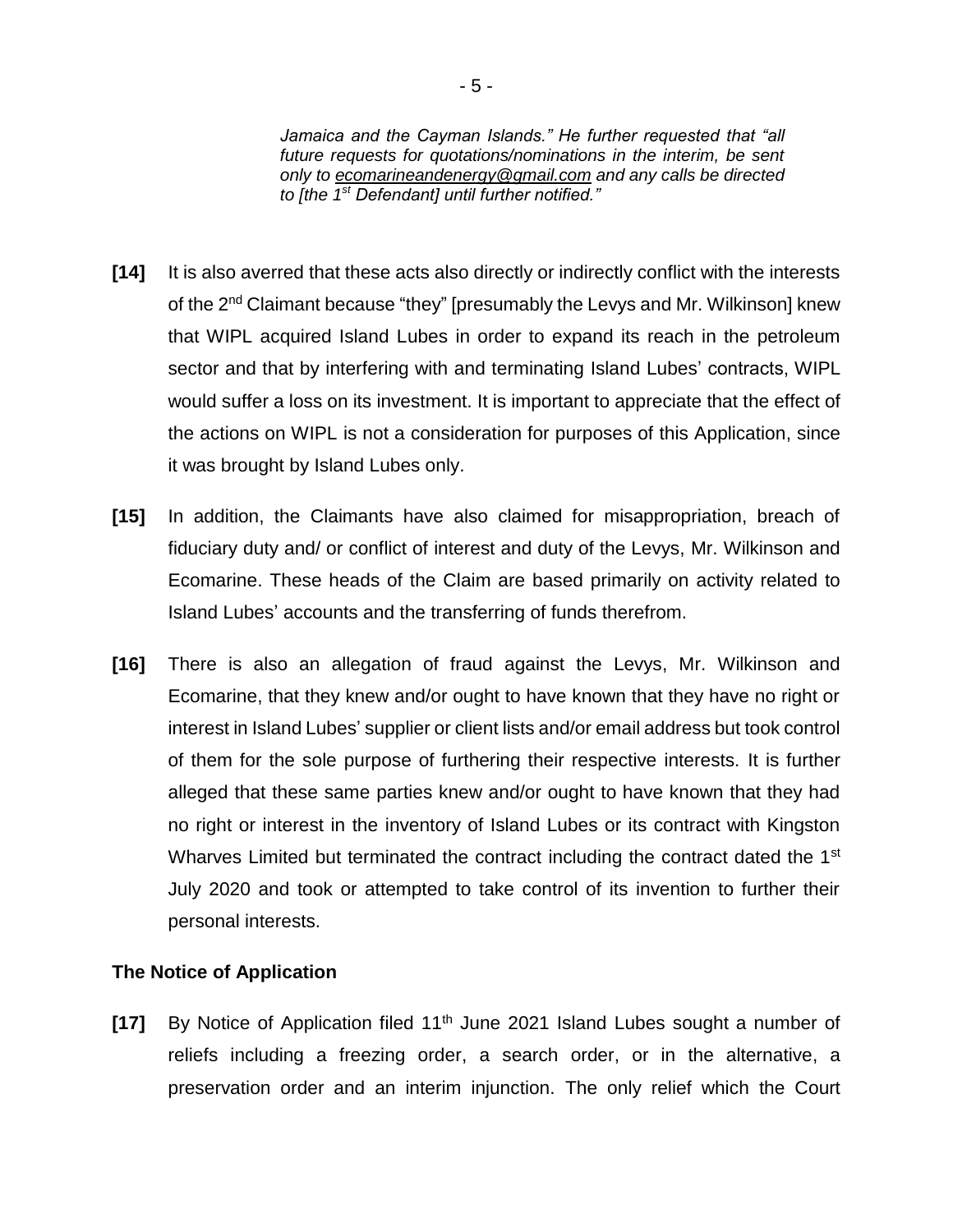granted was the interim injunction in terms of the order dated  $16<sup>th</sup>$  June 2021 ("the Order"). Having regard to the nature of the *inter partes* hearing and the submissions on behalf of the Defendants, it is necessary to reproduce the material portions of the Order despite its length as follows:

…

- *3. An injunction to restrain the 1st, 2nd and 4th Defendants by themselves, their servants or agents or otherwise howsoever from using or misusing the confidential information or any information in relation to the contracts, suppliers, customers and employees of the Claimants or any part thereof for any purpose or otherwise exploiting the information.*
- *4. An injunction restraining the 1st, 2nd and 4th Defendants, their servants, and/or agents or otherwise from inducing or procuring breaches by unlawfully interfering in contracts between the Claimants, and their sub-contractors or suppliers or business relationships and to prevent them from committing a repetition thereof.*
- *5. An injunction restraining the 1st and 2nd Defendants as parties to the agreement for sale or otherwise as the servants and/or agents of the 1st Claimant from breaching clause 8 of the agreement dated the 14th day of October 2019 and in particular for the period of three (3) years from:*
	- *a. on their own account or in conjunction with others and whether directly or indirectly to establish, develop, carry on or assist in carrying on, be engaged, concerned, interested or employed in, or provide technical commercial or professional advice to any other business, enterprise or venture engaged in supplying goods and services identical, similar or competitive with the marketing, warehousing and distribution of lubricants for passenger and commercial vehicles in Jamaica at the date of signing of the Agreement aforesaid.*
	- *b. having any proprietorship interest as shareholder or partner in any business which is identical, similar to or competitive with Island Lubes Distributors Limited in Jamaica;*
	- *c. at any time after the Completion Date disclose any confidential information in respect of Island Lubes*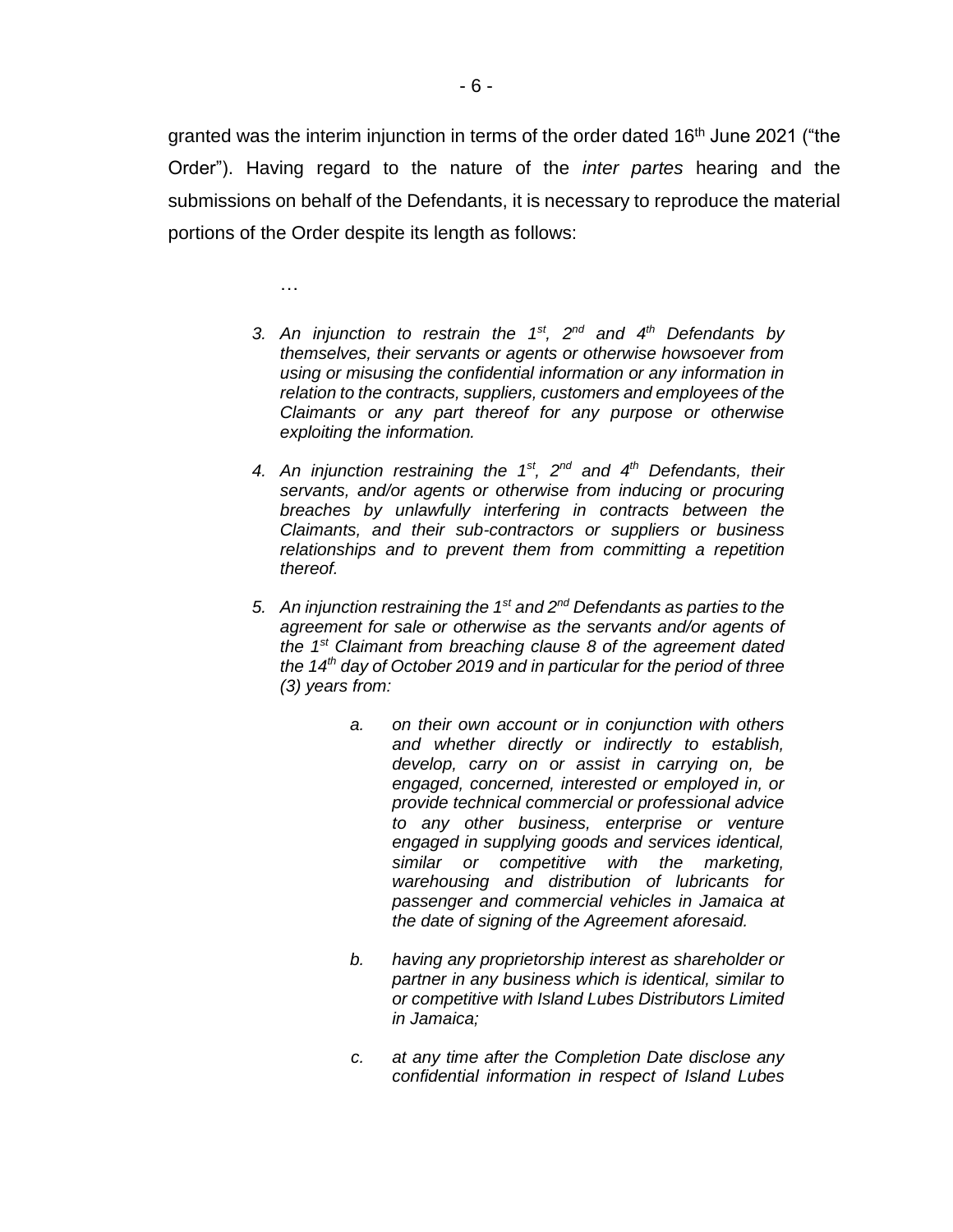*Distributors Limited to any person or use it for any purpose;*

- *d. solicit, canvass or entice away (or endeavour to solicit, canvass or entice away) any of the employees of Island Lubes Distributors Limited, for the purposes of employment by the Vendors in an enterprise or venture materially competing with Island Lubes Distributors Limited;*
- *6. An injunction restraining the 1st, 2nd and 4th Defendants from continuing to breach their fiduciary duties to the 1st and 2nd Claimants and from conflicts of interest by engaging in the following:*
	- *a. on their own account or in conjunction with others and whether directly or indirectly to establish, develop, carry on or assist in carrying on, be engaged, concerned, interested or employed in, or provide technical commercial or professional advice to any other business, enterprise or venture engaged in supplying goods and services identical, similar or competitive with the marketing, warehousing, and distribution of lubricants for passenger and commercial vehicles in Jamaica.*
	- *b. Having any proprietorship interest as shareholder or partner in any business which is identical, similar to or competitive with the 1st and 2nd Claimants in Jamaica;*
	- *c. disclosing any confidential information in respect of the 1st and 2nd Claimants to any person or use it for any purpose;*
	- *d. solicit, canvass or entice away (or endeavour to solicit, canvass or entice away) any of the employees of the 1st and 2nd Claimants, for the purposes of employment by the 1st, 2nd and 4th Defendants in an enterprise or venture materially competing with the 1st and 2nd Claimants;*
- **[18]** On the 5th July 2021 the date fixed for the inter partes hearing, Counsel for the Defendants highlighted a number of issues which they would be raising. Mr. Jones on behalf of the 1<sup>st</sup>, 2<sup>nd</sup> and 3<sup>rd</sup> Defendants noted in particular the fact that Island Lubes the 1<sup>st</sup> Claimant was the only applicant but despite that, the orders granted made references to the 2<sup>nd</sup> Defendant. The parties were unable to proceed and the Court adjourned the inter partes hearing until 13<sup>th</sup> July 2021. The Court also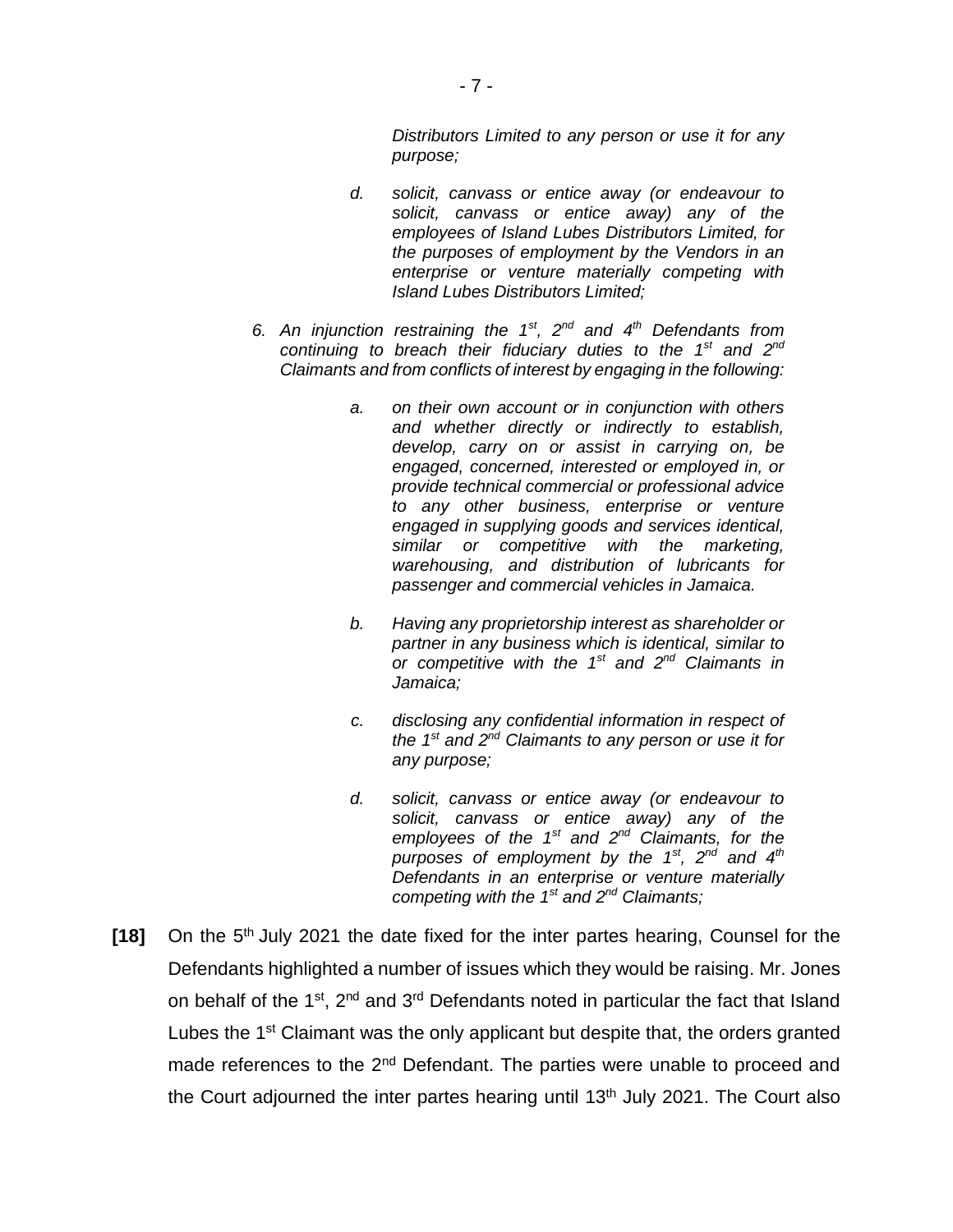extended the injunction until that day but ordered that the  $1<sup>st</sup>$  Claimant be substituted for "the Claimants" in the order where appropriate.

- **[19]** On the 13th July 2021 the Attorneys-at-Law representing the Claimants filed an Amended Notice of Application in which the 2<sup>nd</sup> Claimant WIPL was added and reliefs were also sought against the 5<sup>th</sup> Defendant, Ecomarine. Mrs. Gibson-Henlin submitted that the Application can be amended at any time. Learned Queen's Counsel argued that the amendments arose out of the same facts and would involve the same principles of law. Counsel for the Defendants objected to the hearing of the Amended Notice of Application and I upheld the objections.
- **[20]** There were two main reasons for doing so. The first, was that one issue which fell for determination on the inter partes hearing was whether the injunction was correctly granted. This required determination because it would, affect, *inter alia*, the right of the injuncted parties to apply for the  $1<sup>st</sup>$  Claimant to satisfy its undertaking in damages. One of the relevant issues in this determination is whether there was a serious issue to be tried in respect of the causes of action which were pleaded as comprising the claims on behalf of the 1<sup>st</sup> Claimant. By introducing the  $2<sup>nd</sup>$  Claimant on the inter partes hearing, there was a risk that the clinical analysis required in respect of the  $1<sup>st</sup>$  Claimant's claim would be made difficult because there were elements of the  $2<sup>nd</sup>$  Claimant's claim which did not extend to and apply to the 1<sup>st</sup> Claimant.
- **[21]** The second reason, was that the Court did not consider the issue of the jurisdiction clause in the Agreement when it granted the injunction because the 1st Claimant was not a party to the Agreement. If the Court heard the Amended Notice of Application in which the 2<sup>nd</sup> Claimant is joined, then the issue of the applicability of the jurisdiction clause would be applicable and this was not considered by the Court on the *ex parte* hearing.
- **[22]** The Court formed the view that it would be prudent on the *ex parte* hearing to concentrate on the Notice of Application as originally filed and determine whether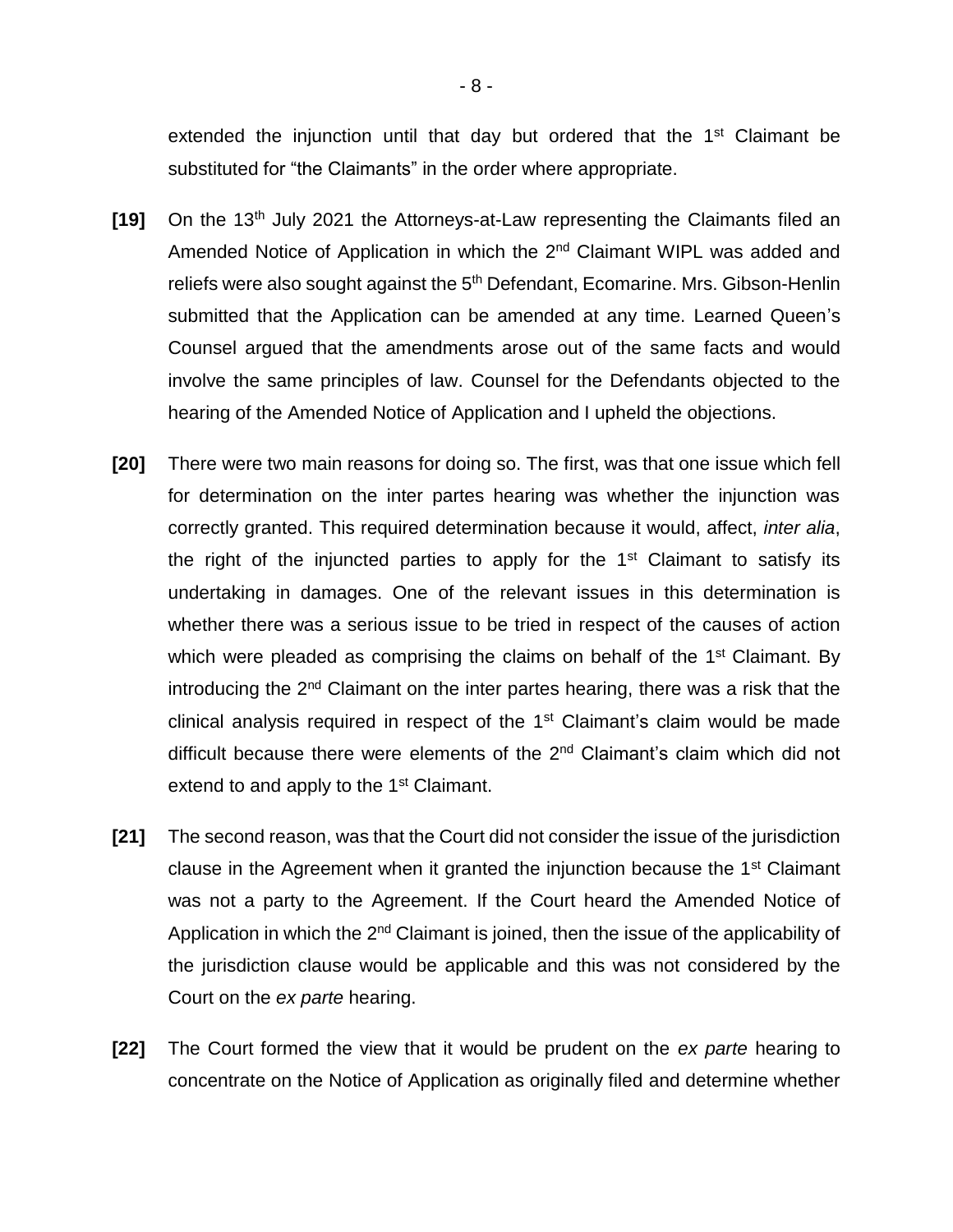the injunction was correctly granted and if so, whether it ought to be continued. If continued, the question is raised as to whether there should be any modification. There was no prejudice to the Amended Notice of Application being heard subsequently. Lead Counsel involved are all very experienced practitioners and can ably present the respective positions of their clients by referencing, but without duplicating submissions which would be common to both applications. Accordingly, the Court ordered that the inter partes hearing proceeded on the Notice of Application as originally filed.

# **The Law related to interlocutory injunctions**

- **[23]** The principles applicable to the grant of an interim injunction have been clearly identified in the House of Lords case of *American Cyanamid v Ethicon [1975] 1 All ER 504* and the issues to be resolved can be conveniently summarised as follows:
	- (a) Whether there is a serious issue to be tried;
	- (b) Whether damages are an adequate remedy for either party; and
	- (c) Where does the balance of convenience lie.

# **Is there is a serious issue to be tried?**

**[24]** As Lord Diplock established in *American Cyanamid (supra)* the Claimant needs to establish to the satisfaction of the Court "*that the claim is not frivolous or vexatious; in other words, that there is a serious question to be tried*". The learned Judge, at page 510 followed this direction with these words of caution:

> *"It is no part of the court's function at this stage of the litigation to try to resolve conflicts of evidence on affidavit as to facts on which the claims of either party may ultimately depend nor to decide difficult questions of law which call for detailed argument and mature considerations. These are matters to be dealt with at the trial. One of the reasons for the introduction of the practice of requiring an undertaking as to damages on the grant of an interlocutory injunction*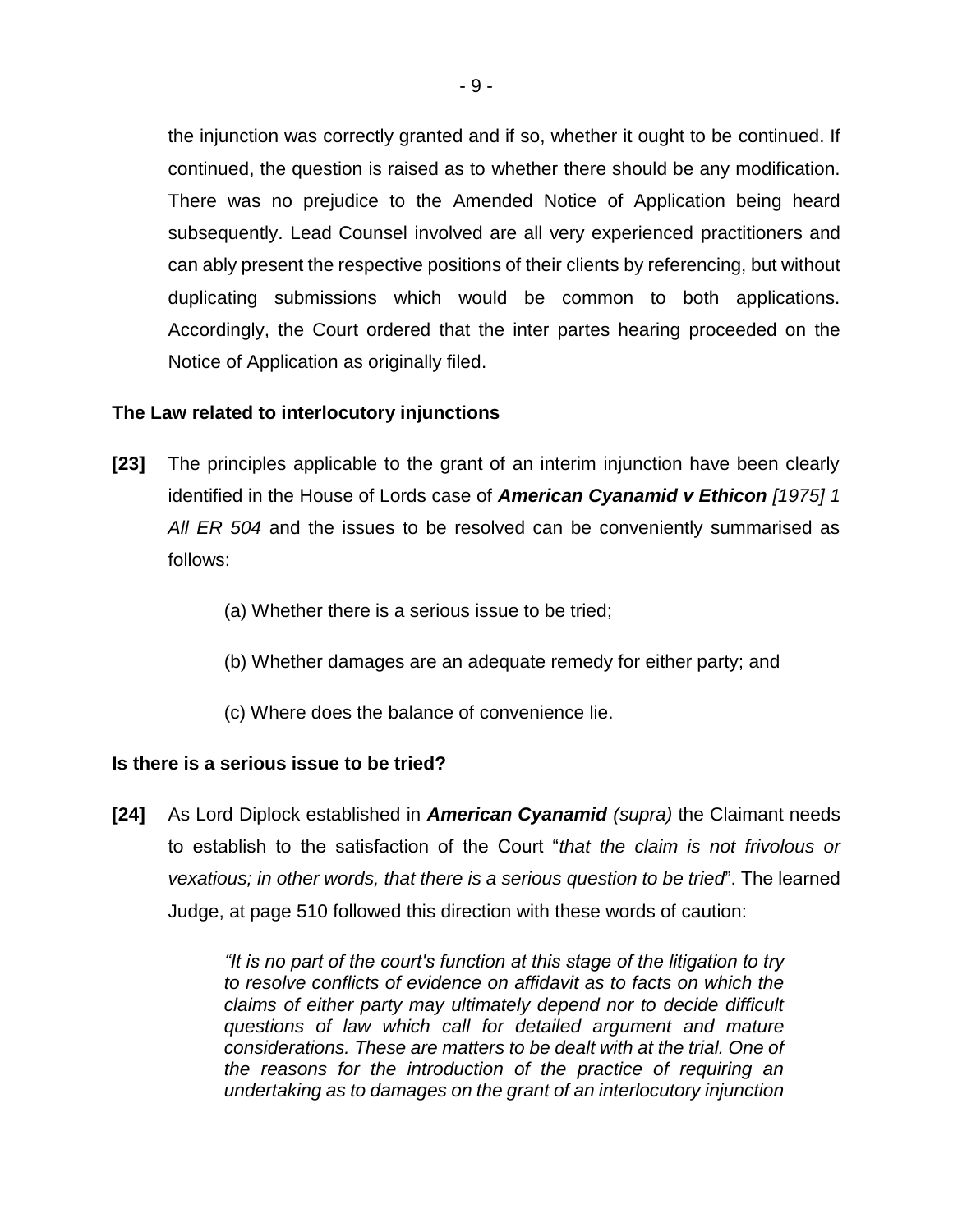*was that 'it aided the court in doing that which was its great object, viz abstaining from expressing any opinion upon the merits of the case until the hearing' (Wakefield v Duke of Buccleugh [1865] 12 L.T. 628 at 629). So unless the material available to the court at the hearing of the application for an interlocutory injunction fails to disclose that the plaintiff has any real prospect of succeeding in his claim for a permanent injunction at the trial, the court should go on to consider whether the balance of convenience lies in favour of granting or refusing the interlocutory relief that is sought."*

- **[25]** An important point to note at the outset of the analysis is that the Application is by Island Lubes only. The Court must therefore exercise great care in not conflating the allegations in respect of breaches of the rights of and/or duties allegedly owed to each Claimant. As a result, a nuanced approach will be taken in the analysis of the Claim and limit the consideration to the alleged wrongdoing which affects Island Lubes only, it being the sole applicant. In pursuit of this objective I have asked Mrs. Henlin-Gibson in her oral presentation to ignore the numerous references to "the Claimants" which are present in her written submissions and to restrict the submissions to those which are appropriate to Island Lubes only.
- **[26]** Having regard to the Court's position in limiting the Application to alleged wrongful conduct in respect of Island Lubes, I have not considered the issue posed by Mrs. Gibson-Henlin as to whether the Levys are liable for breach of the Share Purchase Agreement dated the 14<sup>th</sup> October 2019.

# **Is there is a serious issue to be tried as to whether the Levys breached their fiduciary duties to Island Lubes?**

- **[27]** The evidence in support of Island Lubes' Notice of Application is contained in the affidavit of Gordon Shirley (Mr. Shirley) filed on 11<sup>th</sup> June 2021. Mr. Shirley is a Director and Chairman of the Board of Island Lubes. His evidence was consistent with the Claim and provided the evidential basis on which the pleadings of the Claimants are based.
- **[28]** Mr. Shirley addresses the alleged unauthorised transfer of funds from the Claimant's account. Mrs. Gibson-Henlin QC at paragraph of her submission stated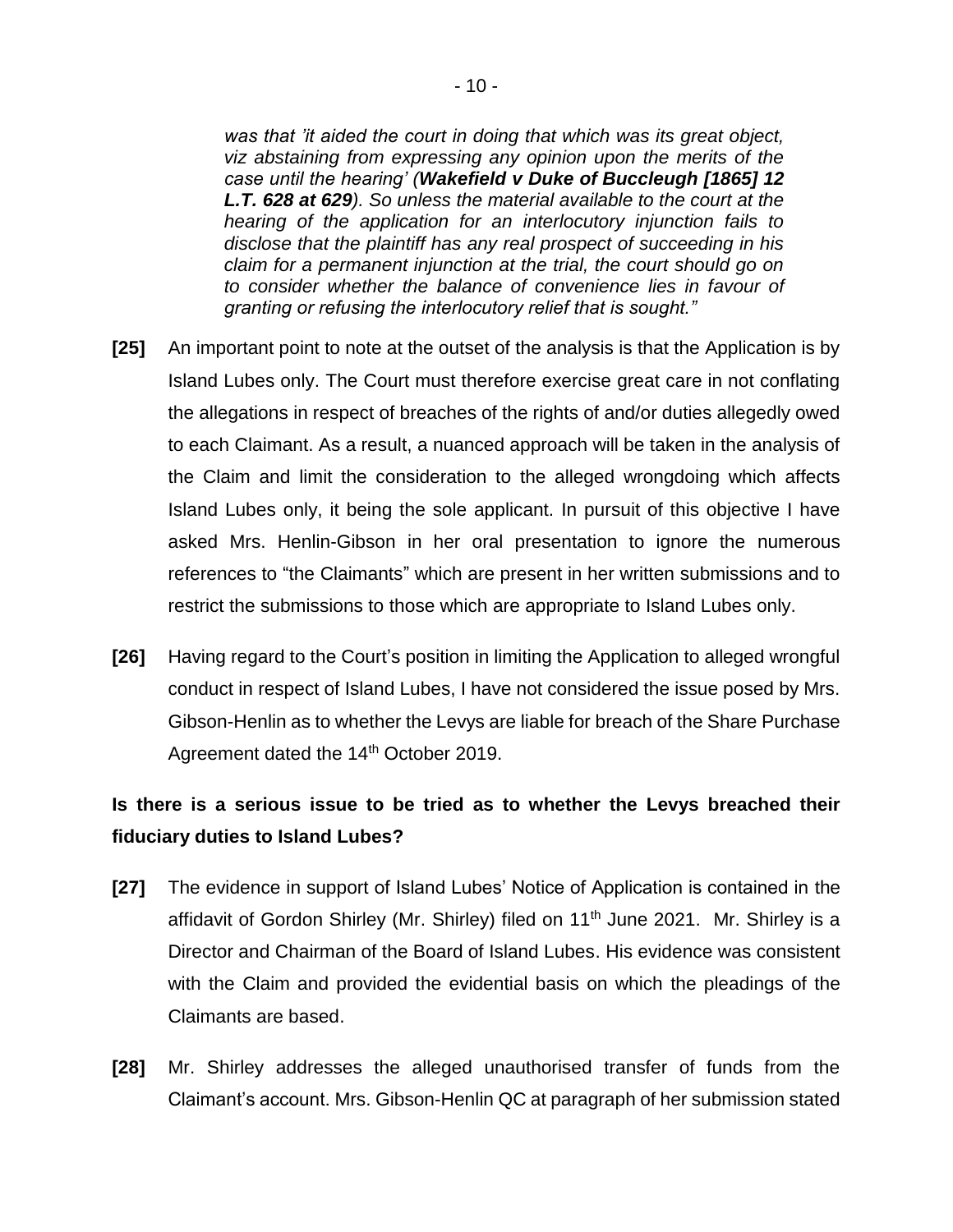that the Levys misappropriated the funds and property of Island Lubes and transferred these funds to themselves or to persons in breach of their fiduciary duties. Furthermore, they terminated Island Lubes' contract with Sagicor Bank and closed its two accounts to conceal their misappropriation of the Claimant's money.

- **[29]** Mr. Shirley referred to the interference with the contracts of Island Lubes and the transfer of its business and funds to the Levys and Ecomarine. He identified a letter dated the 26<sup>th</sup> February 2021, written by Mr. Levy as director of Island lubes to Kingston Wharves Limited, copied to Mr. Wilkinson, in which Mr. Levy terminated Island Lubes' contract with Kingston Wharves Limited with effect from the 15<sup>th</sup> March 2021 ("the Kingston Wharves Letter"). Mr. Levy also gave instructions for a new logistics services agreement be entered into with Ecomarine. It was also stated in the Kingston Wharves Letter that "*Although the notice period is shorter than what is required in the agreement, given that the entity is a going concern and will continue under the exact terms and conditions we are hoping to expedite this change over as quickly as possible"*
- **[30]** Mr. Shirley also made reference to a screenshot of a WhatsApp message which he asserts was sent to Jose at Caribbean Industrial & Lubricants Corp. a supplier of Island Lubes ("the Screenshot"). The Screenshot stated the following:

*As of March 15, 2021 Eco Marine and Energy Company Limited will take over from Island Lubes Distributors as the new supplier of Castrol Marine and Energy Lubricants in Jamaica and the Cayman Islands. We also request that all future requests for quotations/nominations in the interim, be sent only to [ecomarineandenergy@gmail.com](mailto:ecomarineandenergy@gmail.com) and any calls will be directed to me on until further notified.*

**[31]** As it relates to the Kingston Wharves Letter and the Screenshot, it should be noted that they purport to affect, as at  $15<sup>th</sup>$  March 2021, contracts to which Island Lubes was a party. Mr. Levy was a Director of Island Lubes until 16<sup>th</sup> March 2021. Accordingly, the Kingston Wharves Letter and the message contained in the Screenshot would have been issued while he was a Director of Island Lubes.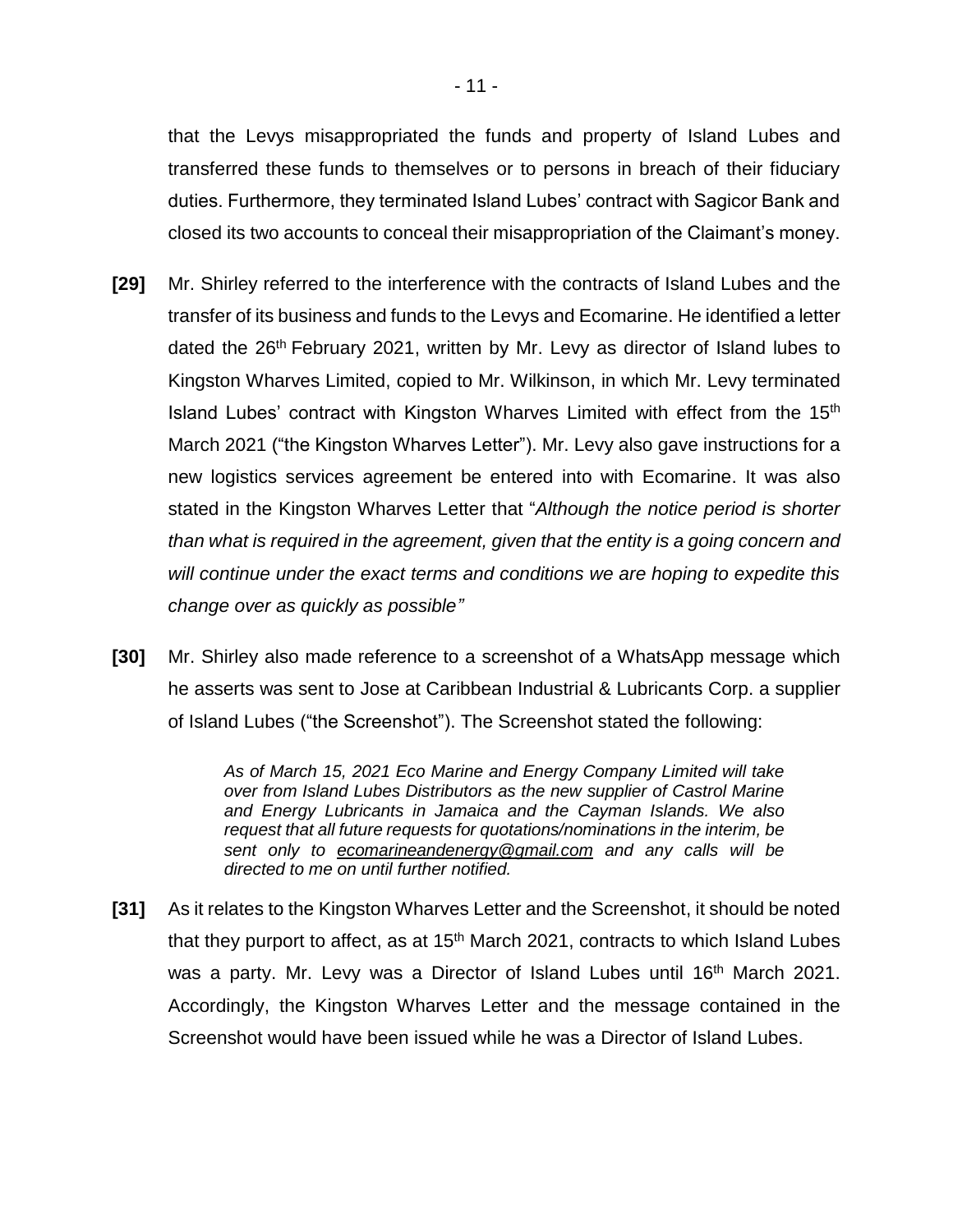## **The evidence of the 1st 2 nd and 3rd Defendants**

- **[32]** The evidence of Mr. Levy is contained in his affidavit sworn on 5<sup>th</sup> July 2021 in which he admitted that he is a Director of Sprint and that he is authorized to swear to the affidavit on its behalf and also on behalf of Mrs. Levy.
- **[33]** Mr. Levy explained that he did not resign immediately as a Director of Island Lubes on the sale of the Shares at the request of WIPL's transition team. He said that WIPL was slow in assuming responsibility of Island Lubes and of paying staff, ordering stock, and replacing signatories to its bank account in a timely manner. As a consequence, he had to continue giving Island Lubes funds to assist with its operations. Accordingly, the payments which are complained of constitute a repayment of that loan. He asserted that WIPL did not have any interest in Island Lubes when it acquired it and retained Mrs. Levy on the accounts notwithstanding her resignation.
- **[34]** Mr. Levy stated that he was aware of the business of Island Lubes as he was one of the persons who started the company, by using knowledge of the industry which he had and the experience of having worked with Appliance Traders Limited ("ATL"). He said he was the person who approached BP-Castrol in 2014 requesting the Castrol Distributorship in Jamaica. He maintained that he has not misused any confidential information and that the information he possesses in relation to various lubricants, contact persons with suppliers and the industry, is based on his years of working with ATL.
- **[35]** Mr. Levy denied having abused his position with Island Lubes to secure any personal benefits, to compete with the Claimants or to solicit any business of the Claimants. Furthermore, he was seeking to negotiate contracts for the Claimants benefit and to have the contracts transferred from Island Lubes to WIPL. He also denied having appropriated any of the Claimants' inventory but purchased the inventory with which he has dealt.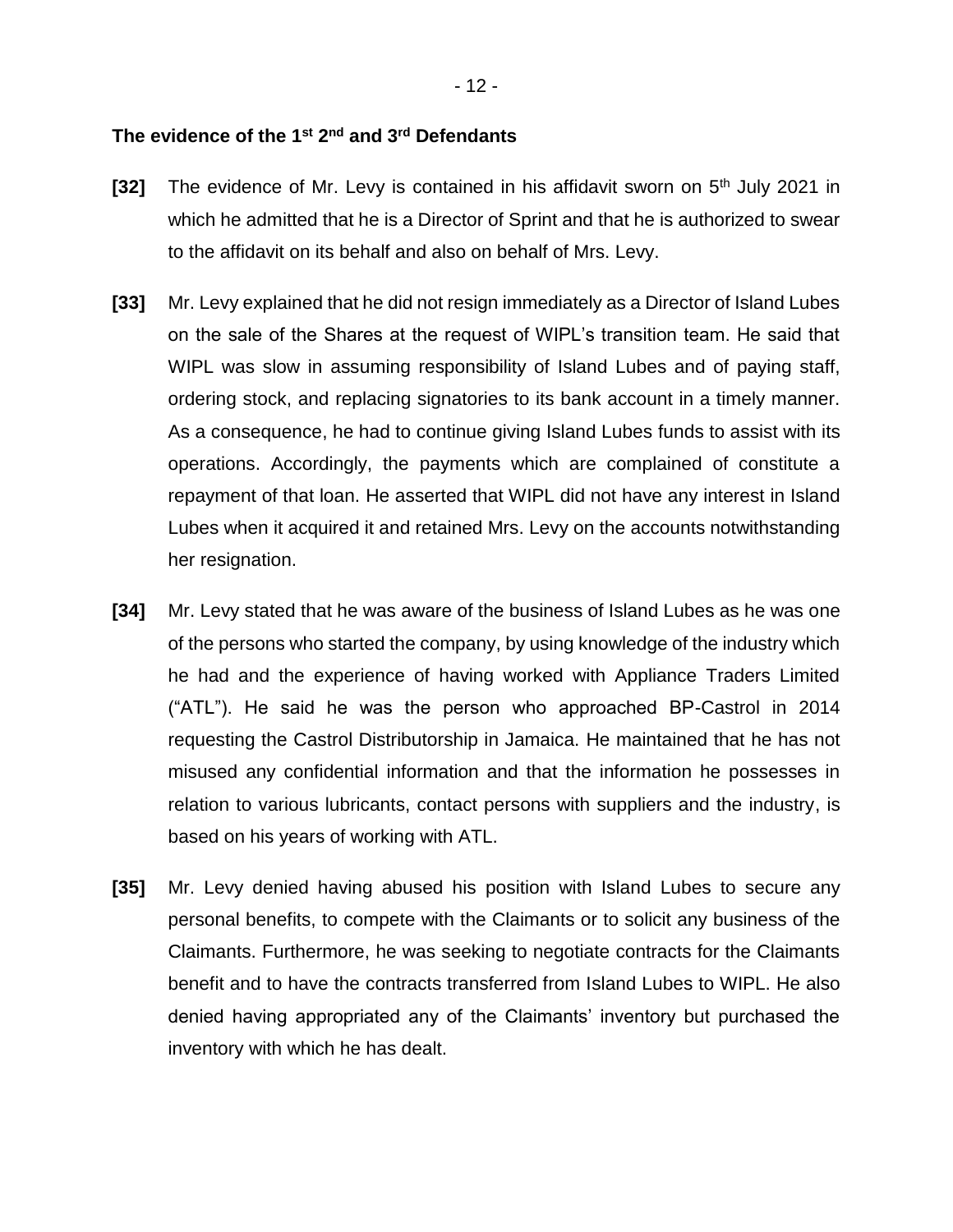- **[36]** As it relates to the email address of Island Lubes, Mr. Levy said he is aware that Mrs. Levy turned over all the information to WIPL and it could have changed all the information in relation to the email. Accordingly, if it has locked itself out it is not the fault of the Defendants.
- **[37]** As it relates to the contracts which Island Lubes had, Mr. Levy has averred that WIPL has not renewed the contracts. He stated that "we" have not sought to compete with Island Lubes and have not been contacting its customers to interfere with the markets in which it operates. He stated that the message displayed in the Screenshot that was exhibited, was immediately retracted. He indicated that they were introducing themselves to persons in Jamaica as Island Lubes does not operate here but operates in the Cayman Islands and in the Bahamas.
- **[38]** It is therefore Mr. Levy's position that the Levys and Mr. Wilkinson have not acted in breach of any duty or done anything which amounts to a conflict of interest. He asserted that they have complied with their obligations and any steps taken do not interfere with the Claimants' business. All payments were legitimate and there has been no misappropriation of funds.
- **[39]** Mrs. Levy supported Mr. Levy's assertion that Island Lubes is involved in the sale/exportation of lubricants and related products but as far as she is aware did not retail products in Jamaica but was or is doing business in the Cayman Islands and the Bahamas.
- **[40]** Mrs. Levy averred that she has never acted in breach of the Agreement for Sale or against the interest of the Claimants and that she has not misused or abused her position with Island Lubes.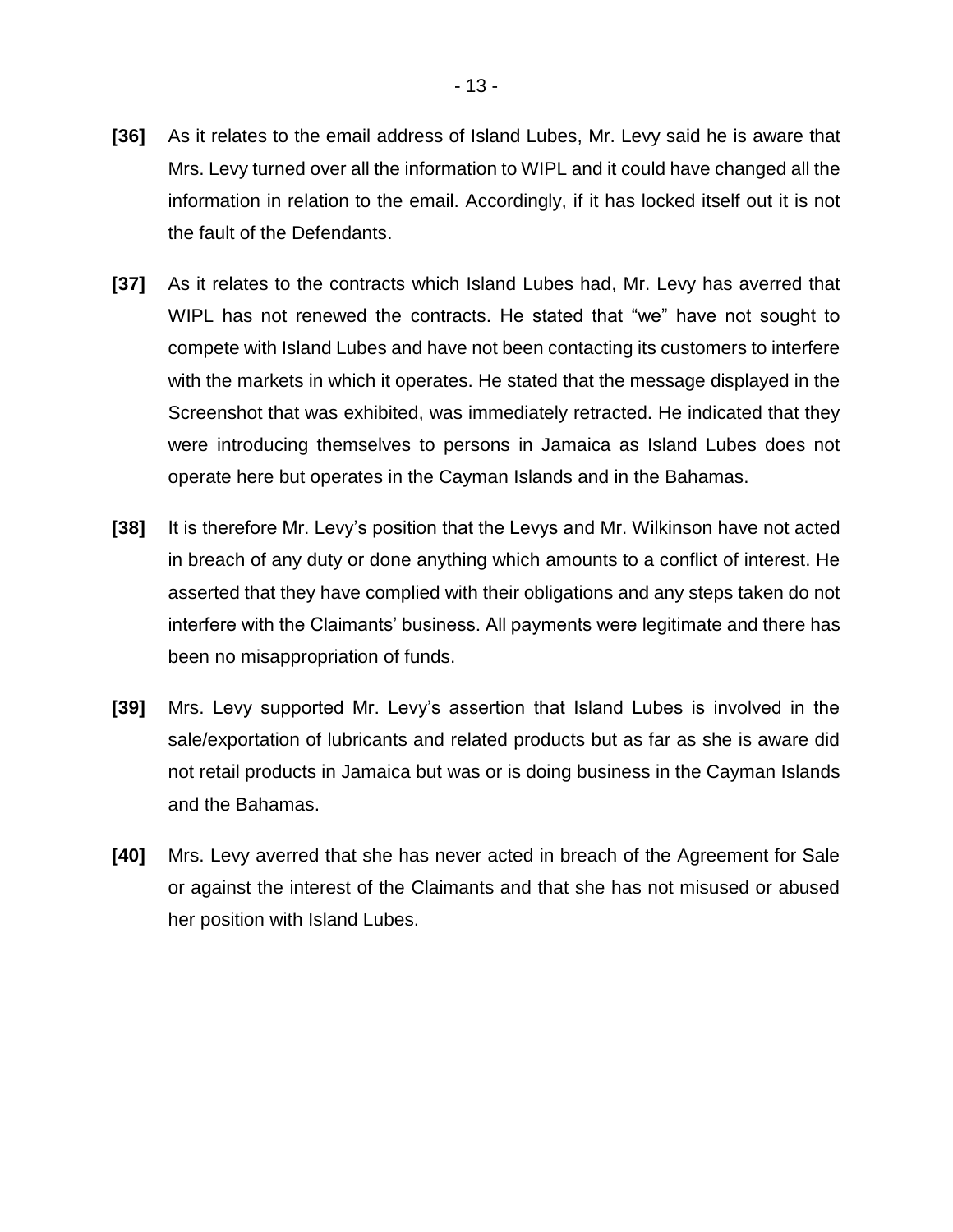## **The law relating to the duties of directors, former directors and de facto directors**

**[41]** The duties of directors and officers are encapsulated in sections 174 and 174A of the Companies Act, the latter of which was introduced by the Companies (Amendment) Act 2017 and provides as follows:

> *174.—(1) Every director and officer of a company in exercising his powers and discharging his duties shall—*

*(a) act honestly and in good faith with a view to the best interest of the company; and* 

*(b) exercise the care, diligence and skill that a reasonably prudent person would exercise in comparable circumstances, including, but not limited to the general knowledge, skill and experience of the director or officer.* 

*(2) A director or officer of a company shall not be in breach of his duty under this section if the director or officer exercised due care, diligence and skill in the performance of that duty or believed in the existence of facts that, if true, would render the director's or officer's conduct reasonably prudent.* 

*(3) For the purposes of this section, a director or officer shall be deemed to have acted with due care, diligence and skill where, in the absence of fraud or bad faith, the director or officer reasonably relied in good faith on documents relating to the company's affairs, including financial statements, reports of experts or on information presented by other directors or, where appropriate, other officers and professionals.* 

*(4) In determining what are the best interests of the company, a director or officer may have regard to the interests of the company's shareholders and employees and the community in which the company operates.* 

*(5) The duties imposed by subsection (1) on the directors or officers of a company is owed to the company alone.* 

*(6) Where pursuant to a contract of service with a company, a director or officer is required to perform management functions, the terms of that contract may require the director or officer in the exercise of those functions, to observe a higher standard than that specified in subsection (1).*

**[42]** The conduct of Mr. Levy which is complained of by Island Lubes was conduct while he was a director and after he had retired from the post of Director. As far as any alleged breach of duty is concerned on his part, for these acts, the Court also has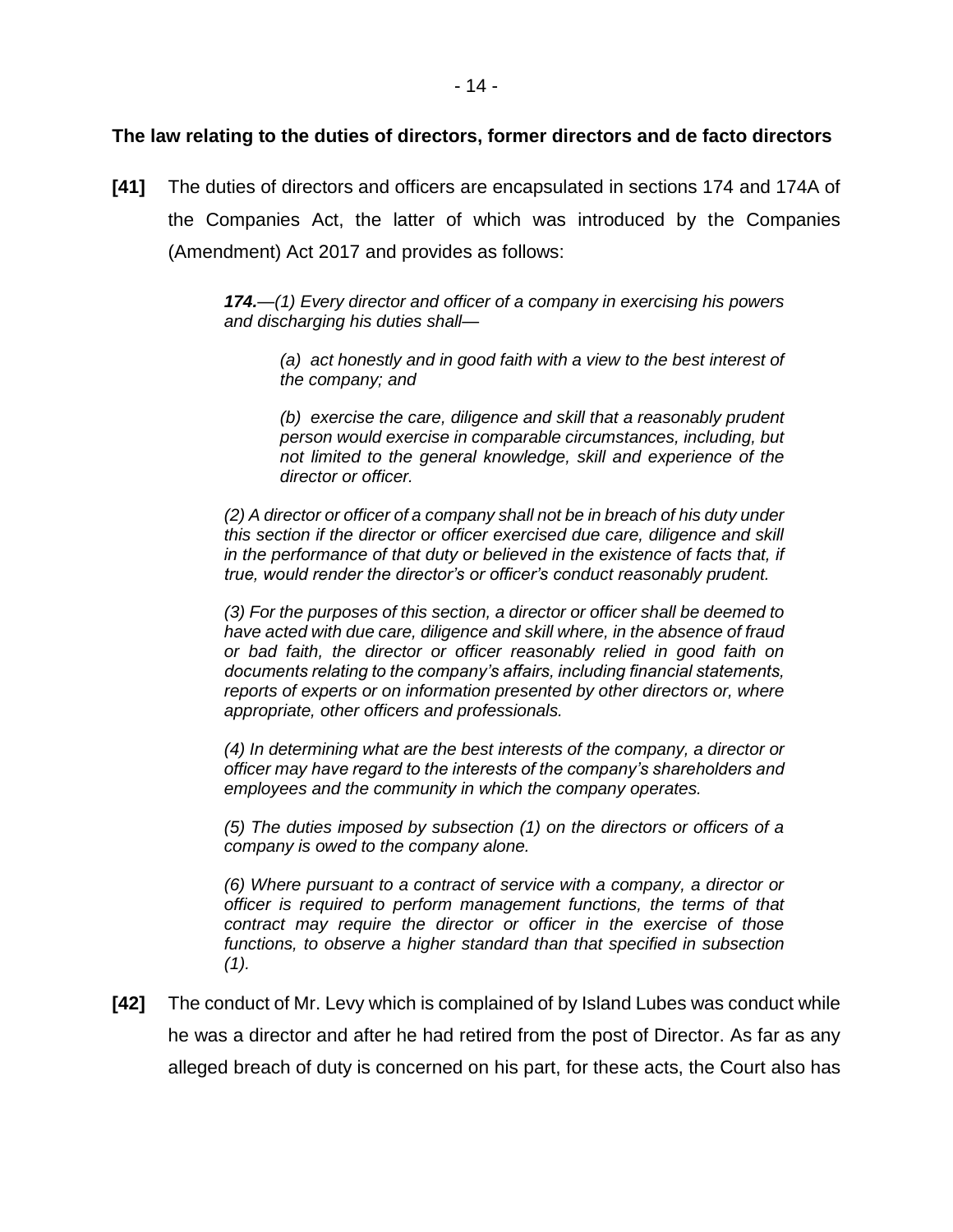to consider whether there are any obligations of a director post his directorship which Mr Levy may have breached.

## **Submissions on behalf of Island Lubes**

**[43]** It was submitted by Mrs. Gibson-Henlin that whereas competition by directors is not as a general rule precluded post resignation, there are circumstances in which it is precluded and will be restrained by the Courts. Counsel relied on the statement of the applicable law contained in the case of **Allfiled UK Limited v Eltis** 2016 FSR 11 as follows:

> *"A director is precluded from acting in breach of [duty] even after his resignation where the resignation may fairly be said to have been prompted and influenced by a wish to acquire for himself any maturing business opportunities sought by the Company and where it was his position in the company rather than a fresh initiative that led him to the opportunity which he later acquired."*

**[44]** Mrs. Gibson Henlin also relied on the Canadian Supreme Court case of **Canadian Aero Service Limited v O'Malley** 1973 S.C.J 97, where at paragraph 25 the Court made the following observation:

> *"25. An examination of the case law in this Court and in the Courts of other like jurisdictions on the fiduciary duties of directors and senior officers shows the pervasiveness of a strict ethic in this area of the law. In my opinion, this ethic disqualifies a director or senior officer from usurping for himself or diverting to another person or company with whom he is associated a maturing business opportunity which the company is actively pursuing; he is also precluded from so acting even after his resignation where the resignation may fairly be said to have been prompted or influenced by a wish to acquire for himself the opportunity sought by the company, or where it was his position with the company rather than a fresh initiative that led him to the opportunity which he later acquired."*

**[45]** I have distilled the submissions on behalf of Island Lubes on the issue of breach of fiduciary duty. I understand them to be, that, although it was not a case of a director's resignation in the instant case, it is clear that the Levys even while they were a director and de facto director/officer respectively, were motivated to use Island Lubes' information to acquire opportunities belonging to it and to exploit them for their benefit and for the benefit of others with whom they are connected.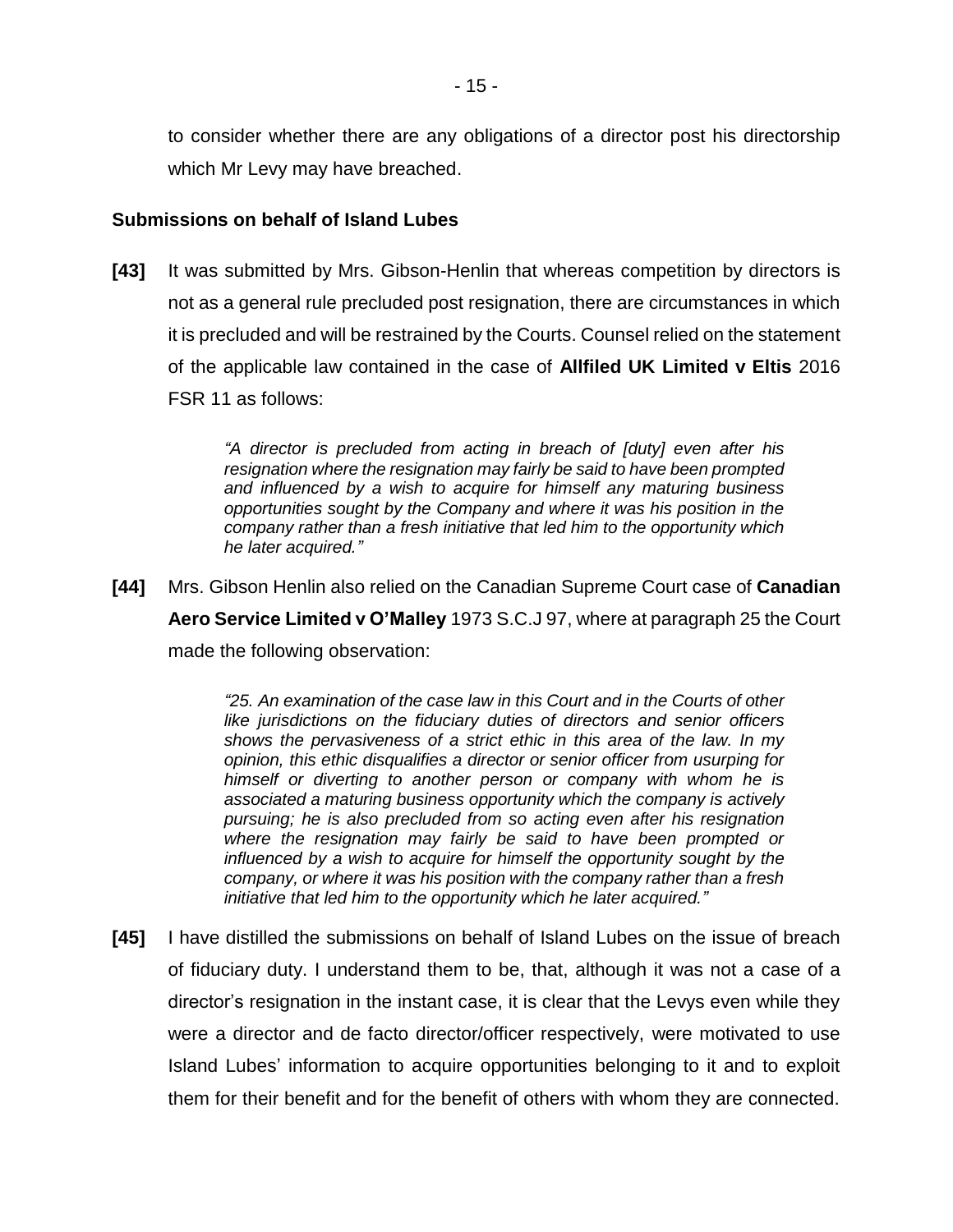It was submitted that they set out to use Island Lubes' property and information to compete with it and targeted it while so doing. It was therefore wilful and dishonest and they should not be permitted to profit from their conduct.

**[46]** Mrs. Gibson-Henlin submitted that the information in relation to Island Lubes' business expansion plans, customers and suppliers is confidential. It was highlighted that this is a case in which the Levys were a director and de facto director/officer of Island Lubes at the time when the actions complained of were commenced. It is alleged that these actions continued thereafter. As it relates to Mrs. Levy it was submitted that she was a de facto director as she remained on the accounts of Island Lubes and managed its communications during the period. It's further alleged that she, together with Mr. Levy closed the accounts of Island Lubes and took its money. It was conceded by Mrs. Gibson-Henlin that it is a question of fact as to whether she was a de -facto director and this is a matter to be determined at the trial.

# **Submissions on behalf of the 1st to 3rd Defendants on the issue of breach of fiduciary duty**

**[47]** Mr. Jones submitted on behalf of Mr. Levy that because he was removed as director of Island Lubes there is currently no fiduciary duty which Mr. Levy is called upon to honour and which requires this Court's intervention. Counsel relied on the case of *Attorney General v Blake [1998] 1 All ER 833* where the Court of Appeal found that there was no fiduciary duty owed to a company/employer by a former employee. Counsel noted that the case was appealed to the House of Lords but the finding of the Court of Appeal was not disturbed on this point.

## **The Court's analysis of the fiduciary duty issue**

**[48]** It should be noted that there are different obligations imposed on an employee than on a director. As it relates to an employee, his ability to pursue business opportunities at the end of his contract of employment will be dependent on any restrictions which might have been created pursuant to his contract of employment.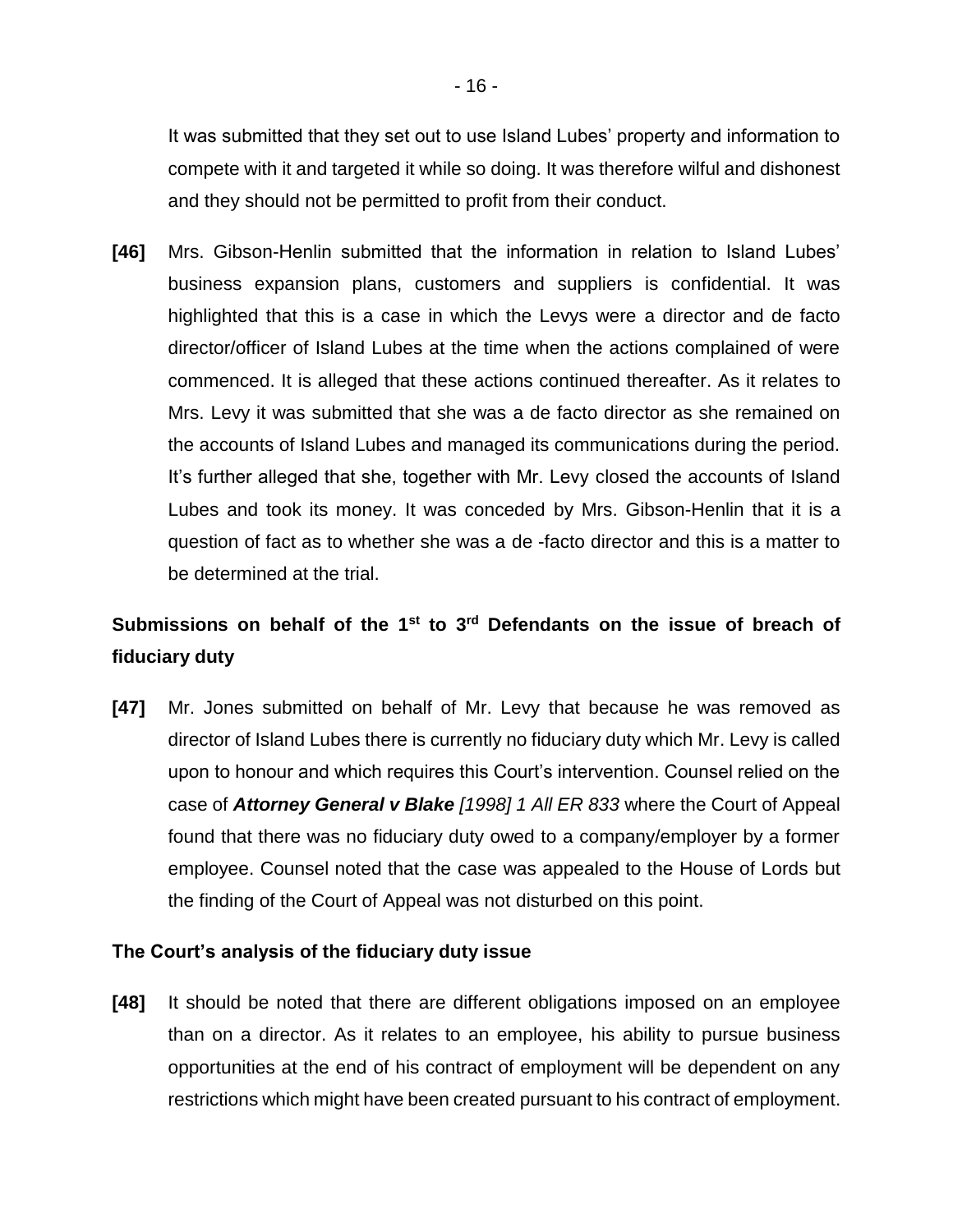In the English Court of Appeal case of *Helmet Integrated Systems Ltd v Tunnard [2006] EWCA Civ 1735* the Court considered these issues and found that the employee (Mr. Tunnard) did not breach his duty in contract by developing a rival product while employed to the Claimant, which he further pursued after this employment ended. The general position was stated by Moses LJ at paragraph 26 in the following terms:

*[26] There is no dispute but that Mr. Tunnard owed a duty of fidelity which required him as employee to be loyal to his employer and to act in the best interests of HISL. An employee must act with good faith towards his employer (see eg Robb v Green [\[1895\] 2 QB 315 at 317,](https://www.lexisnexis.com/uk/legal/citationlinkHandler.faces?bct=A&service=citation&risb=&QB&$sel1!%251895%25$year!%251895%25$sel2!%252%25$vol!%252%25$page!%25315%25$tpage!%25317%25) 59 JP 695, 64 LJQB 593, 14 R 580). An employee must receive and obey the instructions of his employer, and devote his time and talents to his employer's business. But whilst he must not compete with his employer during the course of his employment, the duty of fidelity imposes no inhibition on his competing against his former employer once he has left. He is entitled to take the skill he has acquired and developed during the course of his employment and*  apply it for his own benefit once he has left, even if that involves competing *against his former employer. He may also take with him and use knowledge and information which he has acquired, provided he does not use or disclose information properly described as a trade secret (see eg Faccenda Chicken Ltd v Fowler [\[1987\] Ch 117 at 136,](https://www.lexisnexis.com/uk/legal/citationlinkHandler.faces?bct=A&service=citation&risb=&CH&$sel1!%251987%25$year!%251987%25$page!%25117%25$tpage!%25136%25) [\[1986\] 1 All ER](https://www.lexisnexis.com/uk/legal/citationlinkHandler.faces?bct=A&service=citation&risb=&ALLER&$sel1!%251986%25$year!%251986%25$sel2!%251%25$vol!%251%25$page!%25617%25)  [617,](https://www.lexisnexis.com/uk/legal/citationlinkHandler.faces?bct=A&service=citation&risb=&ALLER&$sel1!%251986%25$year!%251986%25$sel2!%251%25$vol!%251%25$page!%25617%25) [\[1986\] IRLR 69\)](https://www.lexisnexis.com/uk/legal/citationlinkHandler.faces?bct=A&service=citation&risb=&IRLR&$sel1!%251986%25$year!%251986%25$page!%2569%25).*

**[49]** Mrs. Mayhew helpfully presented for the Court's consideration the case of *Foster Bryant Surveying Limited v Bryant [2007] EWCA Civ 200* In which the English Court of Appeal considered the issue of the director's breach of fiduciary duties after ceasing to be a director. Rix LJ quoted with approval as accurately stating the law, a summary in *Hunter Kane Ltd v Watkins [\[2002\] EWHC 186 \(Ch\)](https://www.lexisnexis.com/uk/legal/citationlinkHandler.faces?bct=A&service=citation&risb=&EWHCCH&$sel1!%252002%25$year!%252002%25$page!%25186%25)* which in turn was largely derived from the judgment in *CMS Dolphin Ltd v Simonet [\[2001\]](https://www.lexisnexis.com/uk/legal/citationlinkHandler.faces?bct=A&service=citation&risb=&BCLC&$sel1!%252001%25$year!%252001%25$sel2!%252%25$vol!%252%25$page!%25704%25)  [2 BCLC 704](https://www.lexisnexis.com/uk/legal/citationlinkHandler.faces?bct=A&service=citation&risb=&BCLC&$sel1!%252001%25$year!%252001%25$sel2!%252%25$vol!%252%25$page!%25704%25)* as follows:

> *"1. A director, while acting as such, has a fiduciary relationship with his Company. That is he has an obligation to deal towards it with loyalty, good faith and avoidance of the conflict of duty and self-interest.*

> *2. A requirement to avoid a conflict of duty and self-interest means that a director is precluded from obtaining for himself, either secretly or without the informed approval of the Company, any property or business advantage either belonging to the Company or for which it has been negotiating, especially where the director or officer is a participant in the negotiations.*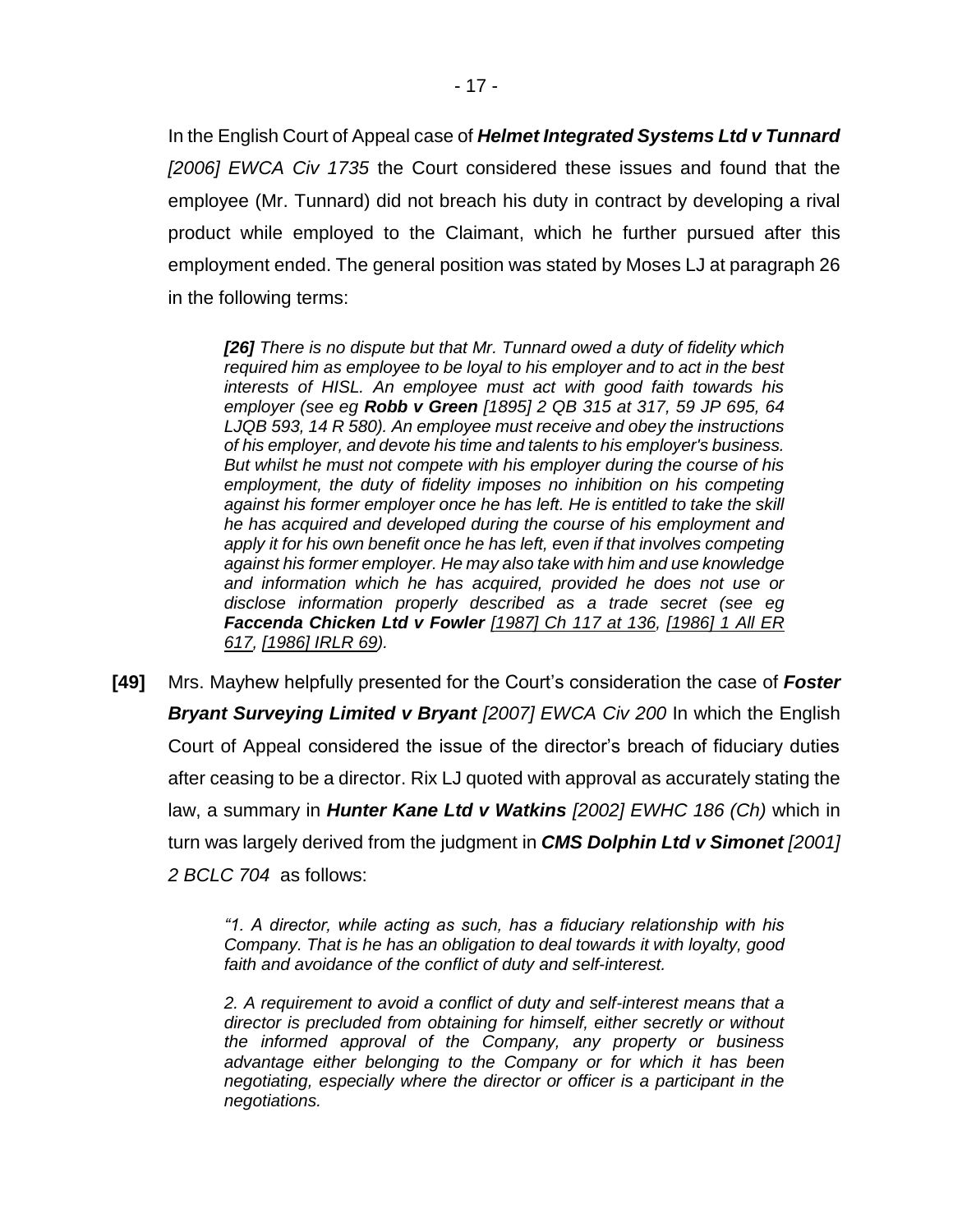*3. A director's power to resign from office is not a fiduciary power. He is entitled to resign even if his resignation might have a disastrous effect on the business or reputation of the Company.*

*4. A fiduciary relationship does not continue after the determination of the relationship which gives rise to it. After the relationship is determined the director is in general not under the continuing obligations which are the feature of the fiduciary relationship.*

*5. Acts done by the directors while the contract of employment subsists but which are preparatory to competition after it terminates are not necessarily in themselves a breach of the implied term as to loyalty and fidelity.*

*6. Directors, no less than employees, acquire a general fund of skill, knowledge and expertise in the course of their work, which is plainly in the public interest that they should be free to exploit it in a new position. After ceasing the relationship by resignation or otherwise a director is in general (and subject of course to any terms of the contract of employment) not prohibited from using his general fund of skill and knowledge, the 'stock in trade' of the knowledge he has acquired while a director, even including such things as business contacts and personal connections made as a result of his directorship.*

*7. A director is however precluded from acting in breach of the requirement at 2 above, even after his resignation where the resignation may fairly be said to have been prompted or influenced by a wish to acquire for himself any maturing business opportunities sought by the Company and where it was his position with the Company rather than a fresh initiative that led him to the opportunity which he later acquired.*

*8. In considering whether an act of a director breaches the preceding principle the factors to take into account will include the factor of position or office held, the nature of the corporate opportunity, its ripeness, its specificness and the director's relation to it, the amount of knowledge possessed, the circumstances in which it was obtained and whether it was special or indeed even private, the factor of time in the continuation of the fiduciary duty where the alleged breach occurs after termination of the relationship with the Company and the circumstances under which the breach was terminated, that is whether by retirement or resignation or discharge.*

*9. The underlying basis of the liability of a director who exploits after his resignation a maturing business opportunity of the Company is that the opportunity is to be treated as if it were the property of the Company in relation to which the director had fiduciary duties. By seeking the [sic] exploit the opportunity after resignation he is appropriating to himself that property he is just as accountable as a trustee who retires without properly accounting for trust property.*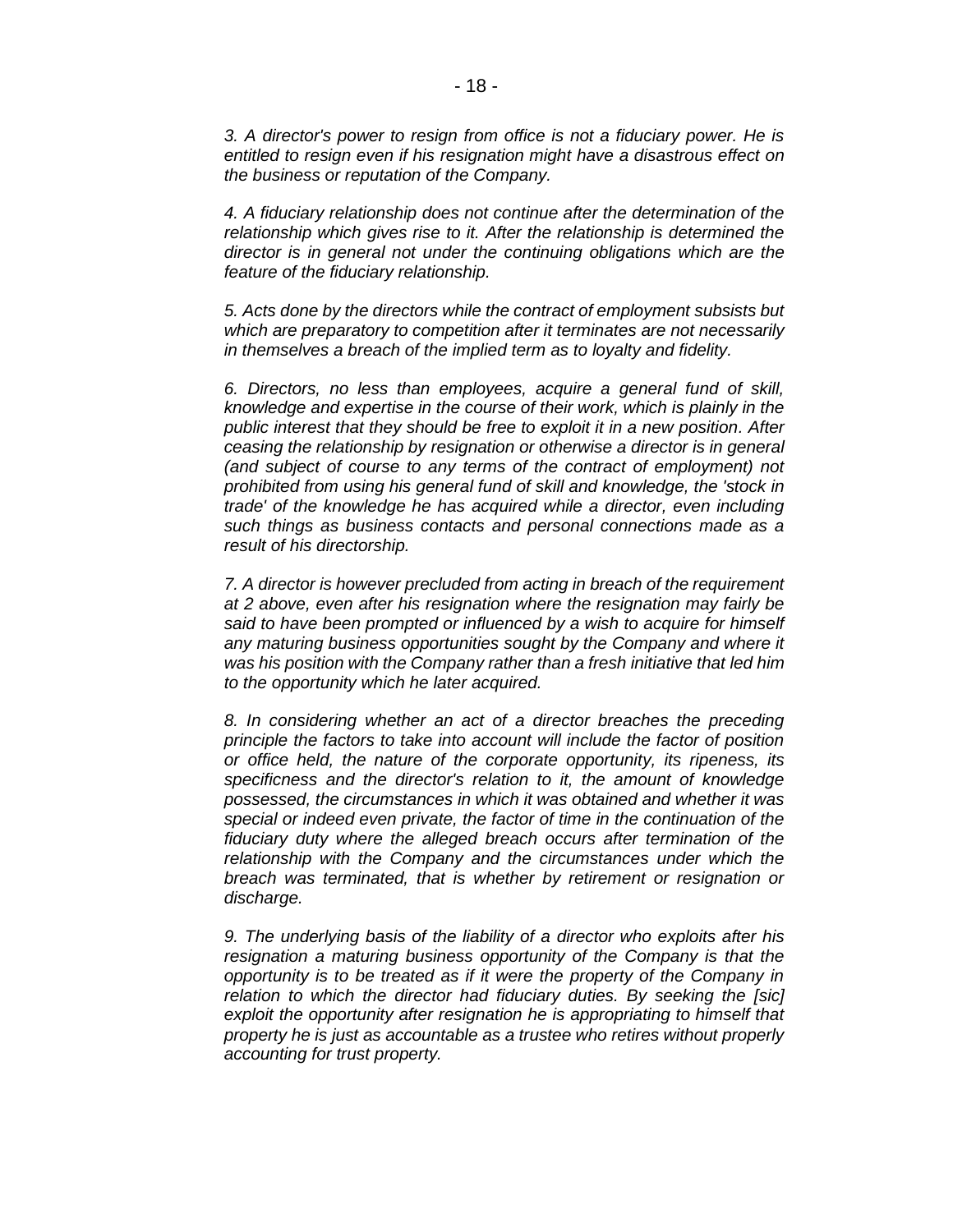*10. It follows that a director will not be in breach of the principle set out as point 7 above where either the Company's hope of obtaining the contract*  was not a 'maturing business opportunity' and it was not pursuing further *business orders nor where the director's resignation was not itself prompted or influenced by a wish to acquire the business for himself.*

*11. As regards breach of confidence, although while the contract of employment subsists a director or other employee may not use confidential information to the detriment of his employer, after it ceases the director/employee may compete and may use know-how acquired in the course of his employment (as distinct from trade secrets – although the distinction is sometimes difficult to apply in practice)."*

- **[50]** In my opinion the law as stated in the cases of *Allfield* and *Foster Bryant*, is accurate, in their formulation that the director's duties can subsist post resignation. It is important to note that in *Foster Bryant* the Court expressly stated the position of the director "…*after ceasing the relationship by resignation or otherwise*." The inclusion of other methods of the relationship ending makes perfect sense because it is an oversimplification to suggest that if a director resigns there is a continuing duty. However, in contrast, if he is removed, then the duty ceases for all intents and purposes.
- **[51]** As was identified in *Allfield* and *Foster Bryant*, a relevant consideration is whether the director's resignation may fairly be said to have been prompted and influenced by a wish to acquire for himself the company's corporate opportunities. If it were the position that on removal of a director all his fiduciary duties would end, a shrewd director wishing to acquire the company's corporate opportunities would simply conduct himself in such a manner in which his removal would become prudent or necessary. This would then provide him with an unrestricted license to pursue those opportunities, unencumbered by any duties postdirectorship.
- **[52]** The issue of diversion of corporate opportunities constituting a breach of fiduciary duty is often raised in the context of current directors, but not exclusively so. In *O'Donnell v Shanahan and others [2008] All ER (D) 72 (Aug)*, the Court considered the breach of fiduciary duty in the context of an unfair prejudice claim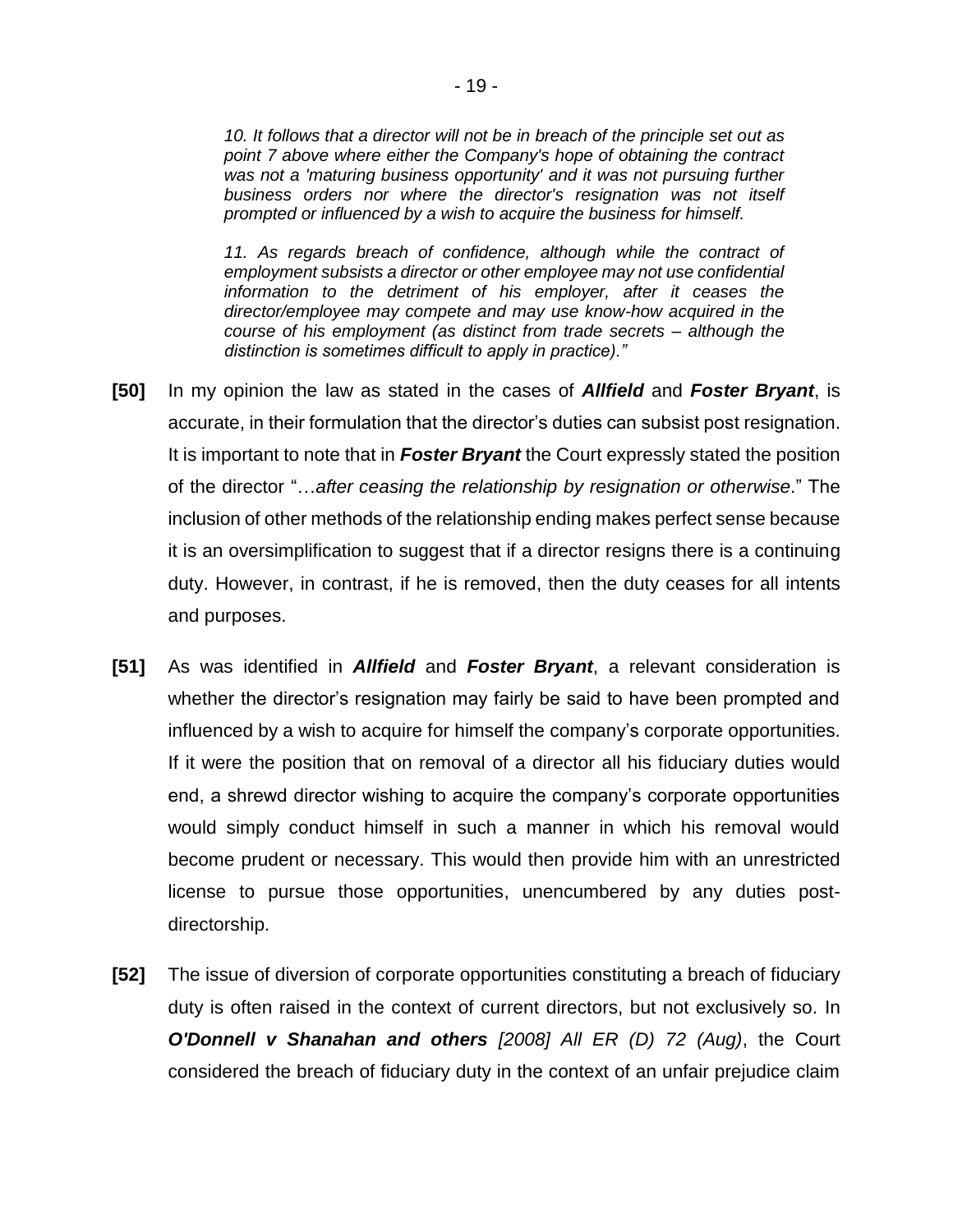pursuant to section 459 of the UK companies Act 1985. Mr. Richard Sheldon QC sitting as a deputy Judge of the High Court made the following observations:

*194. In reaching these conclusions, I have had regard to the "corporate opportunity" cases which are considered at length by Lewison J in Ultraframe (at paras 1332 - 1356) and Warren J in Wilkinson (at paras 256 - 269). It is unnecessary to refer to these in any detail in this judgment. I should however draw attention to the following phrases in the judgments in those cases, as attracting the application of the "no profit rule" (although on analysis some may more appropriately be identified as falling under the "no conflict rule") and which appear to me to support the conclusions I have reached:*

> *[directors must not] "divert in their own favour business which should properly belong to the company they represent." (Cook v Deeks [\[1916\] 1 AC 554\)](https://www.lexisnexis.com/uk/legal/citationlinkHandler.faces?bct=A&service=citation&risb=&AC&$sel1!%251916%25$year!%251916%25$sel2!%251%25$vol!%251%25$page!%25554%25)*

> *".. a director is precluded from obtaining for himself . without the approval of the company any property or business advantage either belonging to the company or for which it has been negotiating.." or "a maturing business opportunity which his company is actively pursuing" (Canadian Aero Services v O'Malley (1973) 40 DLR (3d) 371 at 382) (see also CMS Dolphin Ltd v Simonet [\[2001\] 2 BCLC 704 at](https://www.lexisnexis.com/uk/legal/citationlinkHandler.faces?bct=A&service=citation&risb=&BCLC&$sel1!%252001%25$year!%252001%25$sel2!%252%25$vol!%252%25$page!%25704%25)  [para 96\)](https://www.lexisnexis.com/uk/legal/citationlinkHandler.faces?bct=A&service=citation&risb=&BCLC&$sel1!%252001%25$year!%252001%25$sel2!%252%25$vol!%252%25$page!%25704%25)*

*195. In Ultraframe, Lewison J concluded his review of these authorities at para 1355 as follows:*

> *The law relating to the accountability of a director (or former director) for profits derived from the diversion of corporate opportunities is still developing. As the cases stand it is I think possible to draw the following conclusions:*

> *If a person diverts to himself a business opportunity while in office, he may be liable to account for profits under the 'no conflict rule' or the 'no profit rule' or both;*

> *The application of the 'no conflict rule' does not depend on establishing that the company has a proprietary interest in the business opportunity that has been diverted;*

> *After a person ceases to be in office, he may be liable for the diversion of a business opportunity either under the 'no profit rule'; or because the business opportunity itself is to be treated as the property of the company (in the sense of an intangible asset) and hence is treated for this purpose as trust property."*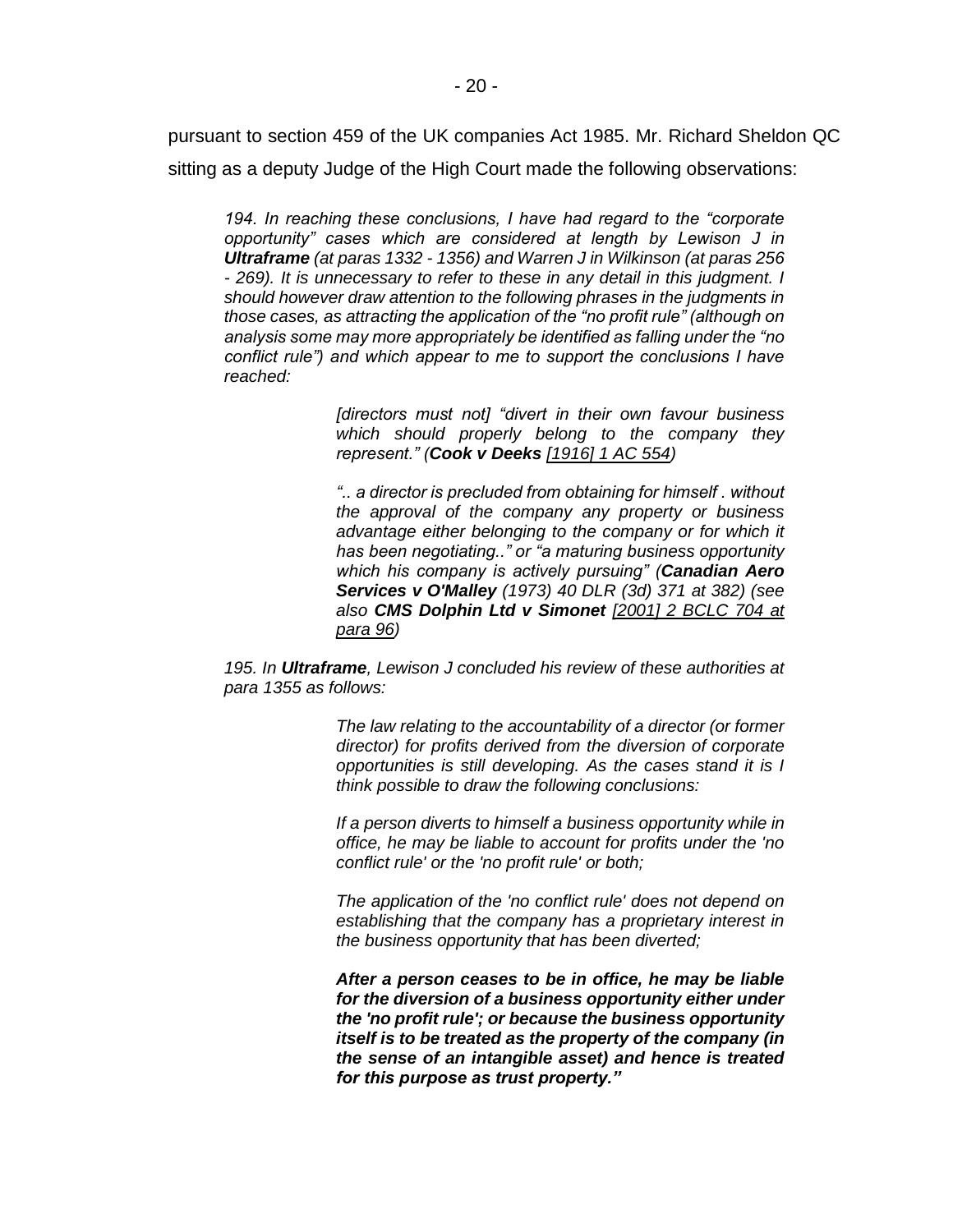#### *(emphasis supplied by this court)*

**[53]** The issue of the diversion of corporate opportunity which may result in a director's breach of fiduciary duty is complicated and depends on the facts of each case. In *O'Donnell* (supra) the Court considered some of the general principles applicable in the context of trustees as were distilled in Lewin on Trusts  $(18<sup>th</sup> Ed)$ . The Court observed that these principles apply with appropriate modification to the duties of a company director and should be assessed in light of the actual or contemplated scope of the company's business. At paragraph 198 of *O'Donnell* the Court extracted the following principles from Lewin on Trusts (18th Ed) at paras 20-44 to 20-46, (omitting the citations) as follows:

> *If a trustee by reason of his position as such obtains an opportunity to purchase or otherwise acquire property from a third party, or obtains special knowledge or information which indicates that such a purchase or acquisition might be worthwhile, then the trustee will be disabled from retaining any benefit resulting from the purchase.... Sometimes the principle is applied where the fiduciary diverts to himself property which should have been, or attempted to have been, acquired for the beneficiaries. In other cases the principle has been applied even though there was no practical question of the acquisition being made for the beneficiaries and there was no detriment to the beneficiaries. [There is then a reference to Regal (Hastings) Ltd v Gulliver and Boardman v Phipps ]…*

> *In order to found liability under the above rule it is necessary to establish that the trustee was enabled to purchase property as a result of an opportunity or special knowledge or information acquired by him by reason of the trusteeship. What counts for this purpose however is not altogether clear. It is certainly not all knowledge or information which counts, and in general terms a trustee is allowed to use knowledge or information acquired during the course of the trusteeship for his own purposes or for the purposes of other trusts. There are perhaps two circumstances in which a trustee may be liable. The first is where a trustee obtains knowledge or information which is not available to the general public, but is obtained by him as confidential information in the course of his fiduciary relationship, and has special value in that it enables the trustee to assess the commercial feasibility of a purchase by him and the appropriate terms of a purchase offer, and thereby substantially contributes to the successful purchase by the trustee ; liability then attaches whether or not other matters such as the skill of the trustee also contribute to the successful purchase, and even though the purchase involves risk taking by the trustee despite the knowledge and information gained by him. The second is where a trustee obtains confidential information in the course of his fiduciary*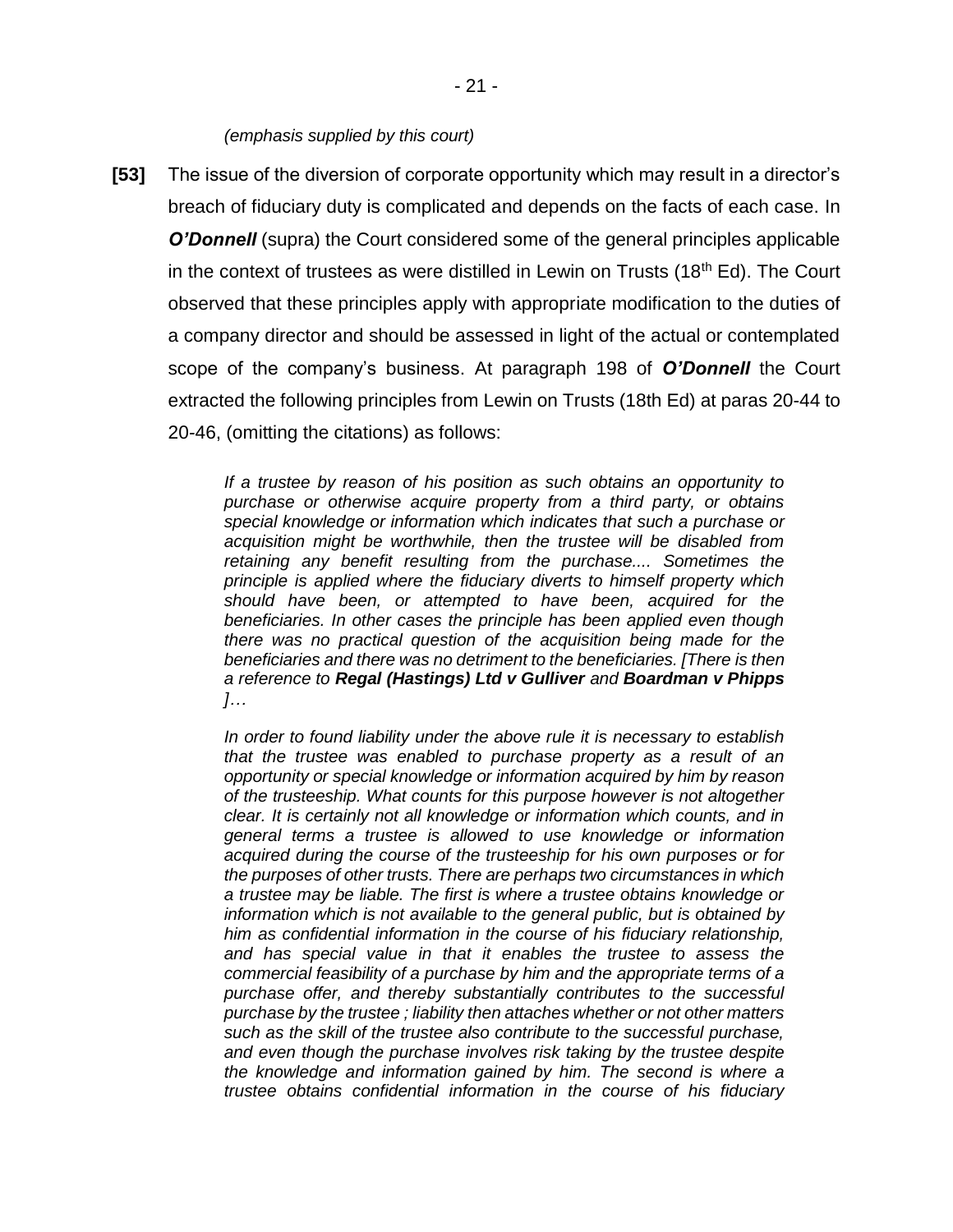*relationship and then enters into a purchase for his own benefit in circumstances where his personal interest conflicts or may conflict with his fiduciary duties. A trustee who obtains confidential information as trustee and then uses it for his own purposes or for the purposes of another trust may be exposed not only to a claim at the instance of the beneficiaries but also be exposed to a claim by the person who provides the confidential information and to whom the duty of confidence is owed.* 

*If the trustee acquires property without using knowledge or opportunity that he has obtained as trustee, but which he has obtained in his personal capacity, or in some other fiduciary capacity, then he will not be accountable for the profit under the profit rule, and can be made accountable, if at all, only under the conflict rule...*

- **[54]** It is against the background of these principles that one has to consider the evidence of Mr. Levy. He asserted that WIPL did not have any interest in Island Lubes when it acquired it. He stated that he was aware of the business of Island Lubes as he was one of the persons who started it, by using knowledge of the industry which he had and the experience of having worked with Appliance Traders Limited ("ATL"). He said he was the person who approached BP-Castrol in 2014 requesting the Castrol Distributorship in Jamaica. His position was that he has not misused any confidential information and that the information he possesses in relation to various lubricants, contact persons with suppliers and the industry is based on his years of working with ATL.
- **[55]** Mr. Levy denied having abused his position to secure any personal benefits or to compete with the Claimants or to solicit any business of the Claimants. Furthermore, he claimed that he was seeking to negotiate contracts for the Claimants' benefit and to have the contracts transferred from Island Lubes to WIPL. He also denied having appropriated any of the Claimants' inventory but said that he purchased the inventory with which he has dealt.
- **[56]** As it relates to the contracts of which Island Lubes complains, Mr. Levy has averred that WIPL has not renewed the contracts which Island Lubes had. He stated that "we" have not sought to compete with Island Lubes and have not been contacting its customers to interfere with the markets in which it operates. He stated that the message displayed in the Screenshot that was exhibited, was immediately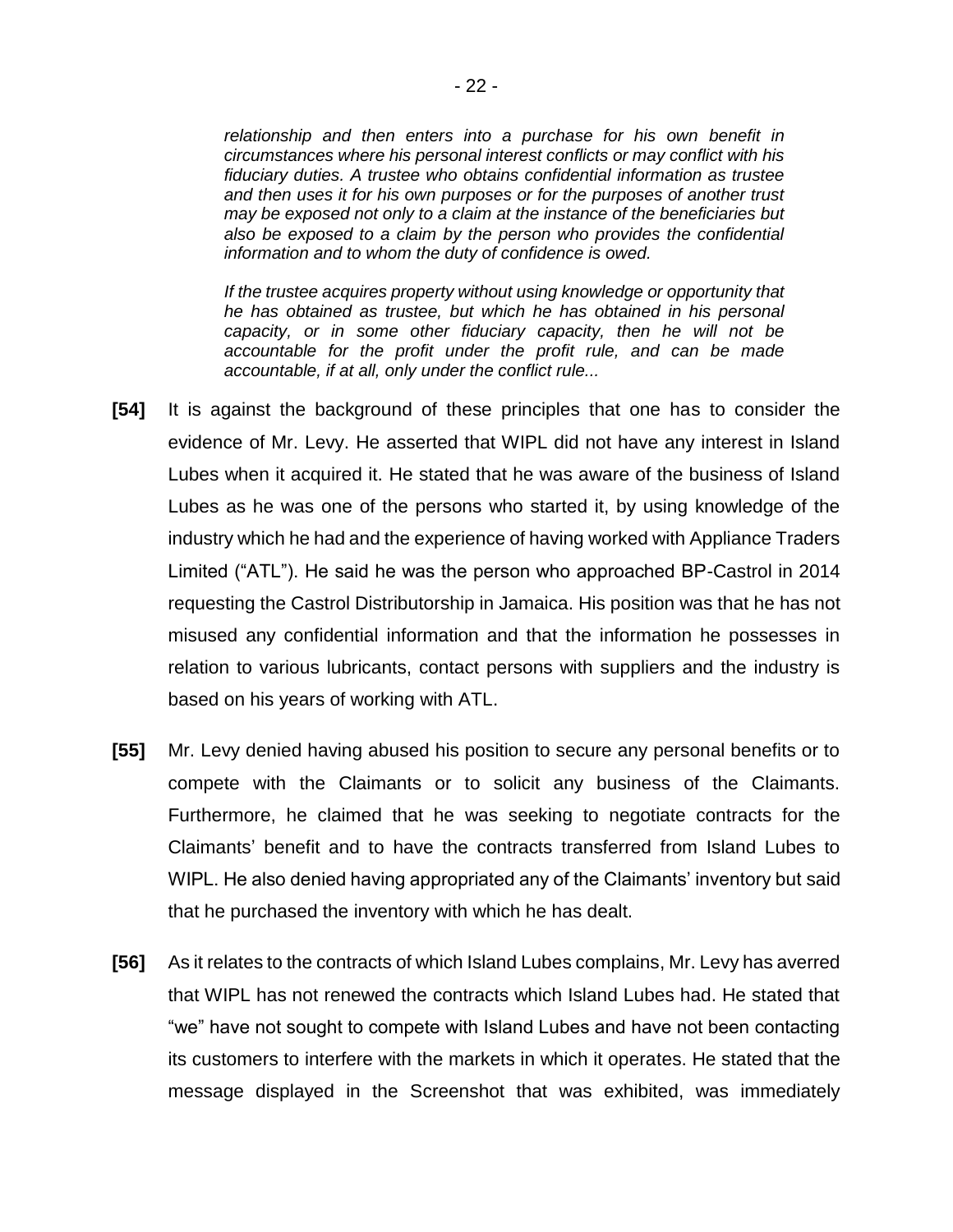retracted. He indicated that they were introducing themselves to persons in Jamaica as Island Lubes does not operate here but operates in the Cayman Islands and in the Bahamas.

- **[57]** It is clear from the evidence of Mr. Levy that it is being asserted by the Levys that the corporate opportunities which the Island Lubes is complaining were diverted were opportunities in respect of which it was not interested and therefore the Levys were free to exploit them without there being liability "*to account for profits under the 'no conflict rule' or the 'no profit rule' or both*". Furthermore, it is being asserted that in addition to Island Lubes expressing no interest in its contract with BP-Castrol, having not renewed it, there is the implication that it was no longer "*property of the company or an intangible asset*".
- **[58]** The issue of the source of the information utilized by Mr. Levy will therefore fall for determination. The Court will be required assess the evidence on this point and to consider whether he would have gained any advantage from his knowledge of the alleged expiry of the BP-Castrol contract which, for example, caused him to have been able to give instructions via the Screenshot, that Ecomarine would be taking over as the distributor. The import of the evidence of the Screenshot will also have to be weighed to determine the purpose for its creation and whether it was indicative of a broader approach to solicit the clients of Island Lubes. If it was purely innocent and permissible, then the question is raised as to why it was withdrawn.
- **[59]** As it relates to the conduct of Mrs. Levy, this touches and concerns her in her capacity as an alleged de facto director. A "de facto" director is a person who acts or purports to act as a director although he or she is not formally appointed in contrast to a "de jure" director who has been formally appointed to that office. Such a person might not escape liability for breach of duty by virtue only of the fact that he or she is not formally appointed. However, the issue as to whether that person is a de-facto director is very fact dependent. In *Re Hydrodam (Corby) Ltd [1994] 2 BCLC 180* at page 183, Millet J expressed the position in respect of such persons as follows: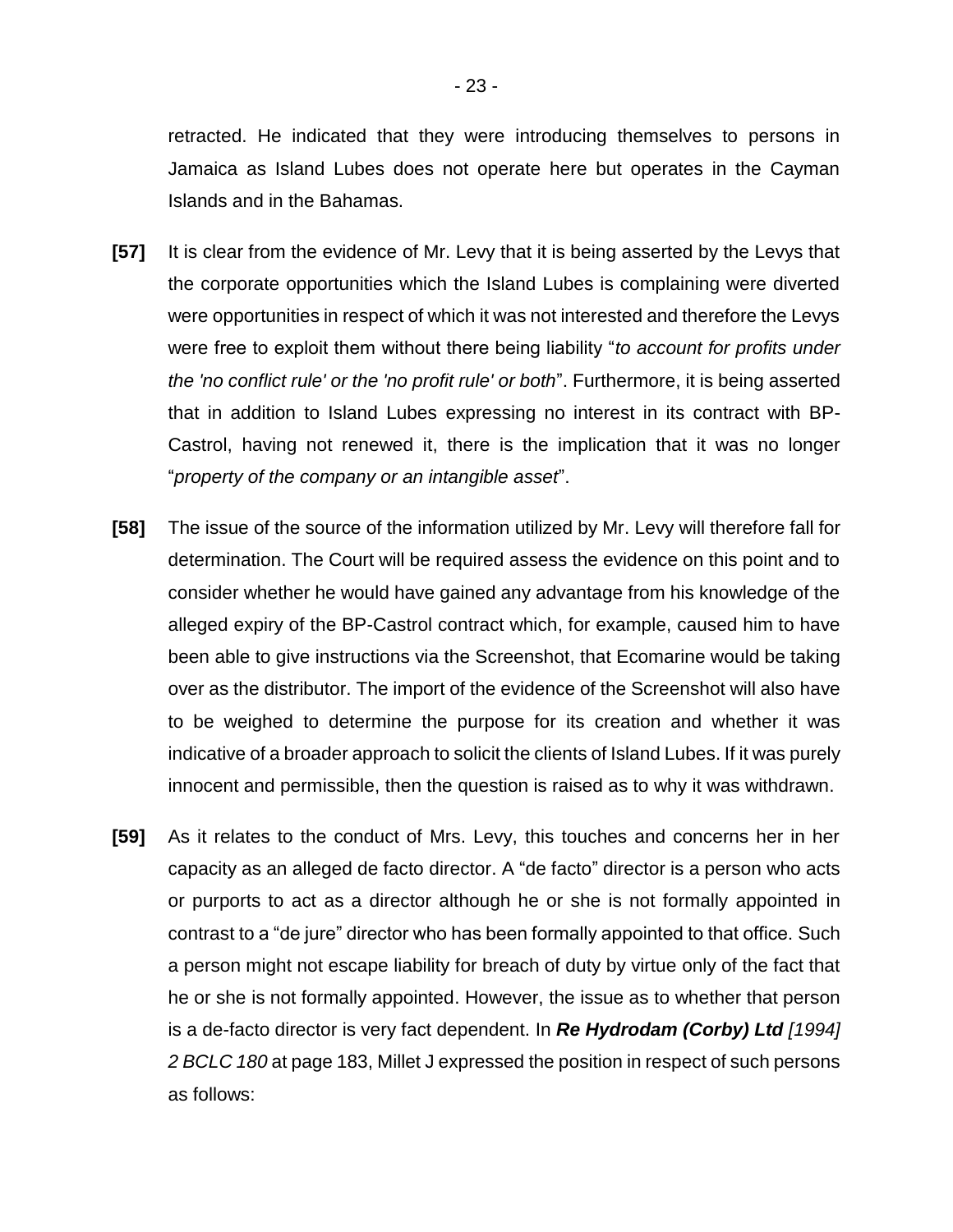*"A de facto director is a person who assumes to act as a director. He is held out as a director by the company, and claims and purports to be a director, although never actually or validly appointed as such. To establish that a person was a de facto director of a company it is necessary to plead and prove that he undertook functions in relation to the company which could properly be discharged only by a director. It is not sufficient to show that he was concerned in the management of the company's affairs or undertook tasks in relation to its business which can properly be performed by a manager below board level."*

- **[60]** Mrs. Levy swore to an affidavit filed 5<sup>th</sup> July 2021. She confirmed that she was the General Manager of Island Lubes until its shares were sold to WIPL. She said after meeting with members of the transition team put in place by WIPL, she was assured by Mr. Maximilian Campbell the human resources manager that a replacement would be found for her as soon as possible. She said she was also advised that arrangements would have been made to have the directors of WIPL added as signatories to Island Lubes' accounts so that she could be removed but this was never done. As a consequence, she remained employed to Island Lubes until December 2019 although she had resigned in October 2019 and remained on the accounts at the request of the Claimants, but she did not have custody of the cheque books etcetera. Mrs. Levy stated that she handed over all the documents and records pursuant to the Agreement for sale in or around November 2019.
- **[61]** I appreciate that the issue of whether a person is a de facto director is one of fact. During my exchange with Mrs. Gibson-Henlin, I asked learned Queen's Counsel to identify the evidence that Mrs. Levy was held out by Island Lubes as a director, that she purported to act as such, or that she undertook functions in relation to the company which could only properly be discharged by a director. I indicated to Queen's Counsel that Mrs. Levy was the General Manager and the conduct described by Mr. Shirley appeared capable of falling within the scope of duties capable of being conducted by a person in that capacity.
- **[62]** Mrs. Gibson-Henlin's response was that section 7 of the Companies Act speaks to the duties owed by directors and officers. I accept the submissions that on the evidence, even if not deemed to be a de facto director, Mrs. Levy would still have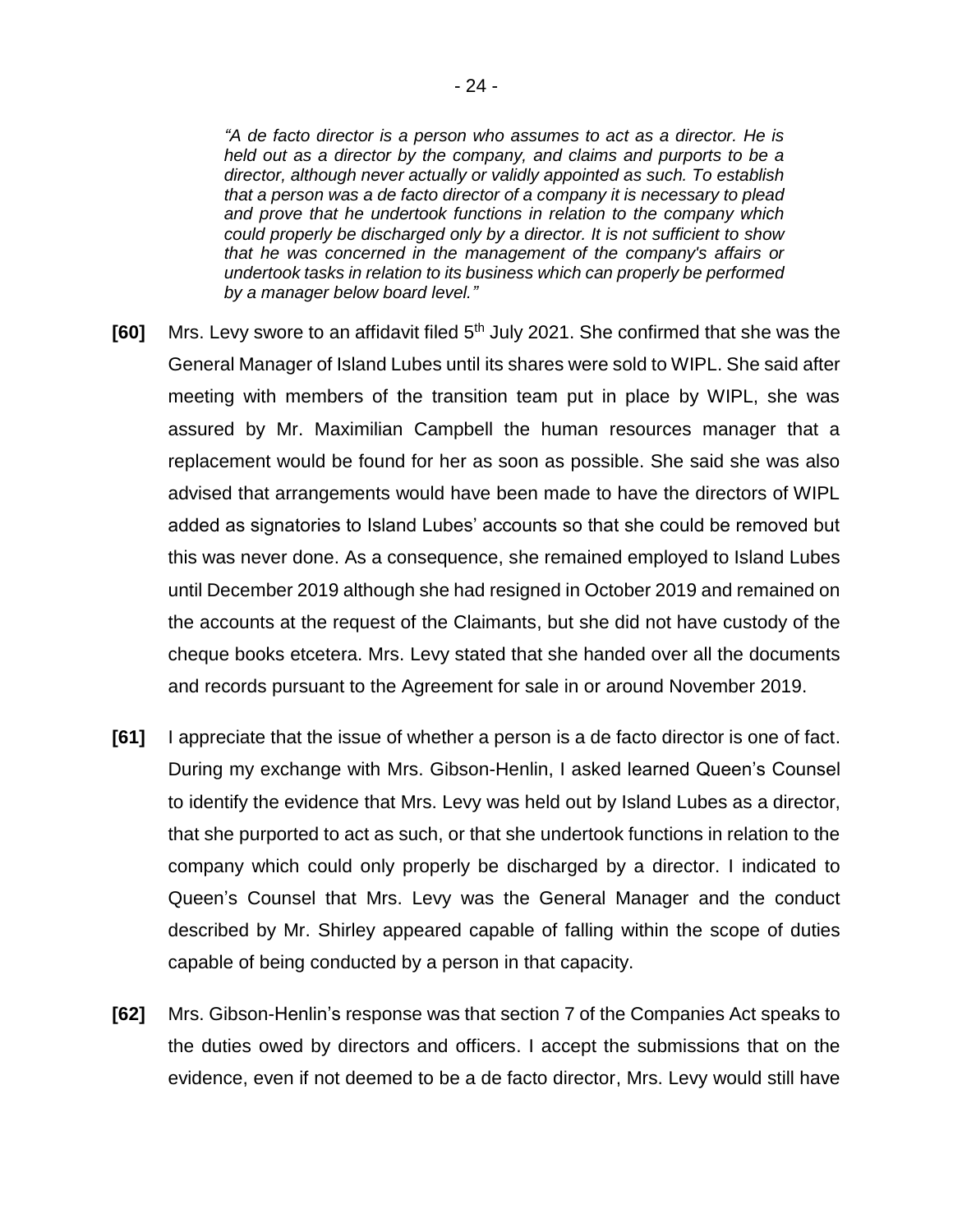breached her fiduciary duties to the Company if the allegations are proved on a balance of probabilities.

## **The Court's conclusion on the issue of breach of fiduciary duty by the Levys**

- **[63]** As framed by Counsel for Island Lubes, the breach of the Levys' fiduciary duties to Island Lubes involved a multifaceted scheme including, the diversion of funds, the closing of accounts and the improper transfer of a truck. Having now had the benefit of the Levys' explanation of the transfers, it appears to me that there is a serious issue to be tried as to the validity of those transfers of funds. This dispute as to the transfer of, and the alleged misappropriation of the funds is of relevance in the Court's analysis of whether the Levys are in breach of any fiduciary duties which they may owe to Island Lubes.
- **[64]** I have considered the complaint in respect of all the acts complained of to the extent that they may constitute a breach of duty. However, at this stage I am primarily concerned with those acts of the Levys which are more easily referable to the possible diversion of corporate opportunities belonging to Island Lubes, and it is these acts to which I will attach the most weight.
- **[65]** I have identified some of the facts with which the Court will need to grapple in its determination of whether the Levys have committed a breach of fiduciary duty. At the heart of the analysis will be questions related to the use of funds, termination of a banking relationship and other allegations that Mrs. Gibson-Henlin has identified. Island Lubes has asserted that its access to its e-mail account is being hampered and the explanation by Mr. Levy that it may have locked itself out seems flippant in the circumstances. One would expect that as a former director, he or Mrs. Levy would have been more co-operative in resolving the issue and the attitude of the Levys does raise the question as to whether they are not deliberately retaining control of Island Lubes' email account in order to damage the company and or benefit the defendants.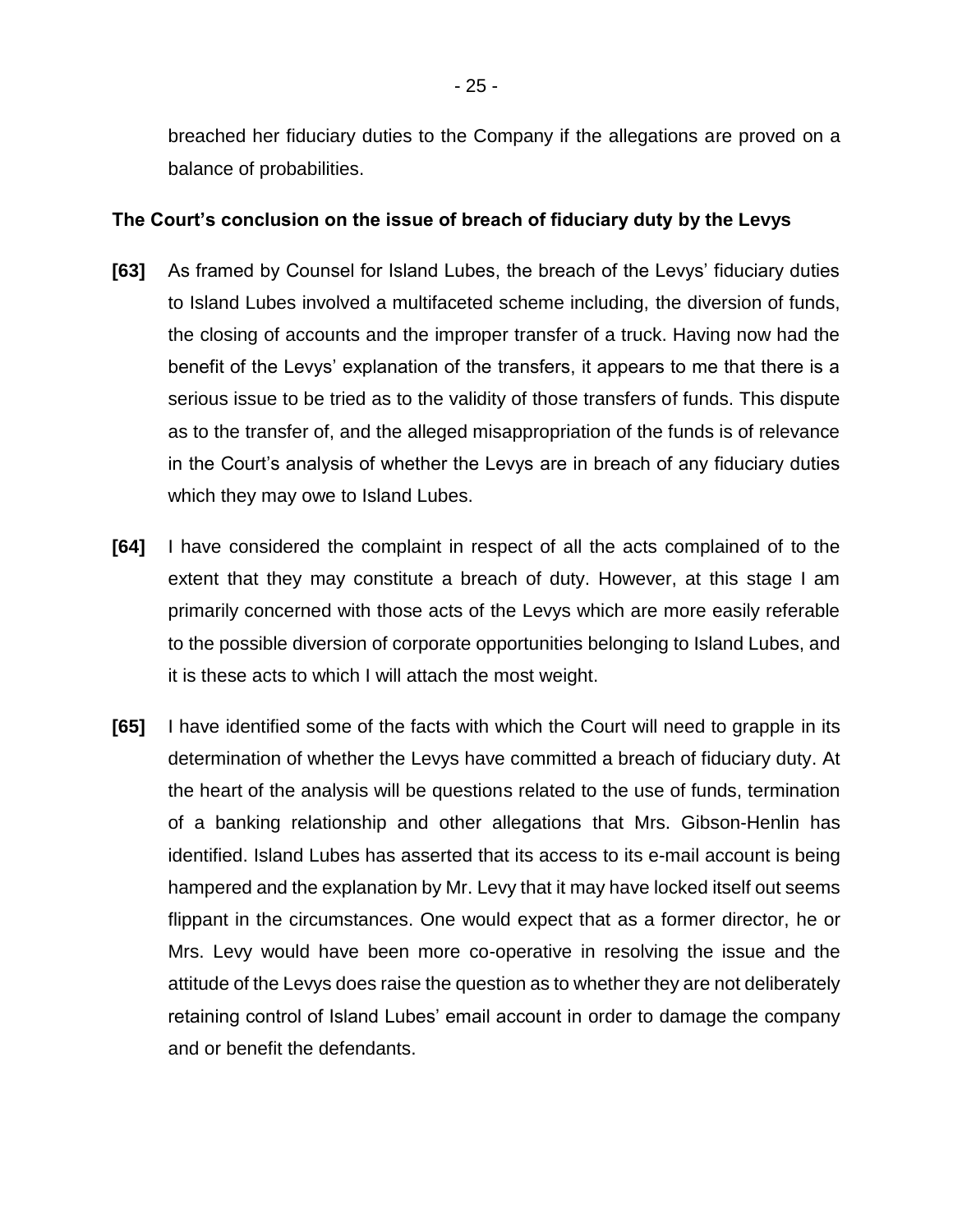- **[66]** The Court will be required to examine the evidence as to the markets in which Island Lubes operates and the assertion that it was not interested in pursuing the BP-Castrol contract. There was not any explanation as to why there would not be an interest in what is a commercially viable contract which Ecomarine wanted to acquire. It is also necessary to test the veracity of this evidence especially in light of the evidence of Mr. Shirley that notwithstanding the end of the formal contract between BP and Island Lubes the parties continued on a course of business dealing which was pursuant to a subsisting contract. Furthermore, Mr. Shirley explained that Island Lubes did intend to pursue that business arrangement and
- **[67]** There is also the issue to be resolved of whether after the Levys ceased to be a director and an officer respectively of Island Lubes, Mr. Levy in particular was entitled to pursue the business opportunities he did. This will involve a consideration of whether it was "…*his position with the company rather than a fresh initiative that led him to the opportunity that he later acquired*" (per Rix LJ supra).

that was a factor which influenced WIPL acquiring Island Lubes.

**[68]** In the premises, I find on a balance of probabilities that there is a serious issue to be tried as to whether there is a breach by the Levys of the fiduciary duty they owed to Island Lubes.

## **The evidence on behalf of Mr. Wilkinson and Ecomarine**

- **[69]** Mr. Wilkinson on the other hand was not a director of Island Lubes. Accordingly, to the extent that there are complaints in respect of his conduct, this is grounded in the torts of interference with contractual relations, causing loss by unlawful means, fraud or fraudulent conversion and/or misappropriation.
- **[70]** In his affidavit filed 2nd July 2021, Mr. Wilkinson confirmed that he was a Director of WIPL at the time of the Agreement for Sale but he was unaware of the terms and conditions of the agreement and did not take part in the negotiation or settlement of its terms.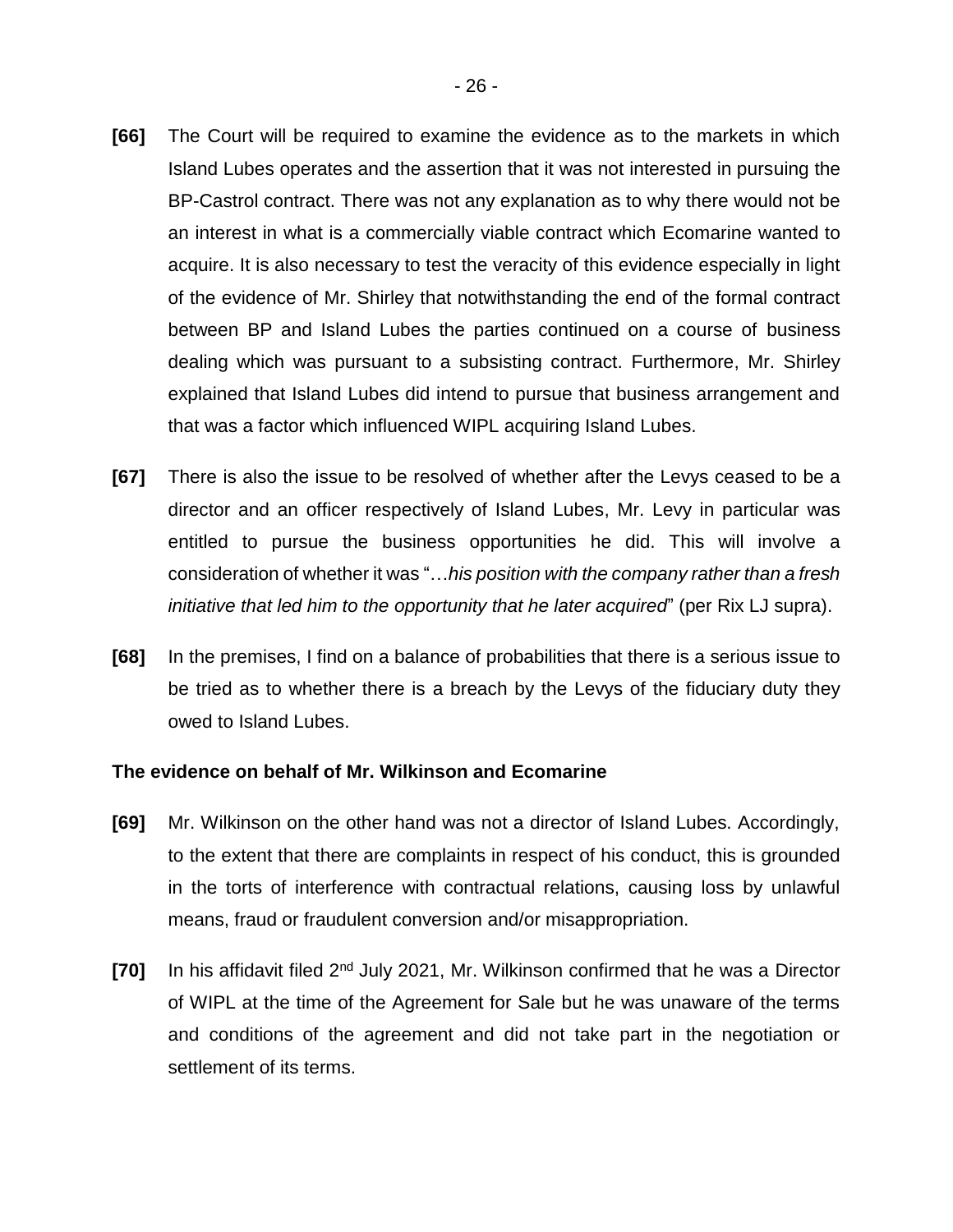- **[71]** Mr. Wilkinson denied that he and the co-defendants interfered with and or terminated the contractual relations of Island Lubes, nor had he enticed former employees of the 1<sup>st</sup> Claimant and/or WIPL to join Ecomarine. He explained that the supply/distribution contract between Island Lubes and its main supplier BP Lubricants (Castrol) expired in June 2020 and has not been renewed by either Island Lubes or WIPL. Accordingly, neither Island Lubes nor WIPL had a distribution contract with BP Lubricants at the relevant time.
- **[72]** The explanation offered by Mr. Wilkinson is that Island Lubes and WIPL failed to take advantage of corporate opportunities in the lubricants business and made it clear after the Agreement for Sale that they were no longer interested in pursuing this line of business. As a consequence, in or around May 2021, Ecomarine concluded and executed a contract with BP Lubricants. Very importantly, Mr. Wilkinson stated the following at paragraph 17 of his affidavit:

*As a consequence of the contract with BP Lubricants the 5th Defendant has access to the international directory of customers who use its Castrol Lubricants. In the result, the 5th Defendant did not and does not need to access any customer information of the Claimants to establish its business.*

**[73]** Mr. Wilkinson also denied that he conspired with the Levys to misappropriate the funds of Island lubes and was advised that the US\$9,450.00 that was transferred from the bank account of Island Lubes to Ecomarine was on account of a sum owed to Mr. Levy which he instructed to be paid directly to Ecomarine.

# **Causing loss by unlawful means and unlawful interference with a contract**

## **Submissions on behalf of Island Lubes**

**[74]** It was submitted on behalf of Island Lubes that the elements of the torts of causing loss by unlawful means and unlawful interference with a contract have been settled and applied in the case of *OGB v Allan (No.3) [2007] 4 All ER 545 HL.* Mrs. Henlin Gibson also relied on the case of *Akbar Limited v Citibank NA [2014] JMCA Civ 43* in relation to the tort of unlawful interference.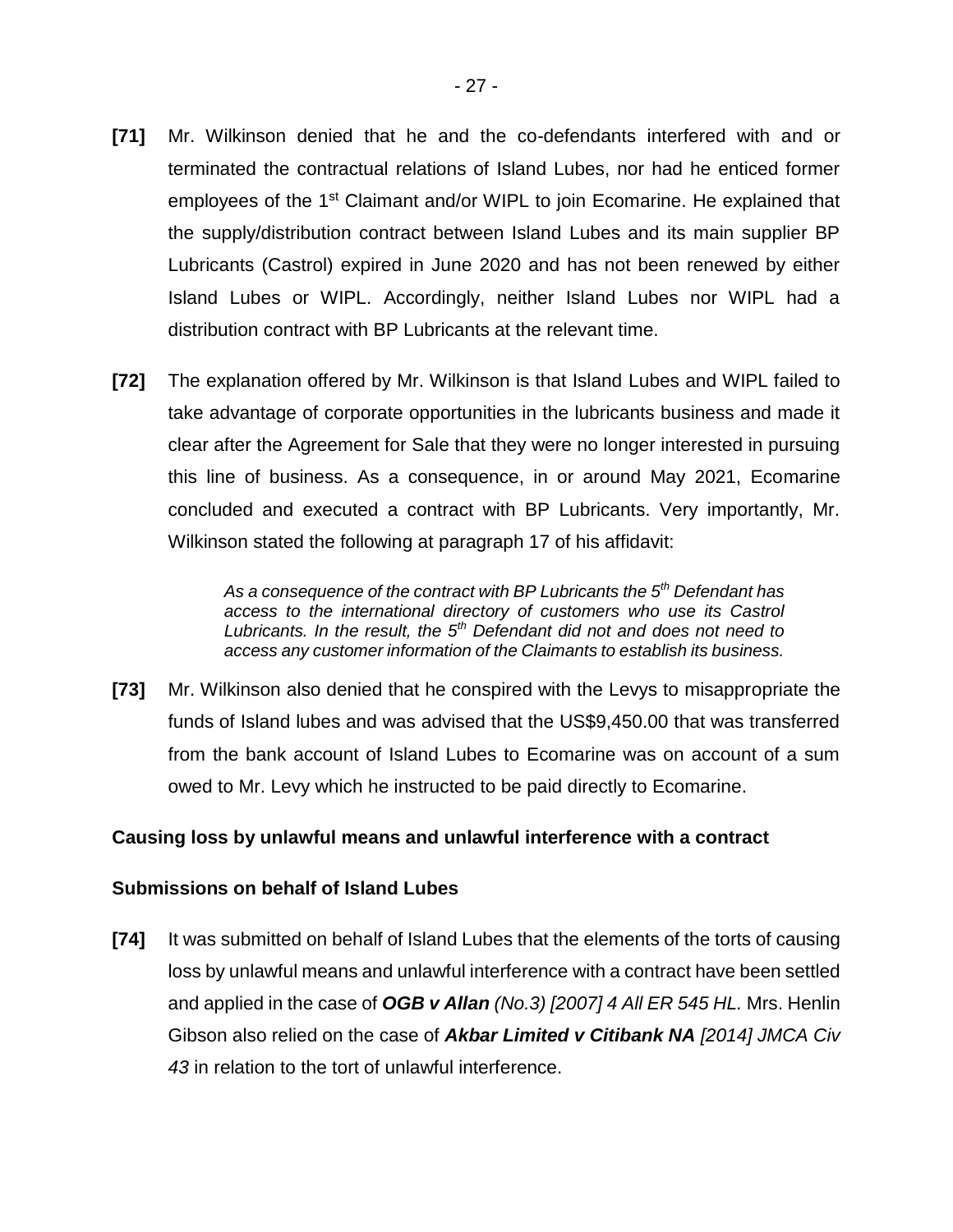- **[75]** In *OGB* the House of Lords confirmed that Liability for inducing breach of contract was established by the famous case of *Lumley v Gye [1853] 2 E & B 216, 118 ER 749* in which the court based its decision on the general principle that a person who procures another to commit a wrong incurs liability as an accessory. At the time of that decision in 1853, no action could lie against the person procuring the breach of contract although there was obviously a cause of action against the party who wrongfully breached the contract. The solution devised by the court was to allow the party procuring the breach to be sued on tort.
- **[76]** At paragraph 5 of the judgment Lord Hoffman made the following observation:

*[5] The forms of action no longer trouble us. But the important point to bear in mind about Lumley v Gye is that the person procuring the breach of contract was held liable as accessory to the liability of the contracting party. Liability depended upon the contracting party having committed an actionable wrong. Wightman J made this clear when he said ((1853) 2 E & B 216 at 238, 118 ER 749 at 757): 'It was undoubtedly primâ facie an unlawful act on the part of Miss Wagner to break her contract, and therefore a tortious act of the defendant maliciously to procure her to do so . . .'*

- **[77]** It was also submitted on behalf of Island Lubes that Mr. Wilkinson and Ecomarine procured or induced the breach of the contract of the 14<sup>th</sup> October 2014. Whereas, WIPL could arguably raise the issue of Mr. Wilkinson and/or Ecomarine procuring breach of the 14<sup>th</sup> October 2014 contract to which WILP was a party; Island Lubes was not a party to this contract and any claim in respect of its breach or accessory liability arising from it breach is unsustainable. This is because there is no nexus between Island Lubes and the contract which was allegedly breached in order to create the primary liability.
- **[78]** Island Lubes asserts that Mr. Levy, and Ecomarine interfered with its employee contracts in terms of their duty of loyalty and fidelity. An example of this is the allegation that they utilized Andrew Heron while he was still employed to Island Lubes. The essence of this allegation, is that Andrew Herron acted on the instructions of Mr. Levy to refuse to comply with instructions to deliver lubricant to Island Lubes' Customer Reiter Petroleum Inc and to cancel the nomination/quotation that was previously given to it.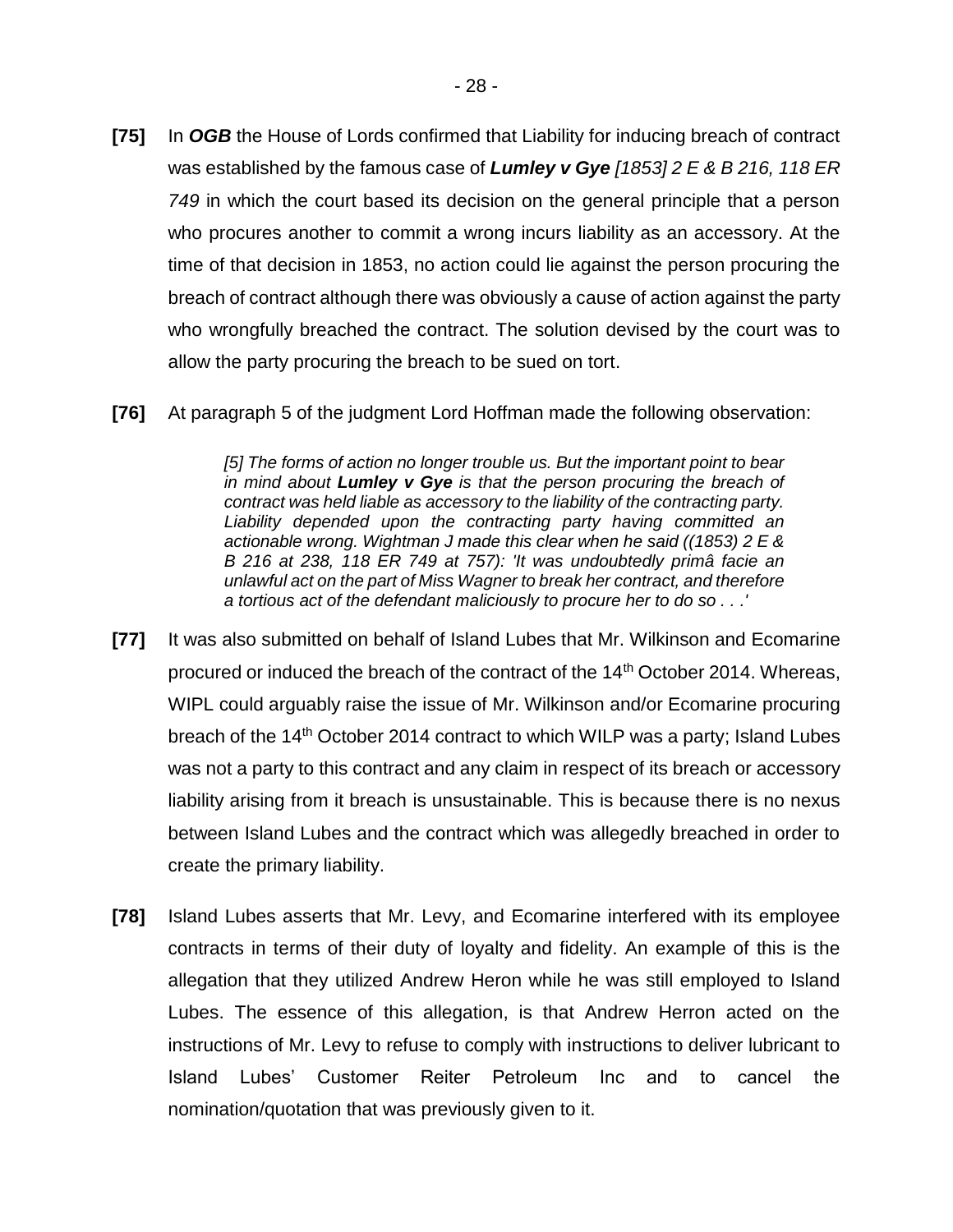# **The submissions on behalf of the Levys and Sprint in relation to unlawful interference with contract**

**[79]** In summary, Mr. Jones submitted that Mr. Levy was a director of Island Lubes and accordingly, his actions in writing the letter to Kingston Wharves would have been within the normal functions of a director. A similar argument was raised as it relates to the banking contract of Island Lubes with Sagicor. Mr. Jones submitted that Island Lubes has not presented sufficient evidence of the  $1<sup>st</sup>$  to  $3<sup>rd</sup>$  Defendants inducing a breach of contract or attempting to do so. As a consequence, there is no need for an injunction prohibiting such conduct.

# **The submissions on behalf of Mr. Wilkinson and Ecomarine in relation to unlawful interference with contract**

- **[80]** The submissions of Mrs. Mayhew supported those of Mr. Jones on this issue and she highlighted the fact that there is no evidence that the contract between Island Lubes and Kingston Wharves was actually terminated/breached.
- **[81]** As it relates to the contracts between Island Lubes and its employees who terminated their contracts by resignation, Mrs. Mayhew indicated that they had given requisite notice and there is no breach of contract. It was submitted that the situation was different from that which arose in the case of *UBS Wealth Management (UK) Limited v Vestra Wealth LLP and others [2008] EWHC 1974*.

## **The Court's conclusion on the unlawful interference with contract issue**

**[82]** In the *UBS* case (supra) a stockbroking company was sold to the claimant, and its former employees offered contracts of employment with the claimant which contained restrictive covenants. A former director of the company founded Vestra Wealth LLP (Vestra). Seventy-five employees of the Claimant resigned and defected to Vestra. The Claimant sought injunctions preventing Vestra and the former employees/ defendants from taking advantage of their breaches of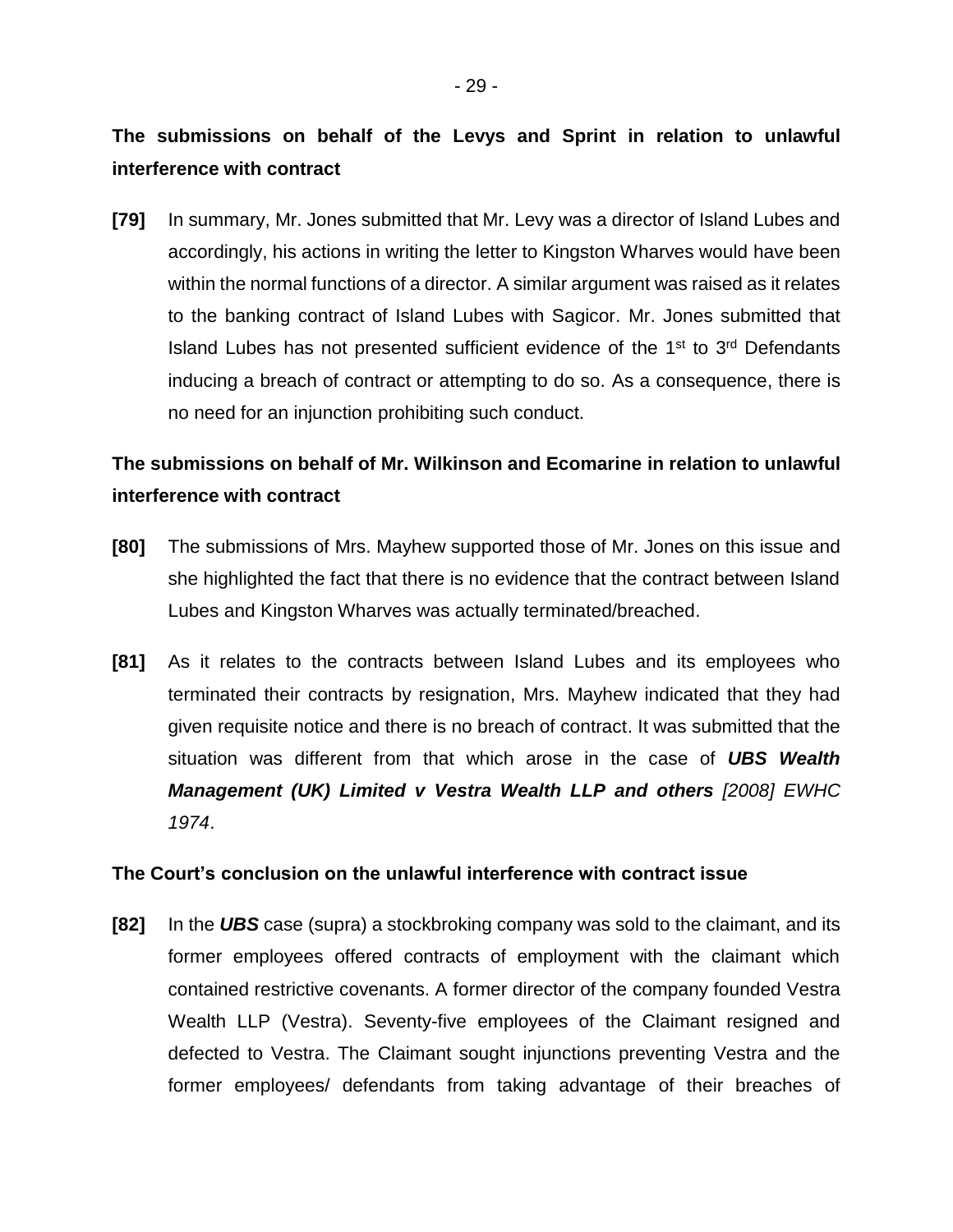restrictive covenants in dealing with clients and/or former clients of the claimant or soliciting staff away from the claimant. The Mr. Justice Openshaw sitting in the English High Court Queens Bench Division, held that springboard relief in the form of an injunction was available to prevent future or further serious economic loss to a former employer caused by former employees taking an unfair advantage of any serious breaches of their contract of employment or acting in concert with others who are breaching their contract.

**[83]** The observation of the learned judge at paragraph 38 of the *UBS* judgment is illustrative of the issues which arise in this claim

> *38 In my judgment, it would be one thing if these members of staff had independently and separately decided to go at times of their own choosing, as they are entitled to do. It is here the secret plotting to go together en masse and to join en masse a new start-up competitor which is objectionable, for, as must have been foreseen and indeed intended, what was sought was a knockout blow to paralyse UBS, to torpedo them, as Mr McGregor put it, to make it difficult for UBS properly and professionally to continue to service their existing clients or even to comply with the FSA criteria. UBS was entitled to their loyalty and fidelity which, it seems to me, it may not have received. It is, to my mind, highly likely that this plotting and planning will be held to have taken place, which would be unlawful in itself or at least an unlawful means conspiracy.*

- **[84]** There is no issue of a restrictive covenant in respect of the former employees of Island Lubes, but the case presented by Mrs. Gibson-Henlin is that there was plotting by the Defendants to interfere with the contracts of Island Lubes and its employees. Mrs. Mayhew submitted that three employees of WIPL joined Ecomarine and this can hardly be said to have led to a crippling of Island Lubes as was the case with UBS.
- **[85]** The assertion that the employees were not employees of Island Lubes has not been refuted and on that evidence the arguments relating to the interference with the contracts of former employees would not be valid. I have also not been pointed to sufficient evidence of a breach of the Island Lubes and Kingston Wharves or the contract between Island lubes and BP which would support a finding that there is a serious to be tried on this issue of inducing breach of contract.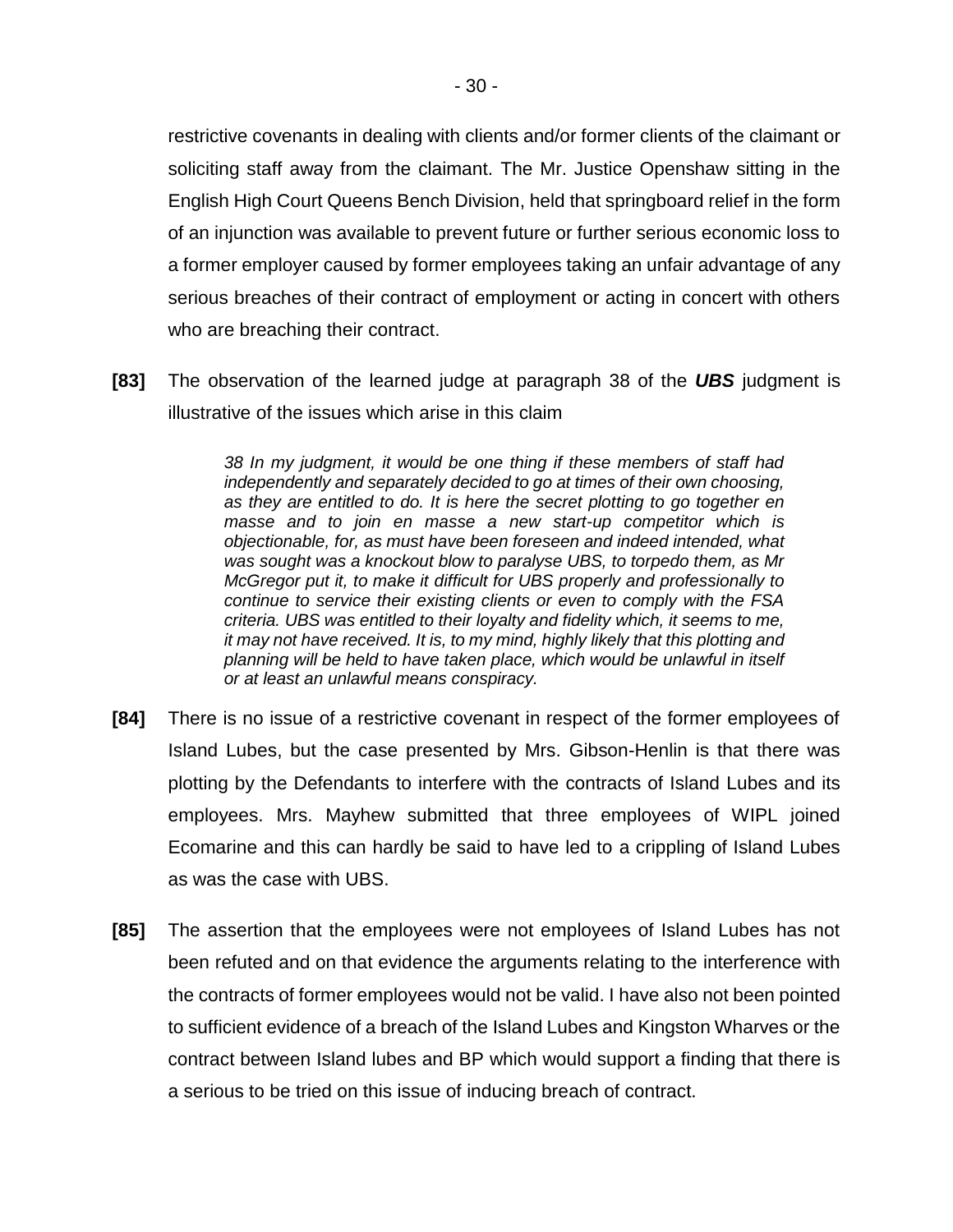## **Causing loss by unlawful means**

**[86]** In *OGB* Lord Hoffman explained the differences between interference with contracts and unlawful interference. Lord Hoffman summarised the relevant differences at page 558 as follows:

> *The tort of causing loss by unlawful means differs from the Lumley v Gye principle, as originally formulated, in at least four respects. First, unlawful means is a tort of primary liability, not requiring a wrongful act by anyone else, while Lumley v Gye created accessory liability, dependent upon the primary wrongful act of the contracting party. Secondly, unlawful means requires the use of means which are unlawful under some other rule ('independently unlawful') whereas liability under Lumley v Gye requires only the degree of participation in the breach of contract which satisfies the general requirements of accessory liability for the wrongful act of another person: for the relevant principles see CBS Songs Ltd v Amstrad Consumer Electronics plc [1988] 2 All ER 484, [\[1988\] AC 1013 a](https://www.lexisnexis.com/uk/legal/citationlinkHandler.faces?bct=A&service=citation&risb=&AC&$sel1!%251988%25$year!%251988%25$page!%251013%25)nd Unilever v Chefaro [1994] FSR 135. Thirdly, liability for unlawful means does not depend upon the existence of contractual relations. It is sufficient that the intended consequence of the wrongful act is damage in any form; for example, to the claimant's economic expectations. If the African canoeists had been delivering palm oil under a concluded contract of which notice had been given to the master of the Othello, Lord Kenyon would no doubt have considered that an a fortiori reason for granting relief but not as making a difference of principle. Under Lumley v Gye, on the other hand, the breach of contract is of the essence. If there is no primary liability, there can be no accessory liability. Fourthly, although both are described as torts of intention (the pleader in Lumley v Gye used the word 'maliciously', but the court construed this as meaning only that the defendant intended to procure a breach of contract), the results which the defendant must have intended are different. In unlawful means the defendant must have intended to cause damage to the claimant (although usually this will be, as in Tarleton v M'Gawley (1790) 1 Peake NPC 270, 170 ER 153, a means of enhancing his own economic position). Because damage to economic expectations is sufficient to found a claim, there need not have been any intention to cause a breach of contract or interfere with contractual rights. Under Lumley v Gye, on the other hand, an intention to cause a breach of contract is both necessary and sufficient. Necessary, because this is essential for liability as accessory to the breach. Sufficient, because the fact that the defendant did not intend to cause damage, or even thought that the breach of contract would make the claimant better off, is irrelevant.*

- **[87]** Mrs. Gibson-Henlin was asked by the Court to identify the unlawful means on which Island Lubes was relying and Counsel summarized them as follows:
	- (1) the independent breach of fiduciary duty by the Levys;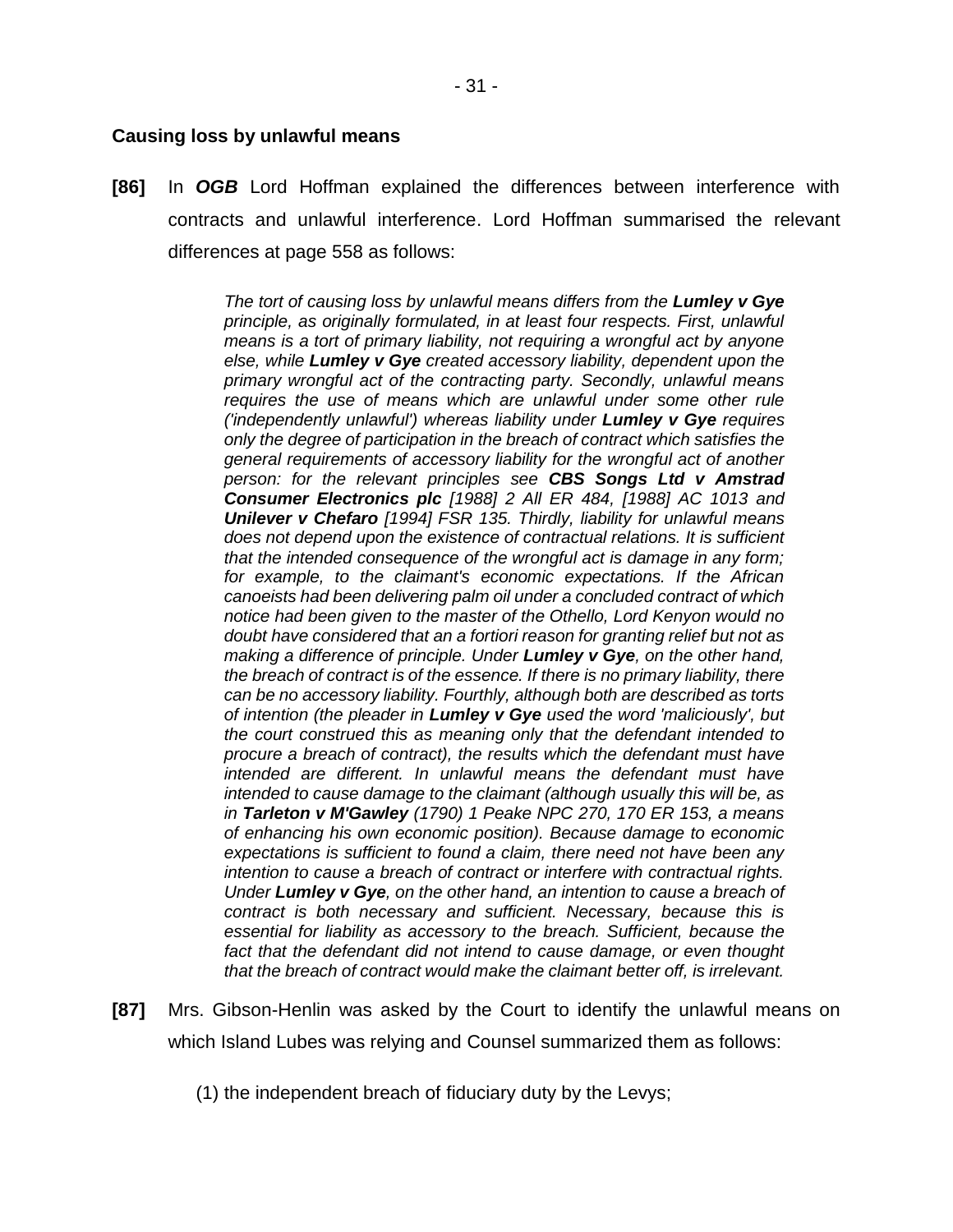- (2) the breach of confidence and misuse of confidential information in competition with Island Lubes by the Levys and Mr. Wilkinson;
- (3) the misappropriation of Island Lubes money including the sum of US\$9,450.00 by the Levys, Mr. Wilkinson and Eco Marine; and
- (4) the targeting and enticing of Island Lubes employees.

I have already addressed the issue of breach of fiduciary duty and the alleged misappropriation of funds. Island Lubes has also asserted a discrete claim in respect of breach of confidential information and it is convenient at this juncture to address that subject, both as an issue in its own right and as a sub issue related to the causing loss by unlawful means head of claim.

# **Breach of confidence**

# **The submissions of the 1st to 3rd Defendants on the breach of confidence issue**

**[88]** As it relates to the allegation of breach of confidence, Mr. Jones relied on the case of *Digicel (Jamaica) Limited v Carty and Another [2014] JMCC COMM 14* and the following statement of Sykes J (as he then was) at paragraph 70:

> *Before Digicel can claim successfully the injunction sought it ought to be able to (a) say with some degree of precision what specific trade secret, confidential information akin to a trade secret, pricing formula, list of customers, processes, methodologies were made known to the employee during his employment and (b) show that the clauses are reasonable in the circumstances of the case.*

**[89]** It was submitted on behalf of the 1st to 3rd Defendants that because Island Lubes is not a party to the Agreement, it can only rely on the tort of breach of confidence if it can establish that information falls within the classification of confidential information. Counsel relied on *Winfield Boban v Medical Technologies (Meditech) Ltd & Donovan St. L Williams [2016] JMCC COMM 35* in which Batts J referred to the case of *Coco v A. N. Clark (Engineers Limited) [1969] RPC 41*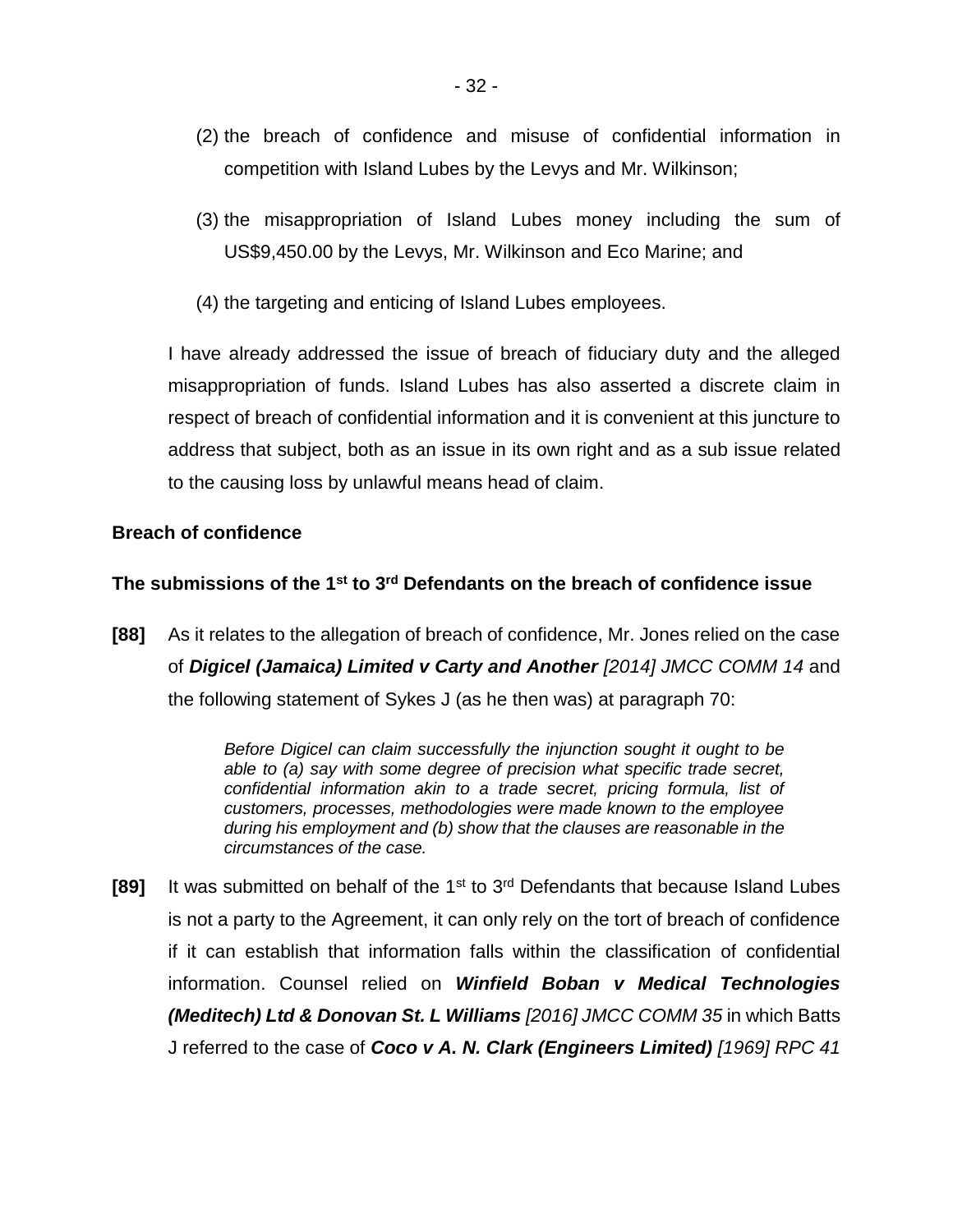and accepted that there are three elements essential to a cause of action for breach of confidence, namely:

(a) that the information was of a confidential nature;

(b) that it was communicated in circumstances importing an obligation of confidence; and

- (c) that there was an unauthorised use of the information.
- **[90]** It was submitted by Mr. Jones that the nature of the confidential information has been limited to contracts and there has been no attempt to establish that these contracts in and of themselves have confidence attached to them neither has there been evidence led that they were imparted in confidence. It was highlighted that Mr. Levy is asserting that he established the business and negotiated the contracts. Therefore, Island Lubes cannot establish that Mr. Levy would have disclosed to himself this information in confidence and accordingly unauthorized use cannot be proved.
- **[91]** Mr. Jones further submitted that Island Lubes has not made out the breach of the duty of confidentiality with sufficient precision. Counsel argued that there is no detail but rather broad statements that the Defendants had knowledge of contracts. He posited that this type of broad statement is not what is contemplated by the authorities. Mr. Jones cited the example of Mr. Shirley averring in paragraph 19 of his  $3<sup>rd</sup>$  affidavit that as far as he knows the BP Lubricants customer list is not public. Mr. Jones also argued that the contract between BP Lubricants and Island Lubes no longer existed and this fact is not confidential. Furthermore, there is no evidence as to how the contract between BP Lubricants and Ecomarine or any evidence that it was any of the Defendants that reached out to BP Lubricants in an effort to enter into a contract with it.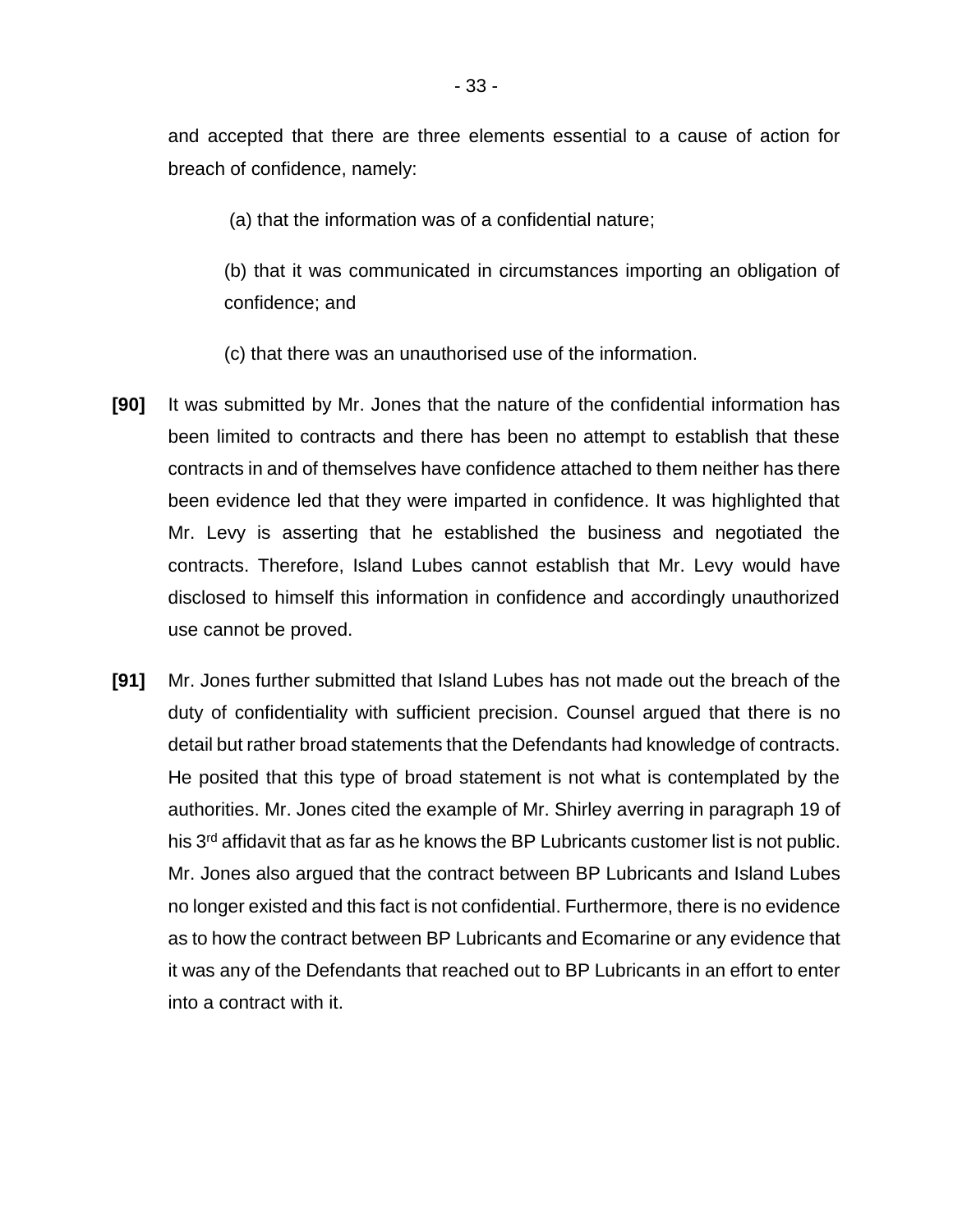# **Submissions on behalf of Mr. Wilkinson and Ecomarine on the issue of breach of confidence**

- **[92]** Mrs. Mayhew QC adopted the submissions of Mr. Jones that the description by Island Lubes of the allegedly confidential information is too general. Mrs. Mayhew commended the case of *Ocular Sciences Ltd & ANR v Aspect Vision Care Ltd & Ors [1997] RPC 289*, in which Laddie J sitting in the Patents Court noted that the rules requiring particularity of pleadings in breach of confidence actions is similar to other proceedings however breach of confidence proceedings can be used to oppress and harass competitors and ex-employees. Because of this well recognized risk, the Courts must be *"…careful to ensure that the plaintiff gives full and proper particulars of all the confidential information on which he intends to rely in the proceedings."*
- **[93]** In further support of her submissions, Mrs. Mayhew relied heavily on the English Court of Appeal case of *Faccenda Chicken Ltd. v Fowler and Others [1987] Ch 117*. In that case having considered a number of authorities the Court extracted the following principles at page 136-137:

*Having considered the cases to which we were referred, we would venture to state these principles:*

*(1) Where the parties are, or have been, linked by a contract of employment, the obligations of the employee are to be determined by the contract between him and his employer: cf. Vokes Ltd. v. Heather (1945) 62 R.P.C. 135, 141.*

*(2) In the absence of any express term, the obligations of the employee in respect of the use and disclosure of information are the subject of implied terms.*

*(3) While the employee remains in the employment of the employer the obligations are included in the implied term which imposes a duty of good*  faith or fidelity on the employee. For the purposes of the present appeal it *is not necessary to consider the precise limits of this implied term, but it may be noted: (a) that the extent of the duty of good faith will vary according to the nature of the contract (see Vokes Ltd. v. Heather, 62 R.P.C. 135); (b) that the duty of good faith will be broken if an employee makes or copies a list of the customers of the employer for use after his employment ends or deliberately memorises such a list, even though, except in special*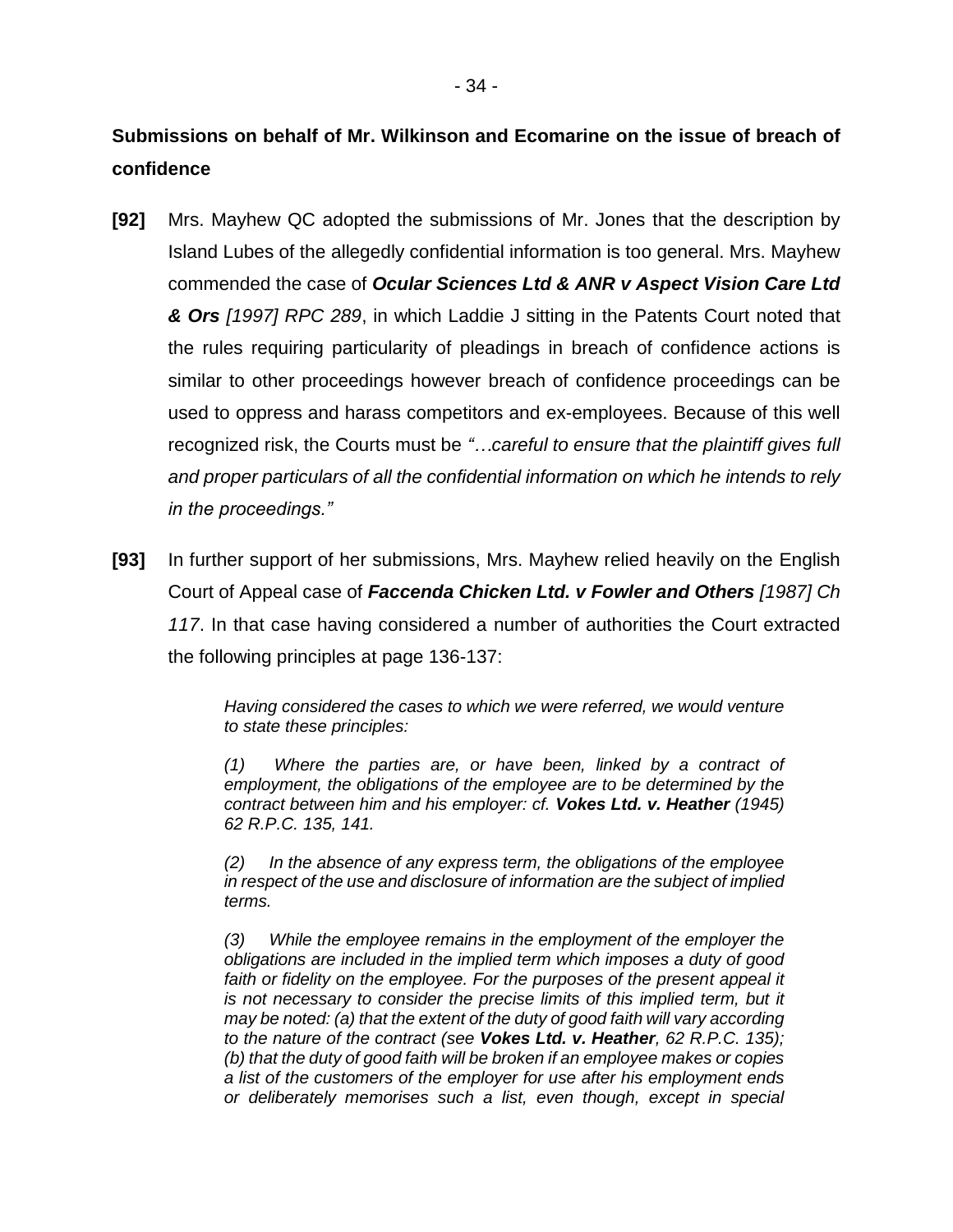*circumstances, there is no general restriction on an ex-employee canvassing or doing business with customers of his former employer: see Robb v. Green [\[1895\] 2 Q.B. 315](https://www.lexisnexis.com/uk/legal/citationlinkHandler.faces?bct=A&service=citation&risb=&QB&$sel1!%251895%25$year!%251895%25$sel2!%252%25$vol!%252%25$page!%25315%25) and Wessex Dairies Ltd. v. Smith [\[1935\] 2 K.B. 80.](https://www.lexisnexis.com/uk/legal/citationlinkHandler.faces?bct=A&service=citation&risb=&KB&$sel1!%251935%25$year!%251935%25$sel2!%252%25$vol!%252%25$page!%2580%25)*

*(4) The implied term which imposes an obligation on the employee as to his conduct after the determination of the employment is more restricted in its scope than that which imposes a general duty of good faith….*

**…**

*(5) In order to determine whether any particular item of information falls within the implied term so as to prevent its use or disclosure by an employee after his employment has ceased, it is necessary to consider all the circumstances of the case. We are satisfied that the following matters are among those to which attention must be paid:*

*(a) The nature of the employment. Thus employment in a capacity where "confidential" material is habitually handled may impose a high obligation of confidentiality because the employee can be expected to realise its sensitive nature to a greater extent than if he were employed in a capacity where such material reaches him only occasionally or incidentally.*

*(b) The nature of the information itself. In our judgment the information will only be protected if it can properly be classed as a trade secret or as material which, while not properly to be described as a trade secret, is in all the circumstances of such a highly confidential nature as to require the same protection as a trade secret eo nomine. The restrictive covenant cases demonstrate that a covenant will not be upheld on the basis of the status of the information which might be disclosed by the former employee if he is not restrained, unless it can be regarded as a trade secret or the equivalent of a trade secret: see, for example, Herbert Morris Ltd. v. Saxelby [\[1916\] 1 A.C. 688,](https://www.lexisnexis.com/uk/legal/citationlinkHandler.faces?bct=A&service=citation&risb=&AC&$sel1!%251916%25$year!%251916%25$sel2!%251%25$vol!%251%25$page!%25688%25) 710 per Lord Parker of Waddington and Littlewoods Organisation Ltd. v. Harris [1977] 1 W.L.R. 1472, 1484 per Megaw L.J.*

## **The Court's conclusion on the issue of breach of confidence**

**[94]** I find that there is a serious issue to be tried as to whether the three elements of the tort of breach of confidence are satisfied namely (a) that the information was of a confidential nature, (b) that it was communicated in circumstances importing an obligation of confidence and (c) that there was an unauthorised use of the information.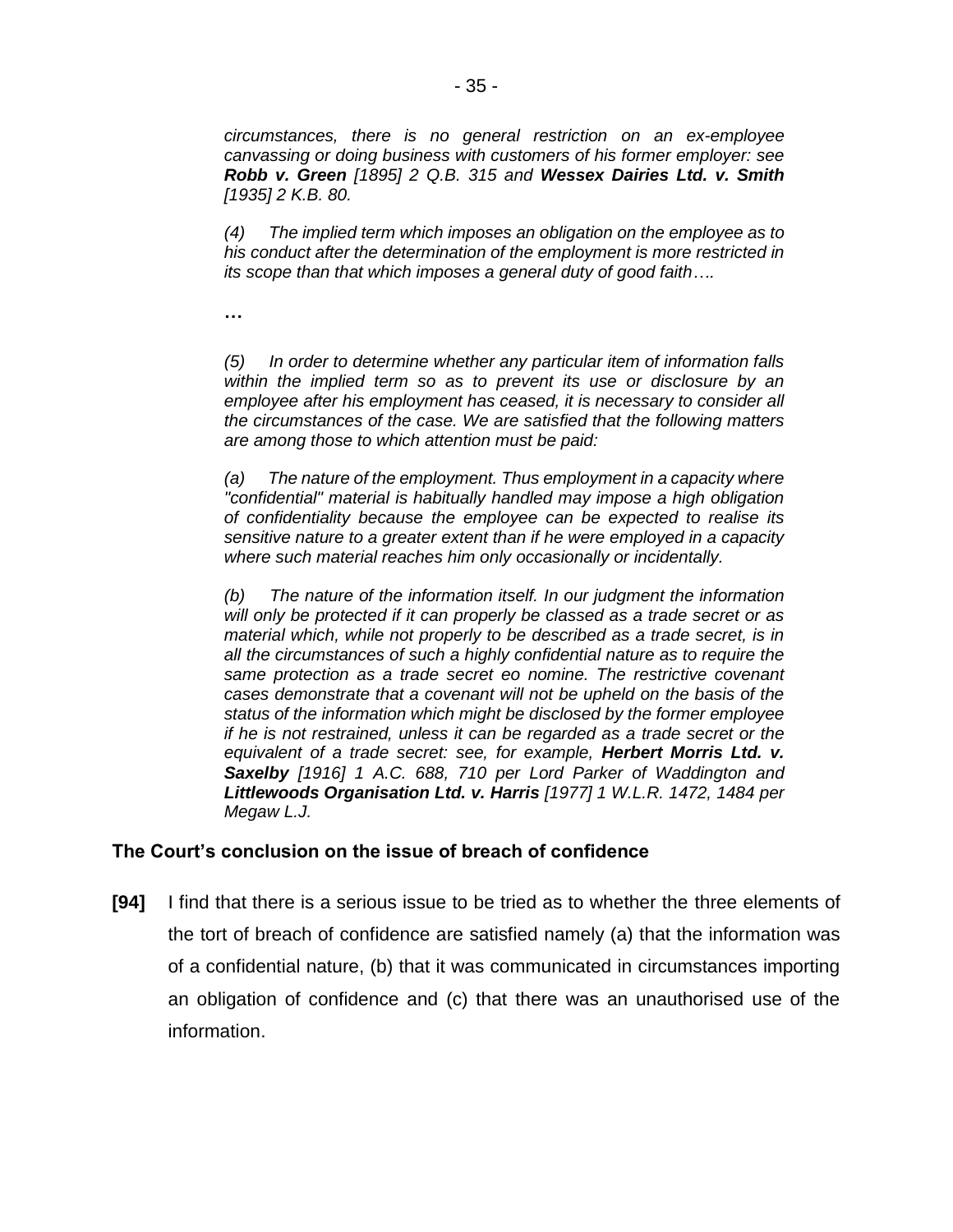- **[95]** Island Lubes has given sufficient particulars of the confidential information on which it intends to rely at the trial. The information is in respect of its contracts with its suppliers and customers. There has not been an indication of every possible supplier or customer but the main relationships which have allegedly been affected have been identified in the form of the BP contract and the Kingston Wharves contract. Whether this information was of a confidential nature deserving of protection is a finding which will have to be resolved by the trial Court.
- **[96]** I have noted the submissions of that the sale of Castrol products by Island Lubes is information that would have been in the public domain. Even if one assumes that this is so, the public would not have been privy to other elements of the contract which may have assisted Ecomarine in obtaining its contract, including the fact of and date expiration of the formal written contract between BP and Island Lubes. A similar assessment will have to be made in respect of the contract between Island Lubes and Kingston Wharves.
- **[97]** The Court will have to consider whether Mr. Levy and Mrs. Levys came by the information which is asserted to be confidential as a director and officer of Island Lubes or whether it was communicated, imparted or acquired "*in other circumstances which negative any duty of holding it confidential*". Mr. Jones in his submissions referred to the "normal case" of an established employer sharing information with an employee, but this is not the only application of the rule. The rule also governs information acquired by an employee or director, it does not have to be directly communicated by the employer or another employee, for example in the case of an employee who acquires confidential information about a process by viewing it in operation. Therefore, the fact that Mr. Levy might have negotiated the contracts on behalf of Island Lubes does not necessarily mean that the information was not "communicated or imparted to him" or "acquired" by him in his capacity as director and subject to a duty of confidence. Island Lubes asserts that these contracts were critical to its functioning. I therefore find that there is a serious issue to be tried as to whether Mr Levy ought to have appreciated that the information he obtained in respect of the contracts of Island Lubes imposed a positive duty on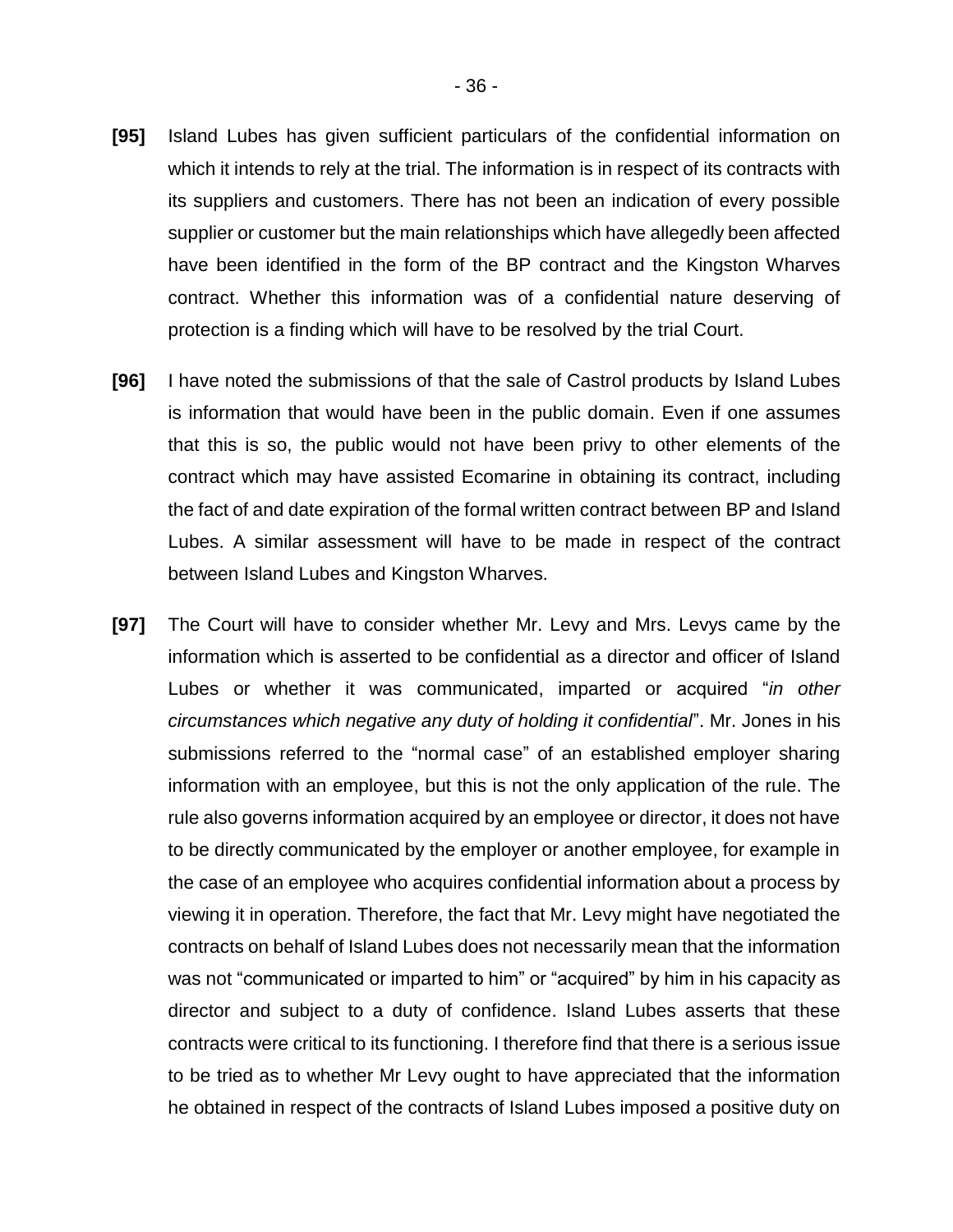him to hold it confidential. Furthermore, the allegation is not (as creatively framed by Mr. Jones), that Island Lubes' case seems to be that the wrong was committed by Mr. Levy communicating the information to himself. Island Lubes position is that Mr. Levy made unauthorized use of the confidential information which he had.

- **[98]** On the pleadings and on the evidence in support of the Application, I find that there is clearly a serious issue to be tried as to whether there was an unauthorised use of the information belonging to Island Lubes for the benefit of the Defendants as evidenced by the Screenshot and the Letter. This will require the Court considering at the appropriate time all the facts surrounding the use of the information in arriving at a conclusion.
- **[99]** In *Coco v A. N. Clark* (supra), the Court accepted that the obligation of confidence could arise where there is no contract between the owner of the information and the party alleged to have misused it. In such as case the issue is raised as to whether the obligation is brought into being and an additional question of what amounts to a breach of that obligation. As it relates to Mr. Wilkinson, I have noted the evidence that once the contract was signed between Ecomarine and BP, Ecomarine was given access to the BP customer list. Even if this is correct, it does not resolve the issue of whether confidential information was utilized in Ecomarine obtaining the contract with BP in the first place, prior to the entry into that contract. Mrs. Gibson-Henlin has also raised an arguable point, that whereas the information was the information belonging ultimately to Island Lubes, Mr. Wilkinson came by it in his capacity as director of its parent WIPL. Accordingly, it would still be imbued with the confidential nature and it was received by Mr. Wilkinson in circumstances importing an obligation of confidence.

## **The Court's conclusion on the issue of causing loss by unlawful means**

**[100]** Based on the Court's findings above, the Court further finds that there is a serious issue to be tried as to whether the defendants caused loss to Island lubes by the use of unlawful means.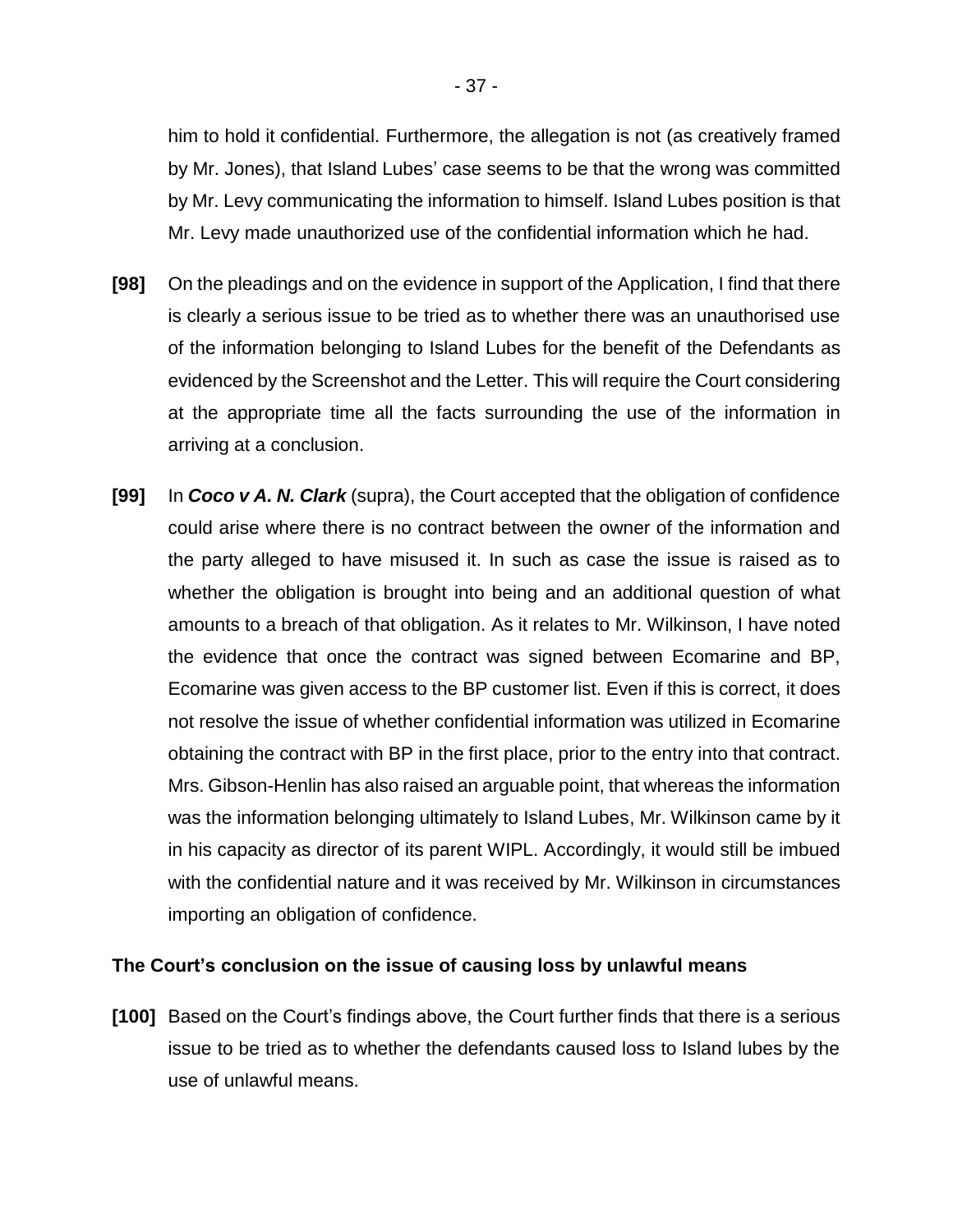**[101]** In **American Cyanamid** at page 510-511 the Court details the approach to be followed especially in assessing whether damages are an adequate remedy for either party, as follows:

> *"So unless the material available to the court at the hearing of the application for an interlocutory injunction fails to disclose that the plaintiff has any real prospect of succeeding in his claim for a permanent injunction at the trial, the court should go on to consider whether the balance of convenience lies in favour of granting or refusing the interlocutory relief that is sought.*

> *As to that, the governing principle is that the court should first consider whether if the plaintiff were to succeed at the trial in establishing his right to a permanent injunction he would be adequately compensated by an award of damages for the loss he would have sustained as a result of the defendant's continuing to do what was sought to be enjoined between the time of the application and the time of the trial. If damages in the measure recoverable at common law would be adequate remedy and the defendant would be in a financial position to pay them, no interlocutory injunction should normally be granted, however strong the plaintiff's claim appeared to be at that stage. If, on the other hand, damages would not provide an adequate remedy for the plaintiff in the event of his succeeding at the trial, the court should then consider whether, on the contrary hypothesis that the defendant were to succeed at the trial in establishing his right to do that which was sought to be enjoined, he would be adequately compensated under the plaintiff's undertaking as to damages for the loss he would have sustained by being prevented from doing so between the time of the application and the time of the trial. If damages in the measure recoverable under such an undertaking would be an adequate remedy and the plaintiff would be in a financial position to pay them, there would be no reason this ground to refuse an interlocutory injunction.*

> *It is where there is doubt as to the adequacy of the respective remedies in damages available to either party or to both, that the question of balance of convenience arises. It would be unwise to attempt even to list all the various matters which may need to be taken into consideration in deciding where the balance lies, let alone to suggest the relative weight to be attached to them. These will vary from case to case."*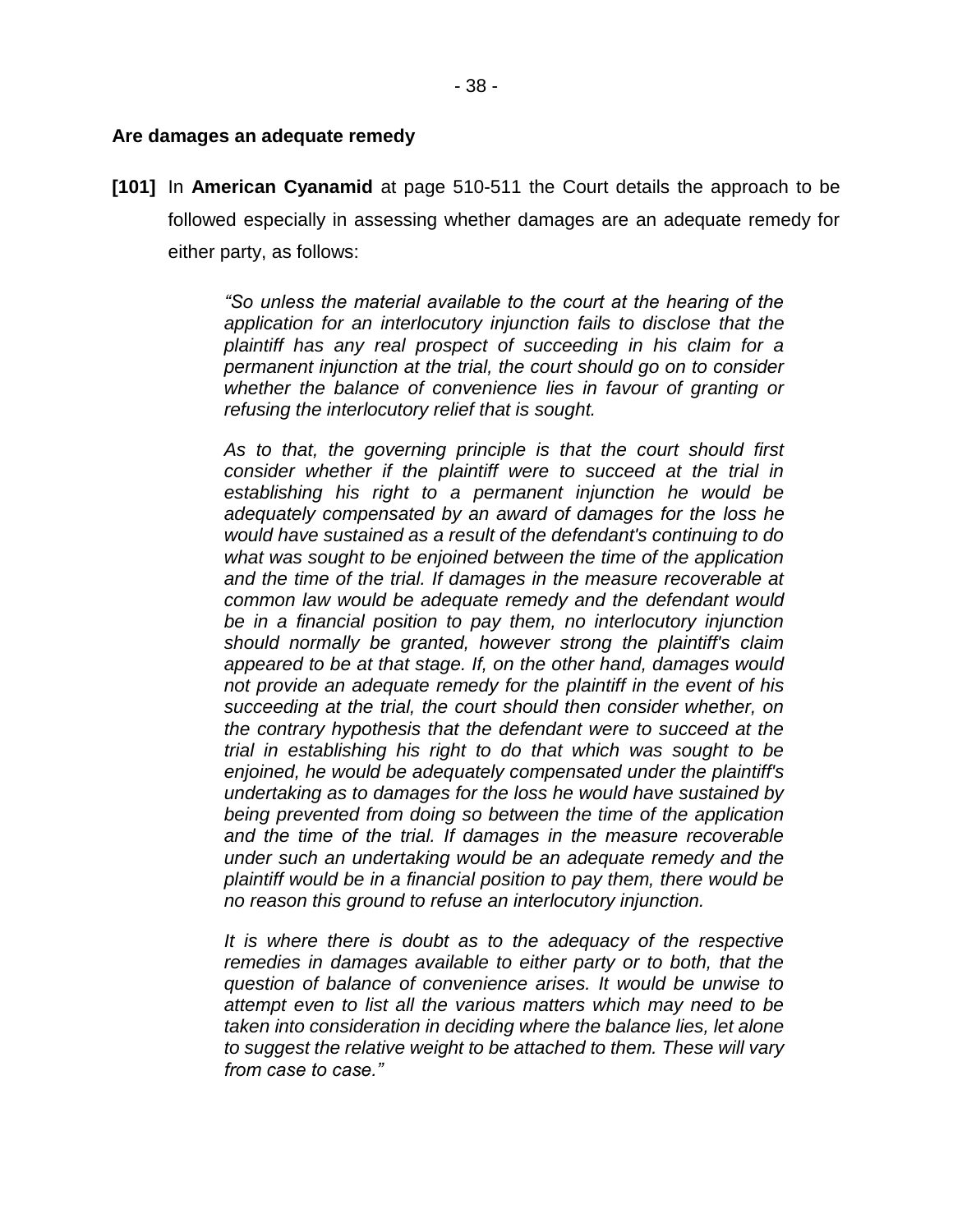- **[102]** Mrs. Gibson-Henlin submitted that it would be difficult to calculate the damages which Island Lubes may suffer if the injunction is not granted. It was submitted that even if it may be quantifiable, it is not necessarily adequate because the petroleum space in which Island Lubes operates is small and it would lose market space which it would be unable to regain if the injunction is refused. Mrs. Gibson-Henlin further submitted that the Defendants have not produced any evidence that they will be able to pay damages if the Court finds in favour of Island Lubes at the trial. Mrs. Gibson-Henlin further submitted that equity frowns on the conduct of the Defendants in circumstances such as these.
- **[103]** The submissions of Mr. Jones and Mrs. Mayhew were similar. The essence of those submissions on this issue was that any loss which Island Lubes could suffer between now and the trial is largely economic loss that could be adequately compensated in damages. It was also submitted that the undertaking in damages given by Island Lubes is inadequate because Island Lubes is financially weak and the vessels which were offered in support of the undertaking were old and of significantly less value than Island Lubes asserted. More importantly, it was noted that the vessels belong to WIPL Reference was made assets.
- **[104]** I find that it would be difficult to calculate the damages which Island Lubes might suffer if the injunction is not granted and that an award of damages will not adequately compensate the company. Its loss of market share due to the conduct of the Defendants and their use of Ecomarine might not be regained and the knock on effect will not necessarily be compensated by a monetary award. There is also an absence of any evidence defendants would be able to pay such damages. Accordingly, I find that damages would not be an adequate remedy for Island Lubes in this case.
- **[105]** Ecomarine is a relatively new company and so is the commercial venture of the Defendants. In such circumstances, any potential losses to the parties which are restrained would be much easier to calculate. I acknowledge that it would still be difficult to calculate the loss of any market Ecomarine it might have gained if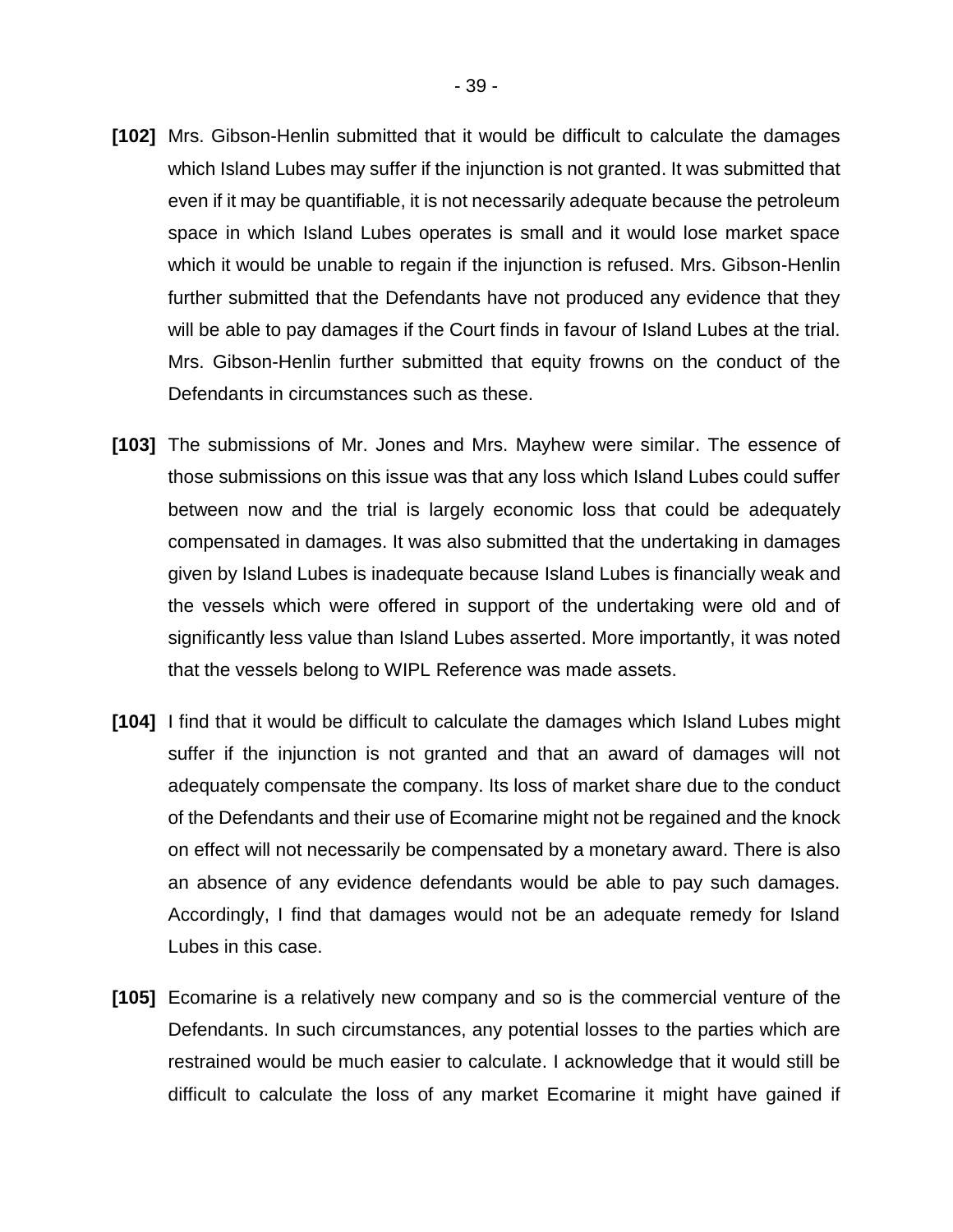permitted to compete freely under the control and direction of Mr. Levy, the Levys and/ or Mr. Wilkinson. It is therefore doubtful whether damages would be an adequate remedy for the defendants. The vessels referred to by Island Lubes are owned by WIPL and would necessitate a more robust undertaking in damages if the Court were prepared to grant the injunction.

## **The balance of convenience**

**[106]** The Court having concluded that there is doubt as to the adequacy of the respective remedies in damages available to Island Lubes on the one hand, the Defendants on the other hand, or to both" it next has to consider the balance of convenience. The *American Cyanamid* principles have been endorsed by the Privy Council in *National Commercial Bank Jamaica Limited v Olint Corp. Ltd. [2009] UKPC 16.* Helpful guidance as to how the Court should approach the determination of the balance of convenience is contained in the Judgement of the Court delivered by Lord Hoffman in particular at paragraph 16-18 where he said as follows:

> *"[16] ...It is often said that the purpose of an interlocutory injunction is to preserve the status quo, but it is of course impossible to stop the world pending trial. The court may order a defendant to do something or not to do something else, but such restrictions on the defendant's freedom of action will have consequences, for him and for others, which a court has to take into account. The purpose of such an injunction is to improve the chances of the court being able to do justice after a determination of the merits at the trial. At the interlocutory stage, the court must therefore assess whether granting or withholding an injunction is more likely to produce a just result. As the House of Lords pointed out in American Cyanamid Co v Ethicon Ltd [1975] 1 All ER 504, that means that if damages will be an adequate remedy for the plaintiff, there are no grounds for interference with the defendant's freedom of action by the grant of an injunction. Likewise, if there is a serious issue to be tried and the plaintiff could be prejudiced by the acts or omissions of the defendant pending trial and the cross-undertaking in damages would provide the defendant with an adequate remedy if it turns out that his freedom of action should not have been restrained, then an injunction should ordinarily be granted.*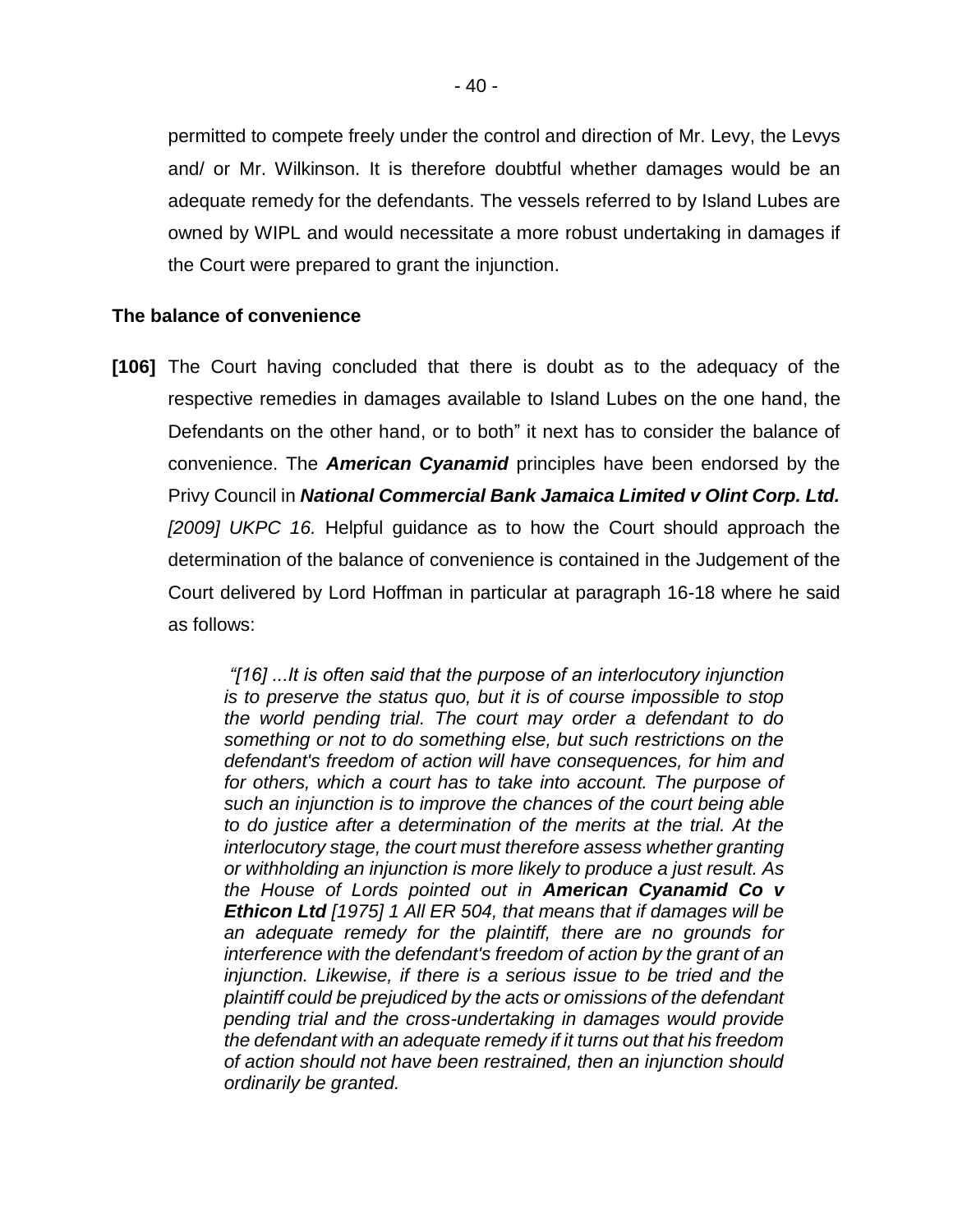*[17] In practice, however, it is often hard to tell whether either damages or the cross-undertaking will be an adequate remedy and the court has to engage in trying to predict whether granting or withholding an injunction is more or less likely to cause irremediable prejudice (and to what extent) if it turns out that the injunction should not have been granted or withheld, as the case may be. The basic principle is that the court should take whichever course seems likely to cause the least irremediable prejudice to one party or the other. This is an assessment in which, as Lord Diplock said in American Cyanamid [1975] AC 396, 408:* 

> *'It would be unwise to attempt even to list all the various matters which may need to be taken into consideration in deciding where the balance lies, let alone to suggest the relative weight to be attached to them.'*

*[18] Among the matters which the court may take into account are the prejudice which the plaintiff may suffer if no injunction is granted or the defendant may suffer if it is; the likelihood of such prejudice actually occurring; the extent to which it may be compensated by an award of damages or enforcement of the cross-undertaking; the likelihood of either party being able to satisfy such an award; and the likelihood that the injunction will turn out to have been wrongly granted or withheld, that is to say, the court's opinion of the relative strength of the parties' cases."*

**[107]** It is difficult to determine where the balance of convenience lies in this case because the injunction will prevent the Defendants from continuing their business. However, I find that the course which will result in the least irremediable prejudice is for the Court to grant the injunction. I have noted the submissions of Mrs. Mayhew that Ecomarine has already commenced business operations and entered into contracts with 3<sup>rd</sup> parties such as suppliers and employees and lessees. The injunctive relief which seeks to enjoin the two directors of Ecomarine would prevent them from carrying out their statutory duties to the 5<sup>th</sup> Defendant. Mrs. Mayhew relied on the case of *Thermanscan Limited v Norman [2009] EWHC 3694* at paragraph 21 where Mr. David Donaldson QC sitting as a Deputy High Court Judge in the Chancery Division of the English High Court commented as follows: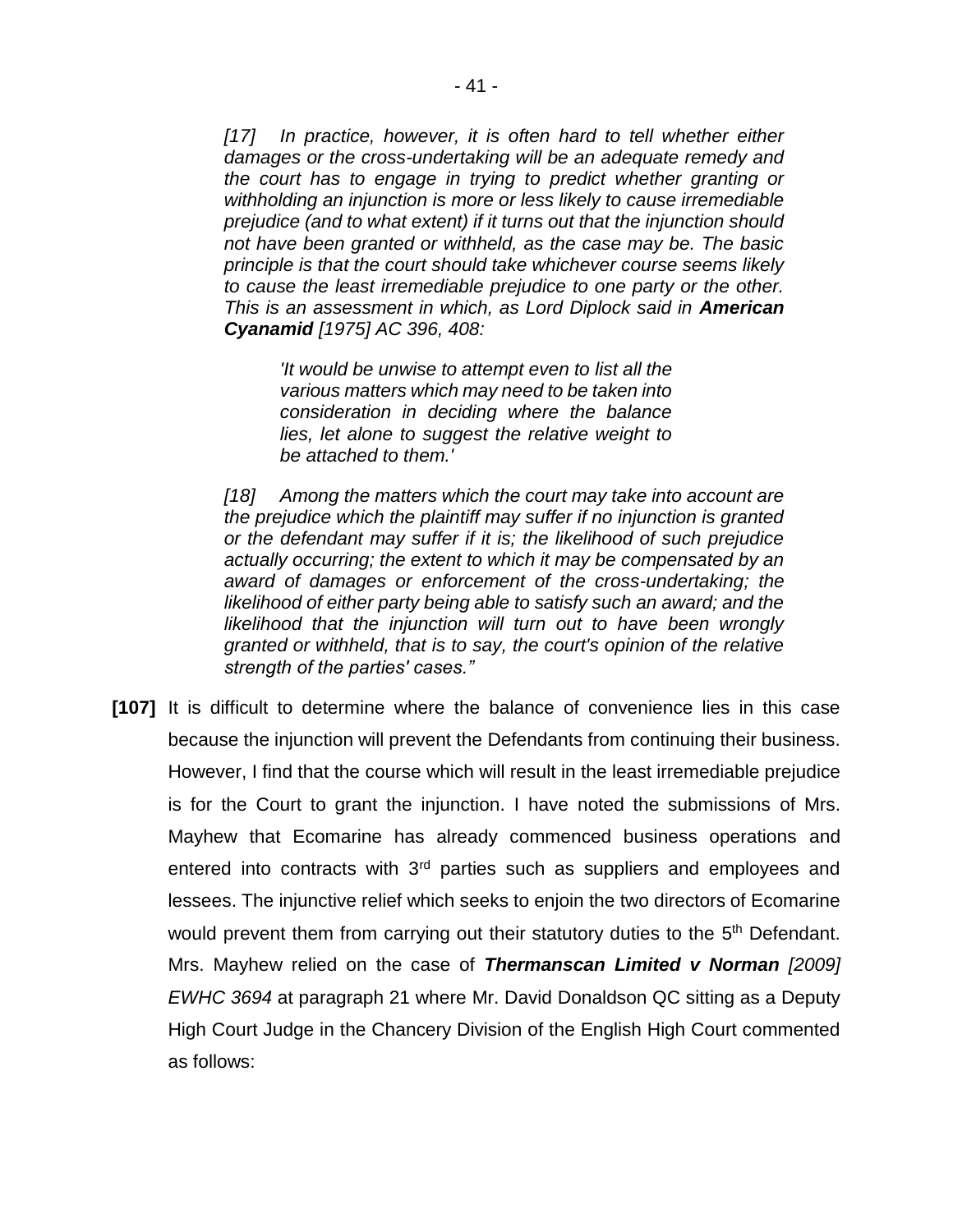*It is one thing for the court to delay the start of a new business; it is another*  to require its temporary suspension when it has already been started. If *the Defendant were now to be required to cease until trial the activities which he has already commenced and engaged in over the last three months, his chances of his successfully resuming if the trial goes in his favour would seem likely to be seriously jeopardized. This possibility would appear to me to be likely to be of greater significance and impact than any loss which might be caused to the Claimant by the Defendant's attempts during the interim period to solicit the Claimant's clients of last year*

- **[108]** Each case will turn on its particular facts. In the case before me, Ecomarine is not being restrained from commercial activity. It is free to carry out its business but not under the control and direction of the Levys and/or Mr. Wilkinson. A neutral director can be retained and its business continued.
- **[109]** I am not convinced by the submissions of Mrs. Mayhew that there has been an unreasonable delay in applying for the injunction in this case and I have accepted the submissions of Mrs. Gibson-Henlin that the situation was a fluid and constantly evolving one with Island Lubes trying to ascertain what exactly was being done by the Defendants.
- **[110]** In assessing the balance of convenience I have placed weight on the fact that Island Lubes has been in the market before Ecomarine, and is deserving of the Court's protection by an injunction based on the claim and the evidence filed in support of this application.
- **[111]** Mrs. Mayhew has also submitted that the Court should consider the relative strengths of the parties' cases respectively and in support of her submissions relied on the case of *Lansing Linde v Kerr [1991] 1 WLR 251*. This position is consistent with the case of *David Orlando Tapper [2016] JMCA Civ 11*, in which the Court of Appeal in overturning the trial Judge's decision refusing an injunction, granted an injunction to the Claimant and criticised the decision of the trial Judge in not having examined the relative strength of each party's case.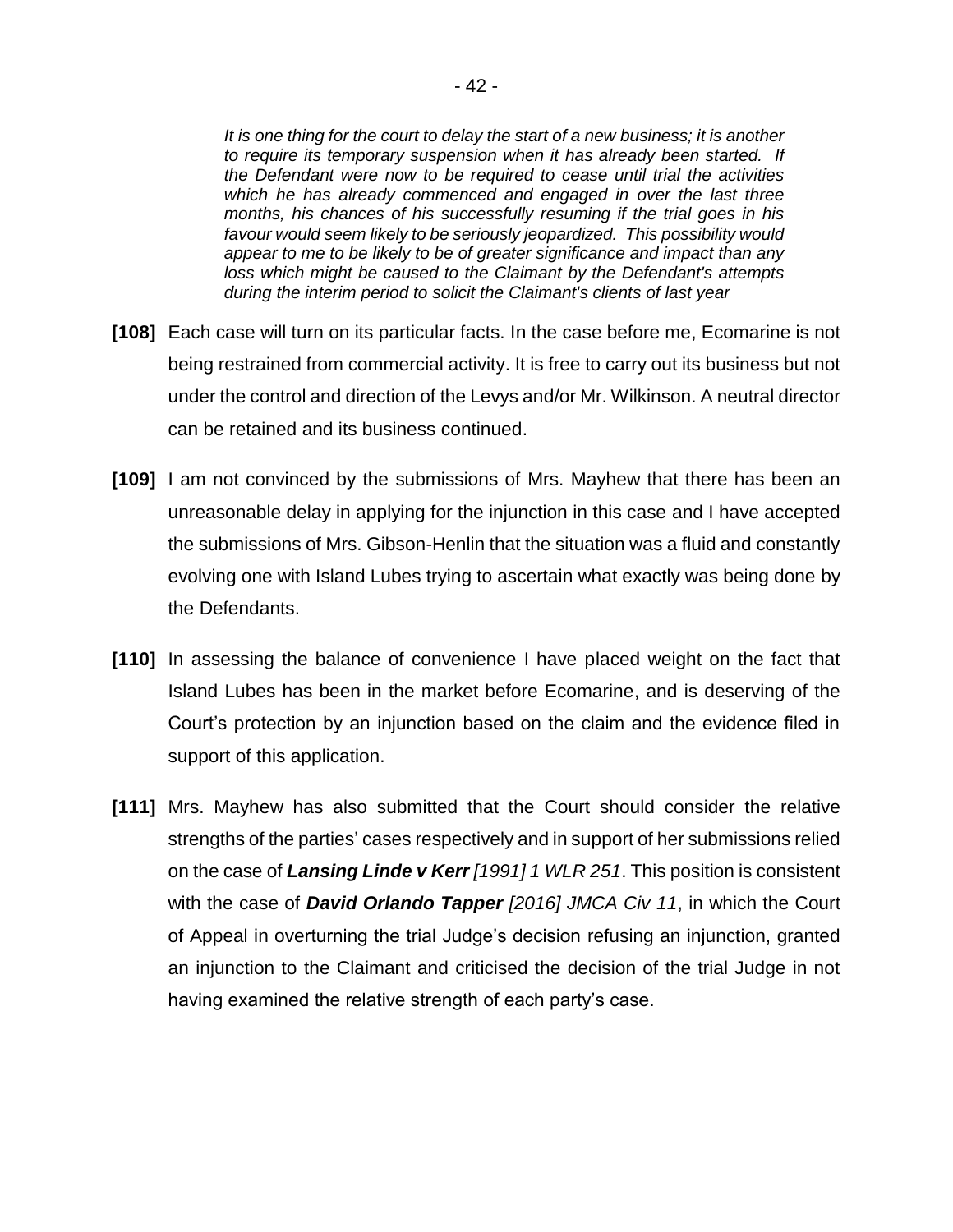## **Conclusion and disposition**

- **[112]** I acknowledge that this is an early stage in the proceedings and that all the pleadings and evidence is not before me. However, based on my analysis of the pleadings and the evidence which I considered in arriving at my conclusion that there was a serious issue to be tried, and damages are not an adequate remedy, I have concluded that on balance the claim of Island lubes is stronger than that of the Defendants.
- **[113]** I have noted the observation in *Ocular Sciences* (supra) at page 56 that "*it is well recognised that breach of confidence actions can be used to oppress and harass competitors and ex-employees*." This case includes a breach of confidence component, but it is also more than that. Nevertheless, I do appreciate that there is the need for caution. However, having considered the relevant issues as I have demonstrated above, I am of the view that the injunction previously granted by the Court should be continued with a few modifications.
- **[114]** For the reasons stated herein I make the following orders:
	- 1. An injunction is hereby granted until trial of the claim or further order of the Court:

(a) restraining the 1st, 2nd and 4th Defendants by themselves, their servants or agents or otherwise howsoever from using or misusing the confidential information or any information in relation to the contracts, suppliers, customers and employees of the 1st Claimant or any part thereof for any purpose or otherwise exploiting the information.

(b) restraining the 1st, 2nd and 4th Defendants, their servants, and/or agents or otherwise from inducing or procuring breaches by unlawfully interfering in contracts between the 1st Claimant, and its employees, subcontractors or suppliers or business relationships and to prevent them from committing a repetition thereof.